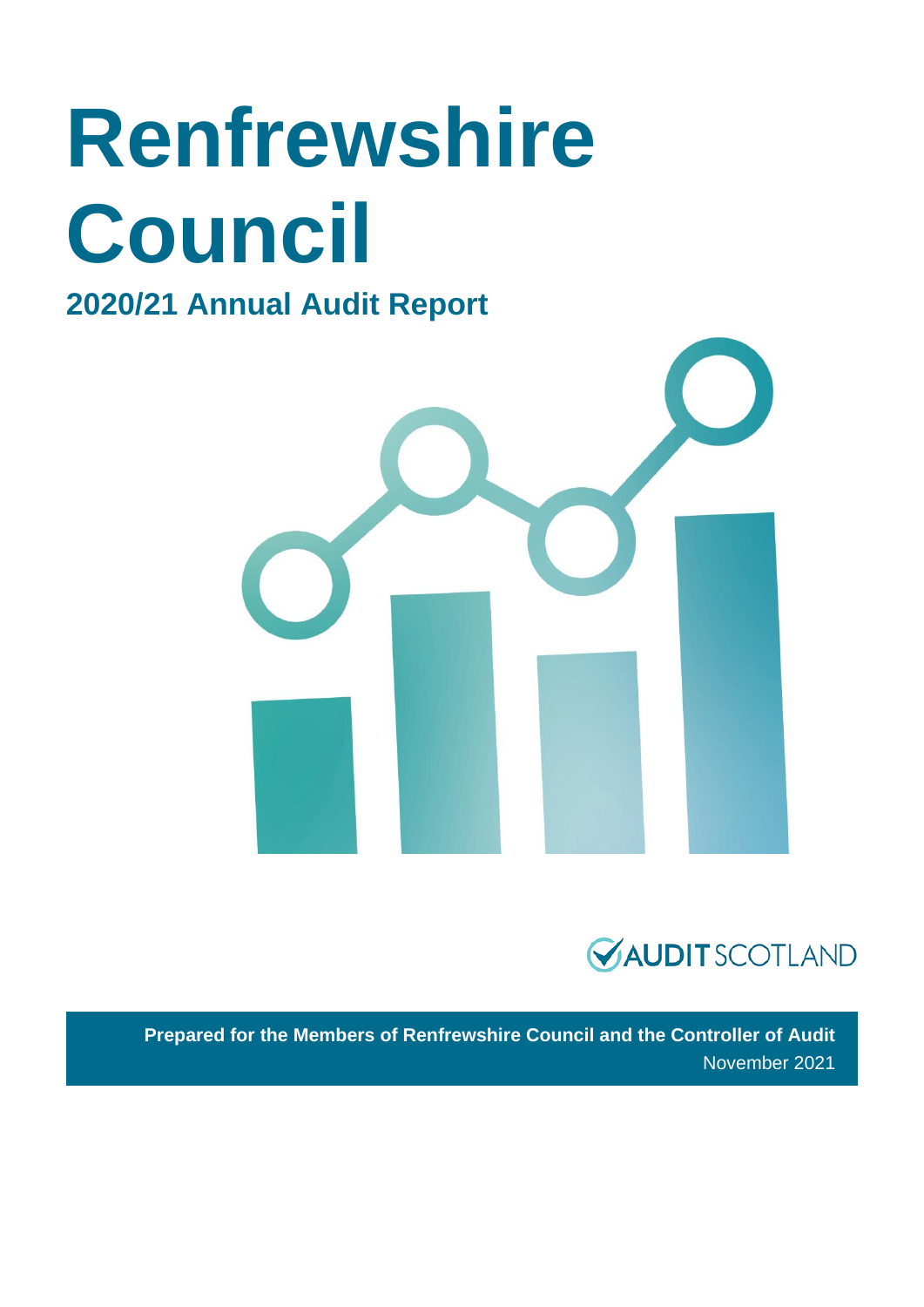### **Contents**

| Key messages                        | 3  |
|-------------------------------------|----|
| <b>Introduction</b>                 | 6  |
| 1. Audit of 2020/21 annual accounts | 9  |
| 2. Financial management             | 16 |
| 3. Financial sustainability         | 23 |
| 4. Governance and transparency      | 26 |
| 5. Best Value                       | 29 |
| <b>Appendix 1</b>                   | 34 |
| <b>Appendix 2</b>                   | 41 |
| <b>Appendix 3</b>                   | 45 |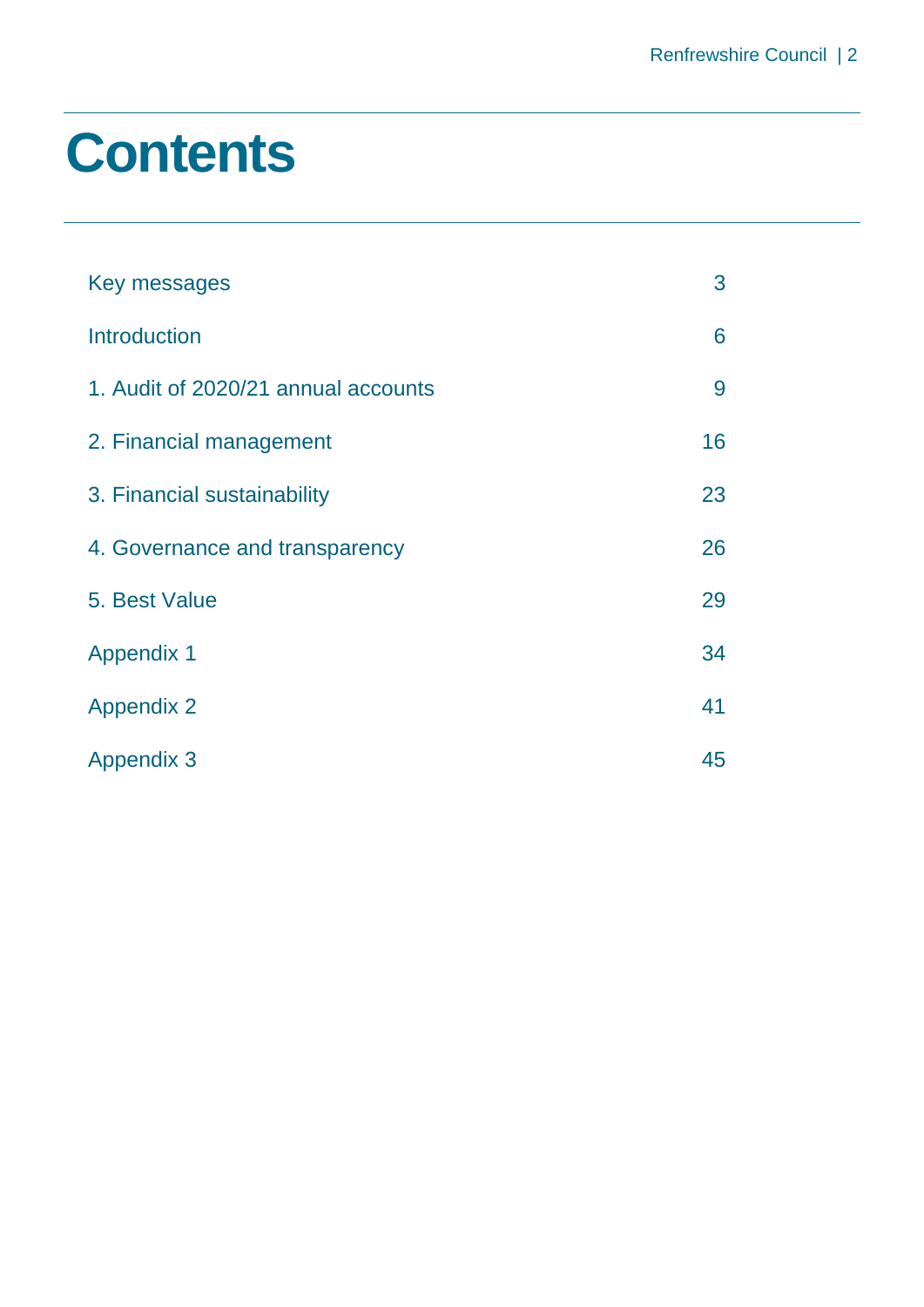### <span id="page-2-0"></span>**Key messages**

#### **2020/21 annual accounts**

- **1** We recognise that the 2020/21 financial year has been characterised by the significant impact of the Covid-19 pandemic which created additional challenges for both Council and audit staff alike. Consequently, key dates within the financial reporting and auditing process have been updated to reflect the revised statutory deadline of 30 November 2021 to publish the audited 2020/21 annual accounts. The Council prepared its annual financial statements for the year within agreed timescales and the annual accounts and associated working papers have been prepared to a high standard.
- **2** Our audit identified four significant adjustments that impact on the Council's annual accounts, which have been corrected in the financial statements:
	- An error occurred in the elimination of intra-group transactions through the group consolidation process and the adjustment to correct this decreased creditors by £3.782 million and debtors by £0.275 million. This resulted in an increase in the group surplus and reserves by £3.507 million. The equivalent adjustment was also made to the 2019/20 comparative figures.
	- PPE and testing kits provided directly to the Council or via the Health and Social Care Partnership (HSCP) amount to £9.037 million. An assessment has been undertaken to confirm the level of PPE and testing kits that were used directly by the Council and the value that was provided to third party organisations. This has resulted in an adjustment of £7.363 million in Gross Expenditure and Gross Income in the Comprehensive and Expenditure Statement (CIES). There is no impact on the Net Cost of Services.
	- As part of our testing of internal recharges, we identified £4.9 million of staff costs had been appropriately capitalised to reflect the cost of the asset being constructed. However, this was not removed as a revenue expense within the CIES. Instead, for areas where staff are involved in capital projects, the Council will journal income to those areas and staff time is recharged to capital projects as professional fees. Although the net position is correct; both staff costs and income are overstated on the CIES. Both income and expenditure have therefore been adjusted by this amount and there is no impact on the Net Cost of Services.
	- Our audit work noted that management had used the incorrect average weekly charge when valuing the council dwellings in both 2020/21 and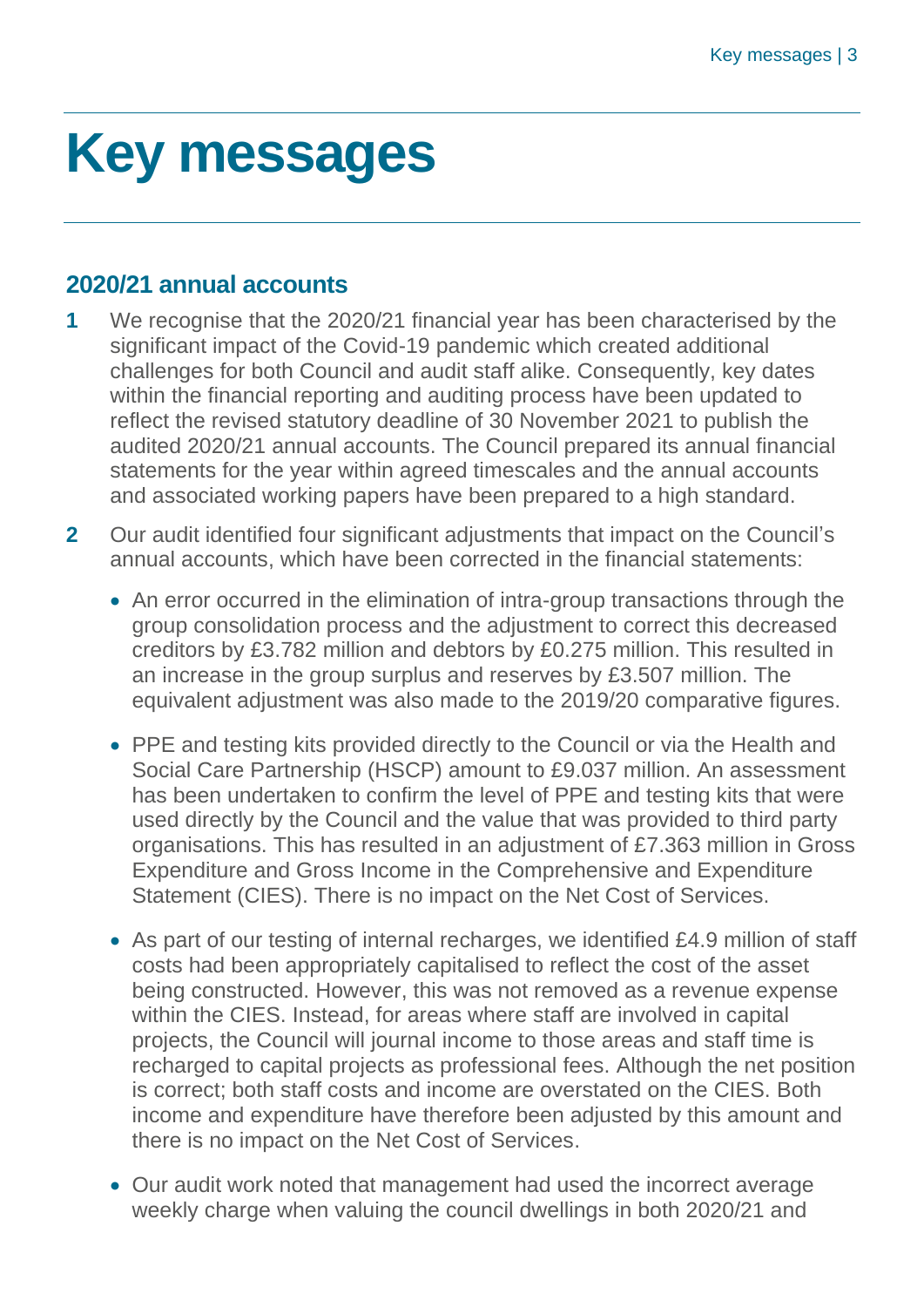2019/20. Updating for the correct figure resulted in an increase of £2.487 million in the value of council dwellings for 2020/21, with a corresponding increase in the revaluation reserve. The prior year restatement figure resulted in a decrease of £12.304 million in the value of council dwellings with a corresponding decrease in the revaluation reserve.

**3** Following the correction of these adjustments, our audit opinions on the annual accounts of the Council and its group are unqualified and unmodified and confirm that the 2020/21 financial statements present a true and fair view of the financial activities of the Council and its Group. Similarly, our audit opinion on the section 106 charities administered by the Council is also unqualified and unmodified.

#### **Financial management and sustainability**

- **4** The Council's financial management is effective with strong budgeting, financial monitoring and reporting processes that are aligned to its corporate priorities. The Council and its wider group financial position is sustainable into the foreseeable future, although Covid-19 continues to add additional pressure and uncertainty.
- **5** The Covid-19 pandemic had a significant impact on the Council's finances during 2020/21. Additional budget pressures totalled £20.743 million for the year and these were addressed through a combination of using Council reserves and additional Scottish Government funding.
- **6** The Council reported a year-end general fund surplus of £33.4 million for 2020/21, which was largely due to the receipt of additional funding to meet Covid-19 pressures in future years. This has resulted in a large increase in the Council's reserves, with £17.296 million earmarked for pandemic recovery. It is essential that the Council recognises the non-recurring nature of such reserves and take steps to ensure they are used effectively and in line with the Council strategy and strategic objectives.
- **7** Medium-term financial plans are aligned to the Council's corporate priorities and clearly demonstrate how the organisation intends to address future financial challenges with the Council undertaking robust financial modelling.
- **8** The Council should develop a revised financial strategy which ensures the total balances available are used to support the financial sustainability of the Council over the medium-term. The financial strategy will require to incorporate a revised approach to service delivery and new ways of working.

#### **Governance and transparency**

**9** The Council has appropriate governance arrangements in place. We recognise that in responding to the Covid-19 pandemic the Council revised its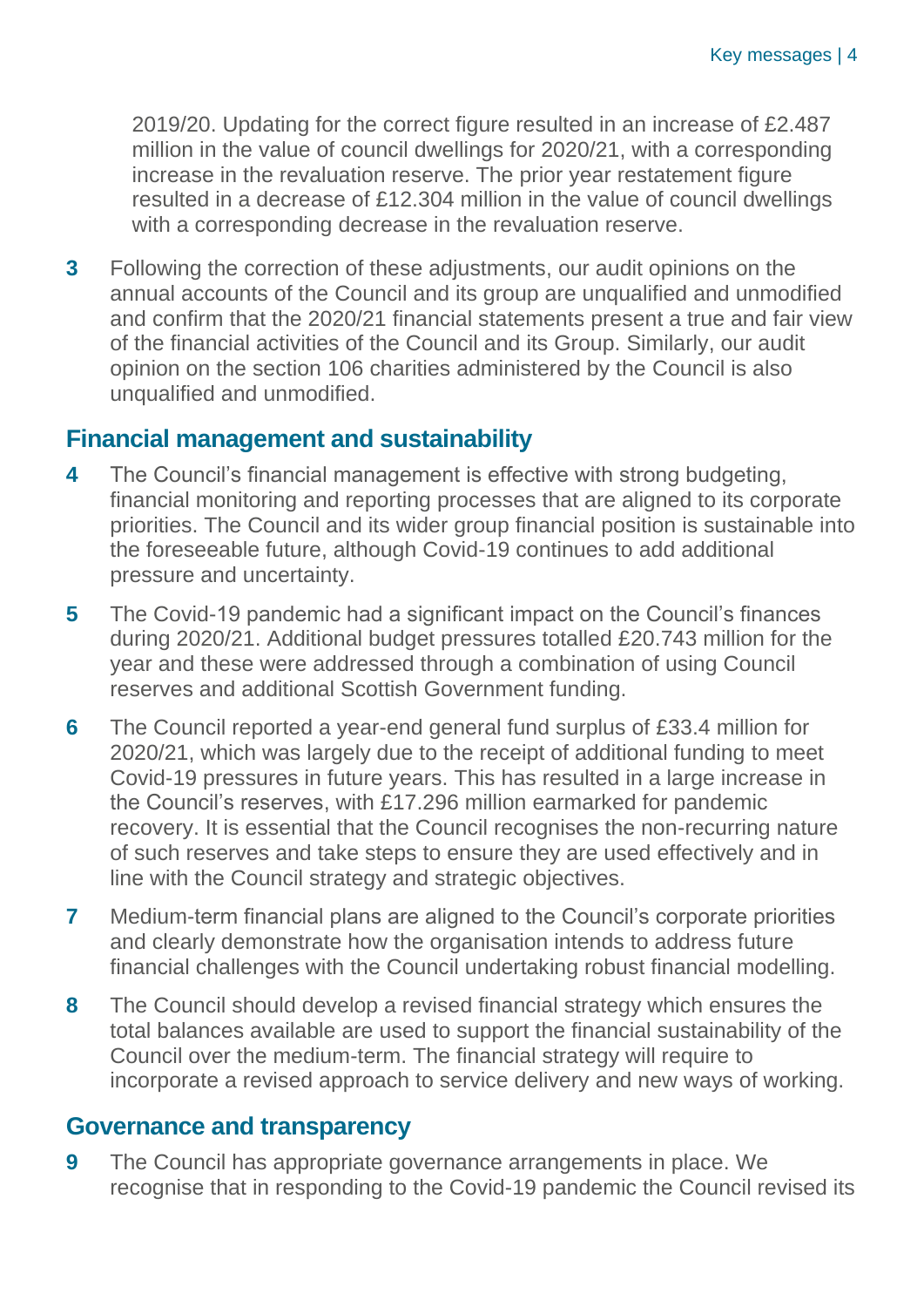governance arrangements. The new arrangements are appropriate and support good governance and accountability.

**10** There is effective scrutiny, challenge and informed decision making.

#### **Best Value**

- **11** The Council has an appropriate and effective Best Value framework in place. The Council continues to make positive progress addressing the recommendations contained in our 2016/17 Best Value Assurance Report.
- **12** The Council's performance management arrangements remained effective during the pandemic.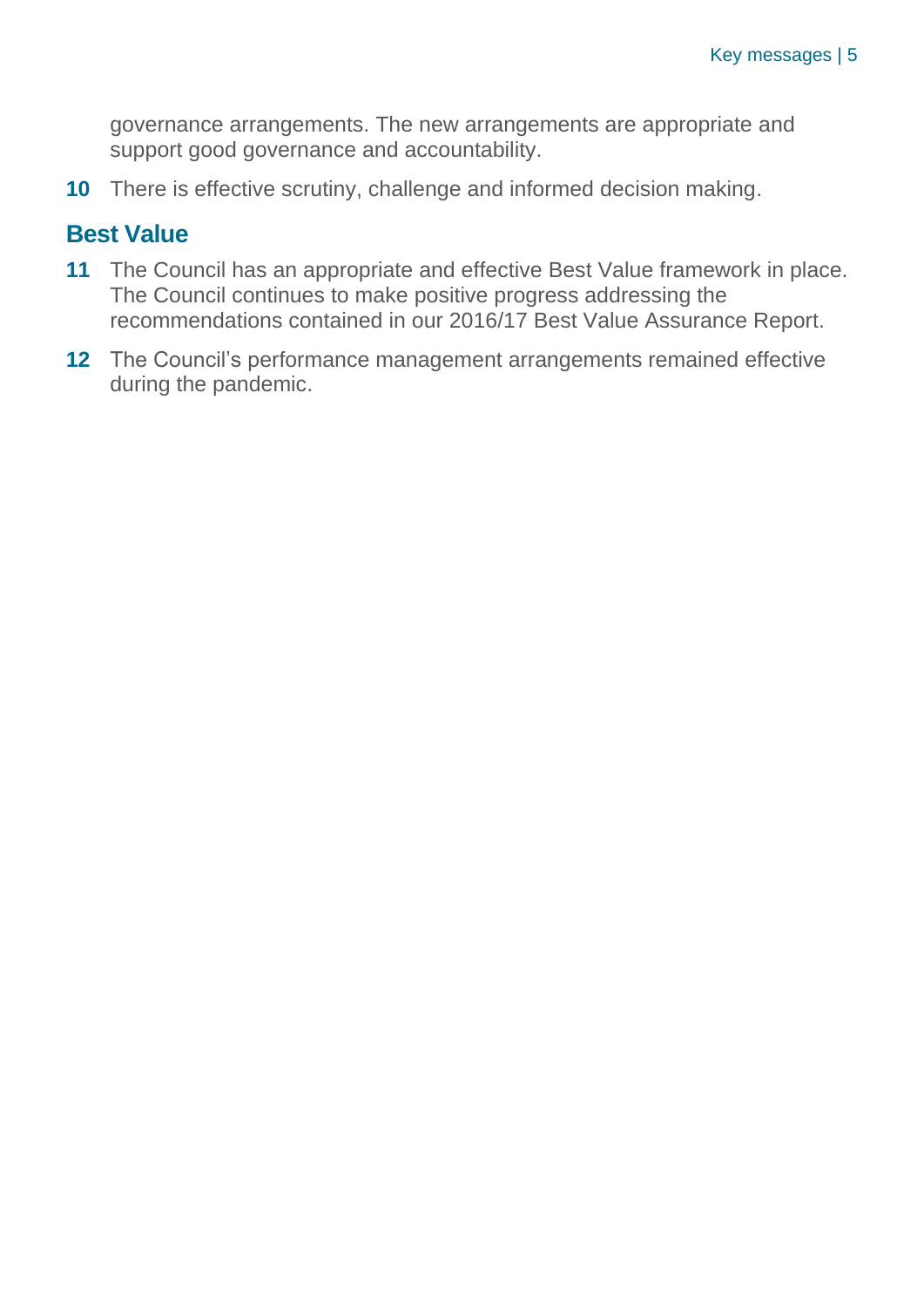### <span id="page-5-0"></span>**Introduction**

**1.** This report summarises the findings arising from the 2020/21 audit of Renfrewshire Council (the Council) and its group.

**2.** The scope of the audit was set out in our [2020/21 Annual Audit Plan](https://www.audit-scotland.gov.uk/uploads/docs/report/2021/aap_2021_renfrewshire.pdf) presented to the Audit, Risk and Scrutiny Board meeting on 22 March 2021. This report comprises the findings from:

- an audit of the annual accounts
- consideration of the four audit dimensions that frame the wider scope of public audit set out in the [Code of Audit Practice 2016](http://www.audit-scotland.gov.uk/report/code-of-audit-practice-2016) namely, financial management, financial sustainability, governance and transparency and value for money.
- **3.** The main elements of our audit work in 2020/21 have been:
	- an audit of the Council and its group 2020/21 annual accounts and the statement of accounts of the section 106 charities administered by the Council, including the issue of independent auditor's reports setting out our opinions
	- a review of the Council's key financial systems
	- audit work covering the Council's arrangements for securing Best Value relating to ongoing follow up of the recommendations in the 2016/17 Best Value Assurance Report (BVAR)
	- consideration of the four audit dimensions.

**4.** The global coronavirus pandemic has had a considerable impact on the Council during 2020/21 which has significantly altered the way in which the Council operates, with new services being provided in response to the pandemic and significant changes to the delivery of existing services. Risks related to the pandemic were included in our Annual Audit Plan, and we have adapted our planned work to address any new emerging risks.

#### **Adding value through the audit**

- **5.** We add value to the Council through the audit by:
	- having regular dialogue with senior officers as the strategic and operational impact of Covid-19 developed and presenting to Audit, Risk and Scrutiny Board on key challenges in the Covid-19 environment
	- sharing learning from our experiences working with other bodies and agreed a clear, no surprises, approach for the remote audit of the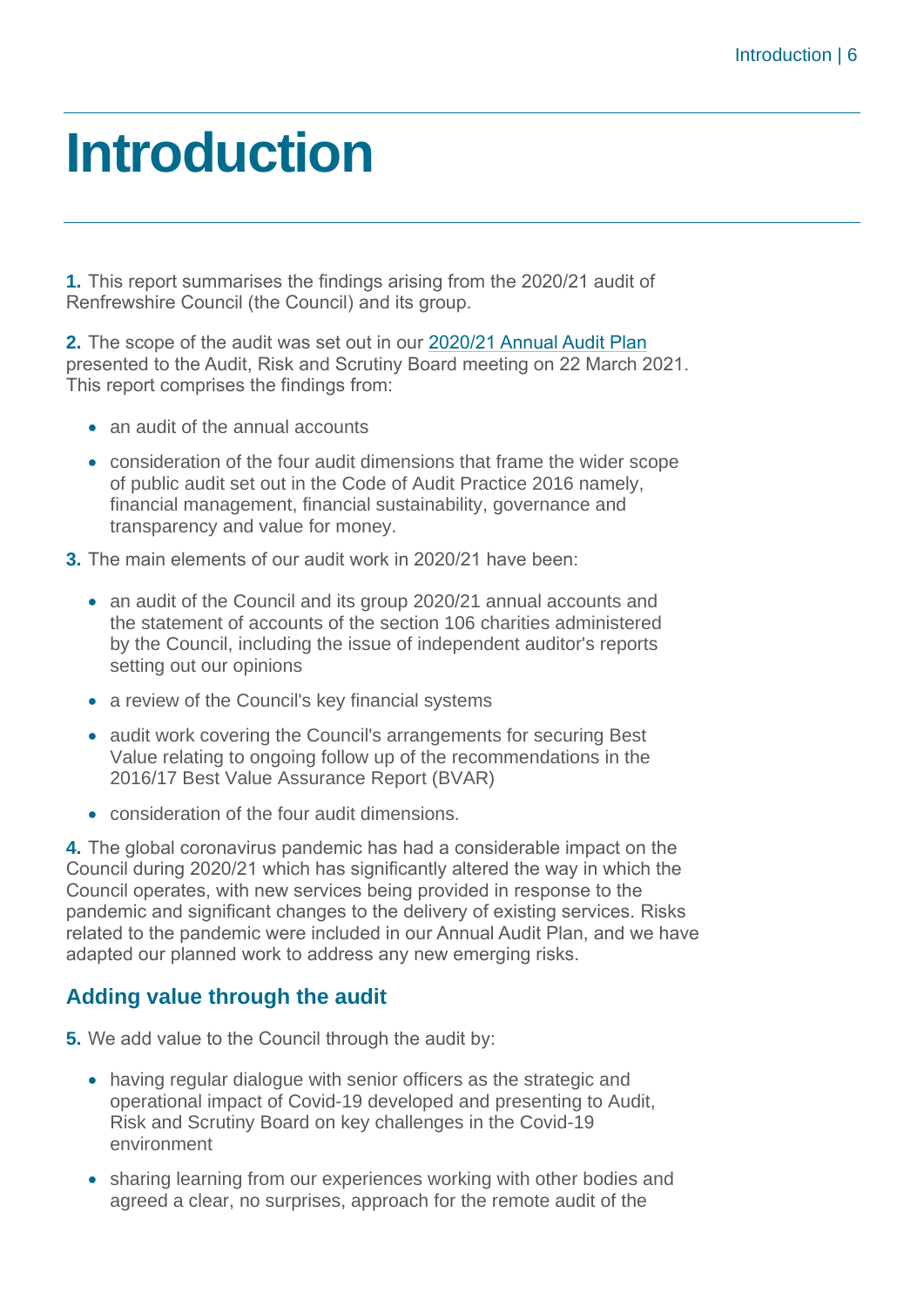2020/21 annual accounts within a revised annual accounts and audit timetable

• reporting our findings and conclusions in public and sharing intelligence and good practice through our national reports [\(Appendix](#page-44-0)  [3\)](#page-44-0) and good practice guides.

**6.** In doing so, we aim to help the Council promote improved standards of governance, better management and decision making and more effective use of resources.

#### **Responsibilities and reporting**

**7.** The Council has primary responsibility for ensuring the proper financial stewardship of public funds. This includes preparing annual accounts that are in accordance with proper accounting practices.

**8.** The Council is also responsible for compliance with legislation, and putting arrangements in place for governance, propriety and regularity that enable it to successfully deliver its objectives.

**9.** Our responsibilities as independent auditor appointed by the Accounts Commission are established by the Local Government in Scotland Act 1973, the [Code of Audit Practice 2016](http://www.audit-scotland.gov.uk/report/code-of-audit-practice-2016) and supplementary guidance and International Standards on Auditing in the UK.

**10.** As public sector auditors we give independent opinions on the annual accounts. Additionally, we conclude on:

- the effectiveness of the Council's performance management arrangements
- the suitability and effectiveness of corporate governance arrangements, and financial position
- the arrangements for securing financial sustainability and
- Best Value arrangements.

**11.** Further details of the respective responsibilities of management and the auditor can be found in the [Code of Audit Practice 2016](http://www.audit-scotland.gov.uk/report/code-of-audit-practice-2016) and supplementary guidance.

**12.** This report raises matters from our audit. Weaknesses or risks identified are only those which have come to our attention during our normal audit work and may not be all that exist. Communicating these does not absolve management from its responsibility to address the issues we raise and to maintain adequate systems of control.

**13.** Our Annual Audit Report contains an agreed action plan at [Appendix 1](#page-33-0) setting out specific recommendations, responsible officers and dates for implementation. It also includes outstanding actions from last year and the steps being taken to implement them.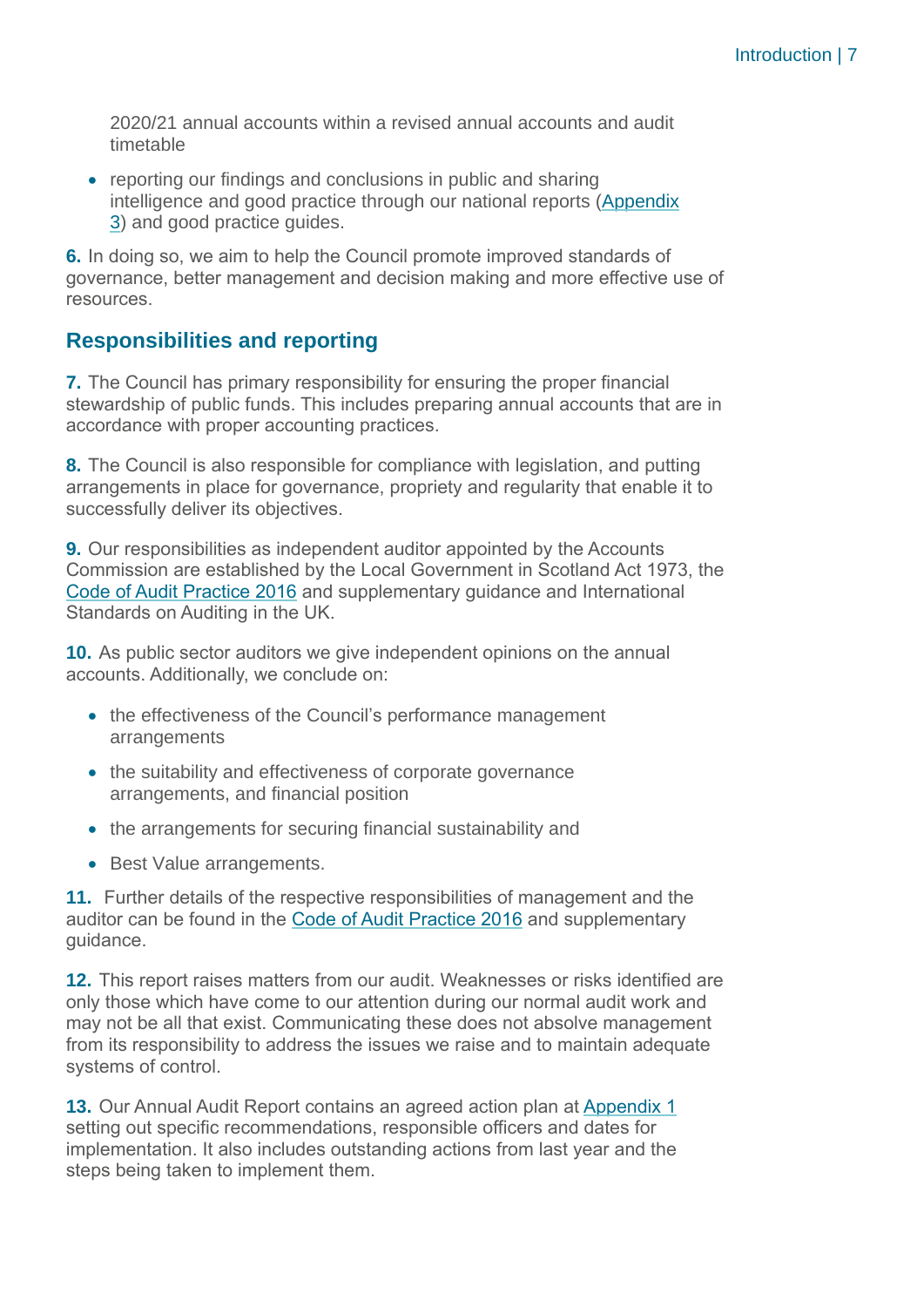#### **Auditor Independence**

**14.** Auditors appointed by the Accounts Commission or Auditor General must comply with the Code of Audit Practice and relevant supporting guidance. When auditing the financial statements auditors must comply with professional standards issued by the Financial Reporting Council and those of the professional accountancy bodies. We can confirm that we comply with the Financial Reporting Council's Ethical Standard. We can also confirm that we have not undertaken any non-audit related services and therefore the 2020/21 audit fee of £367,010 as set out in our Annual Audit Plan remains unchanged. We are not aware of any relationships that could compromise our objectivity and independence.

**15.** This report is addressed to both the Council and the Controller of Audit and will be published on Audit Scotland's website [www.audit-scotland.gov.uk](http://www.audit-scotland.gov.uk/) in due course. We would like to thank the management and staff who have been involved in our work for their cooperation and assistance during the audit. This is especially appreciated during the ongoing challenging circumstances arising due to the Covid-19 pandemic.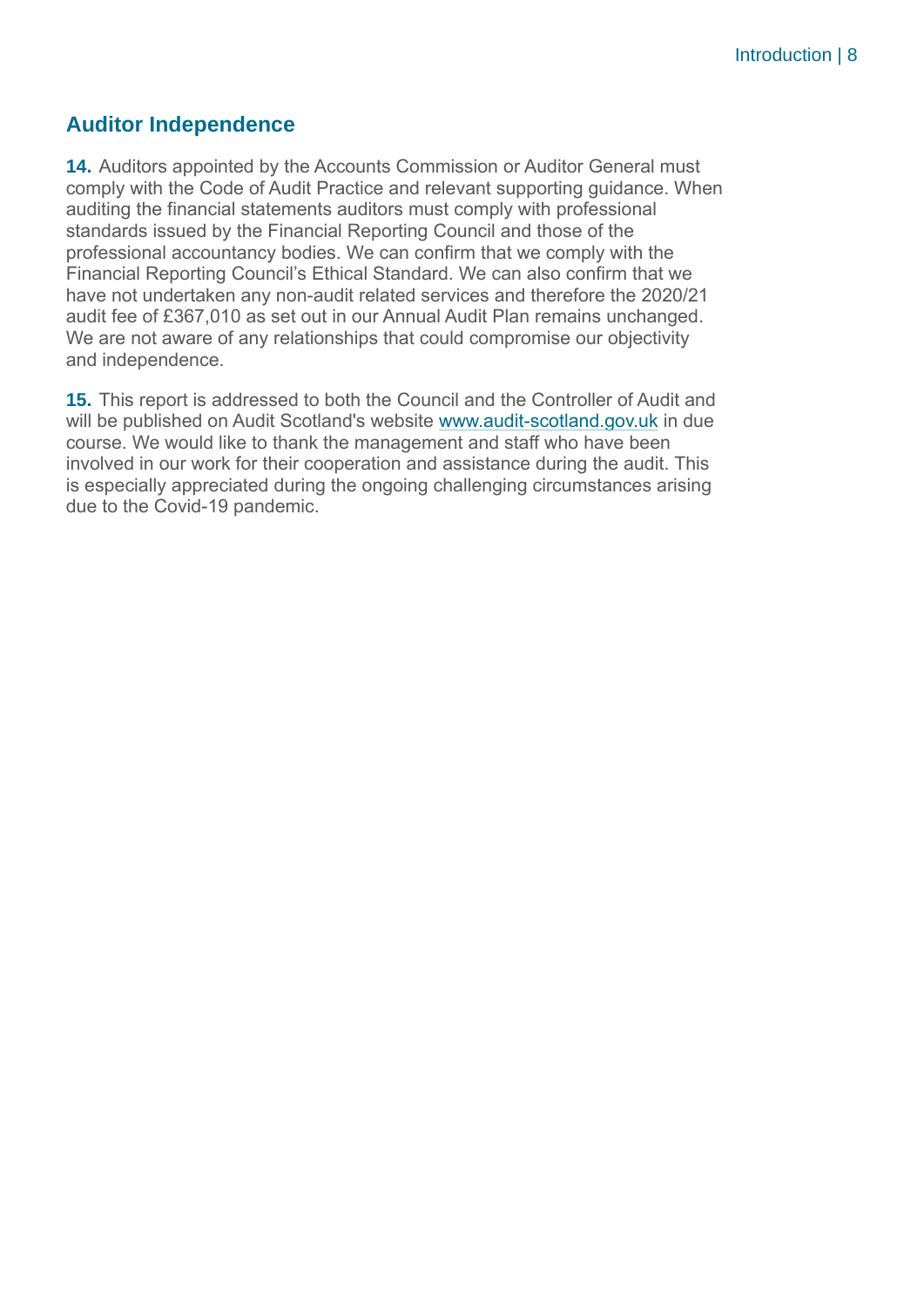## <span id="page-8-0"></span>**1. Audit of 2020/21 annual accounts**

The principal means of accounting for the stewardship of resources and performance

#### **Main judgements**

Our audit opinions on the annual accounts of the Council and its group are unqualified and unmodified and confirm that the 2020/21 financial statements present a true and fair view of the financial activities of the Council and its Group. Similarly, our audit opinion on the section 106 charities administered by the Council is also unqualified and unmodified.

Our audit identified four significant adjustments that impact on the Council's annual accounts, which have been corrected in the financial statements. These are detailed at [Exhibit 2.](#page-12-0)

Covid-19 created additional challenges for both Council and audit staff, with key dates in the financial reporting and auditing process updated to reflect the revised statutory deadlines. These revised deadlines have been achieved.

#### **Our audit opinions on the annual accounts are unmodified**

**16.** The annual accounts for Renfrewshire Council and its group for the year ended 31 March 2021 were approved by the Council on 18 November 2021. As reported in the independent auditor's report:

- the financial statements give a true and fair view of the financial position of the Council and its group and were properly prepared in accordance with the financial reporting framework
- the audited part of the Remuneration Report, Management Commentary and the Annual Governance Statement were all consistent with the financial statements and properly prepared in accordance with the relevant regulations and guidance.

#### **The annual accounts were signed off in line with the timescales permitted to reflect Covid-19**

**17.** As a result of the continuing impact of Covid-19, the submission deadlines for Local Government audited annual accounts and Annual Audit Reports have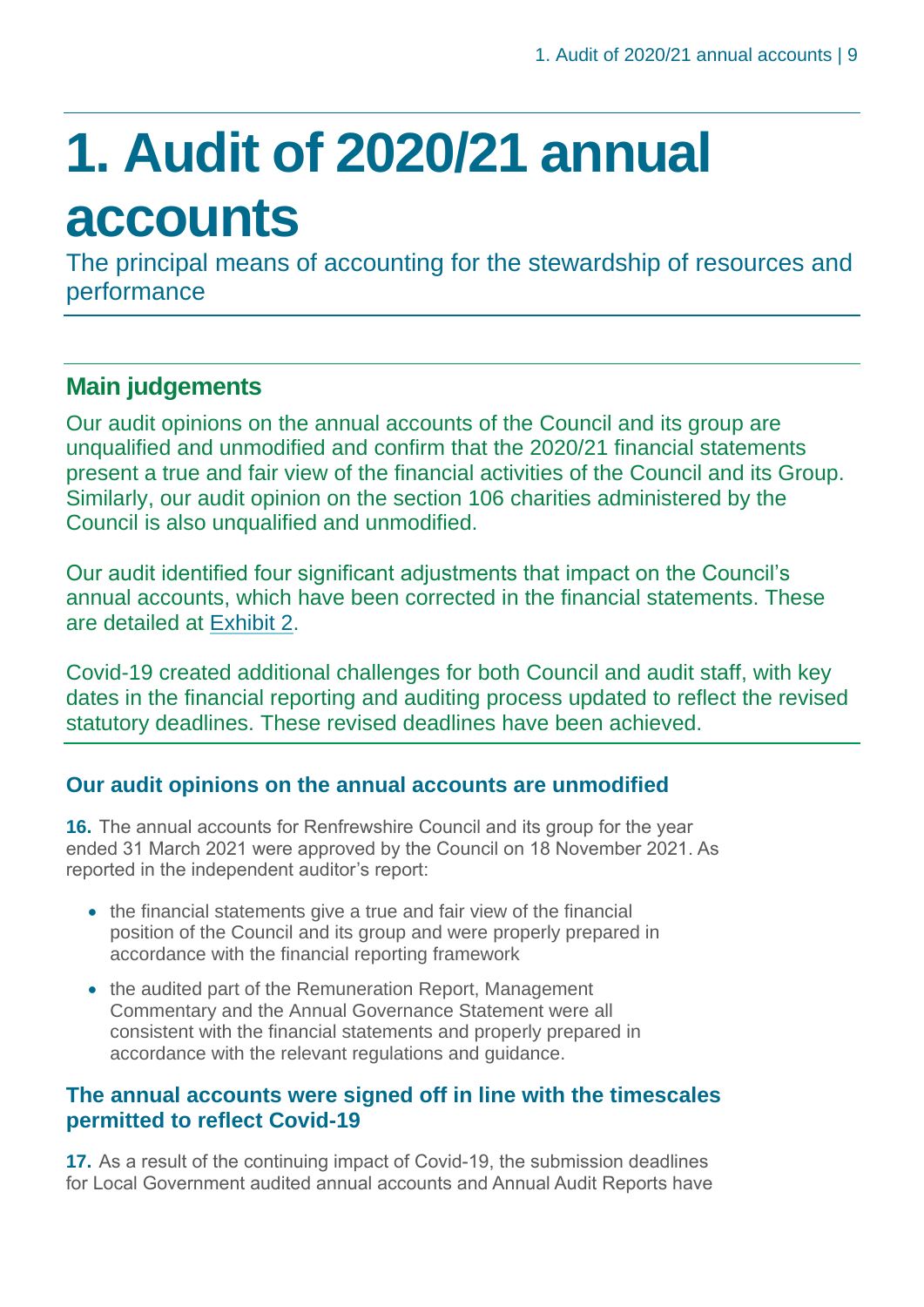been set at 30 November 2021. The unaudited annual accounts were received in line with our agreed audit timetable on 25 June 2021.

**18.** Remote working continues to bring additional challenges to the audit process. This affected how we were able to work as an audit team and with council staff. Our planned audit work has adapted to new emerging risks as they relate to the audit of the financial statements and the wider dimensions of audit. Working arrangements with officers continue to be reviewed to deliver an efficient and effective audit that meets our quality standards. Despite these challenges we were able to deliver the audit in line with the revised statutory deadline.

#### **Our audit opinions on Section 106 charities were unmodified**

**19.** Due to the interaction of section 106 of the Local Government in Scotland Act 1973 with the charities legislation, a separate independent auditor's report is required for the statement of accounts of each registered charity where members of Renfrewshire Council are sole trustees, irrespective of the size of the charity.

**20.** There is one trust fund, Coats' Observatory Trust, which was set up "for the upkeep of Coats Observatory equipment". This purpose was relevant while there were cash funds available; however, these funds have been exhausted, and only the property assets remain.

**21.** The Common Good Funds continue to make grants available to local organisations and will continue to fund recurring commitments. The Council will continue to review the funding provided by the Common Good Funds to ensure it remains appropriate and in line with the objectives of the Funds and to the benefit of the inhabitants of the relevant Burghs.

**22.** We received the charities' accounts in line with the agreed timetable and after completing our audit we reported in the independent auditor's reports that:

- the financial statements give a true and fair view of the section 106 charity's financial position and are properly prepared in accordance with charities legislation
- the trustees' annual report is consistent with the financial statements and prepared in accordance with proper accounting practices.

**23.** These were approved by the Council on 18 November and signed by the statutory deadline of 30 November.

#### **There were no objections raised to the annual accounts**

**24.** The Local Authority Accounts (Scotland) Regulations 2014 require a local authority to publish a public notice on its website that includes details of the period for inspecting and objecting to the accounts. This must remain on the website throughout the inspection period. The Council complied with the regulations. There were no objections to the 2020/21 accounts.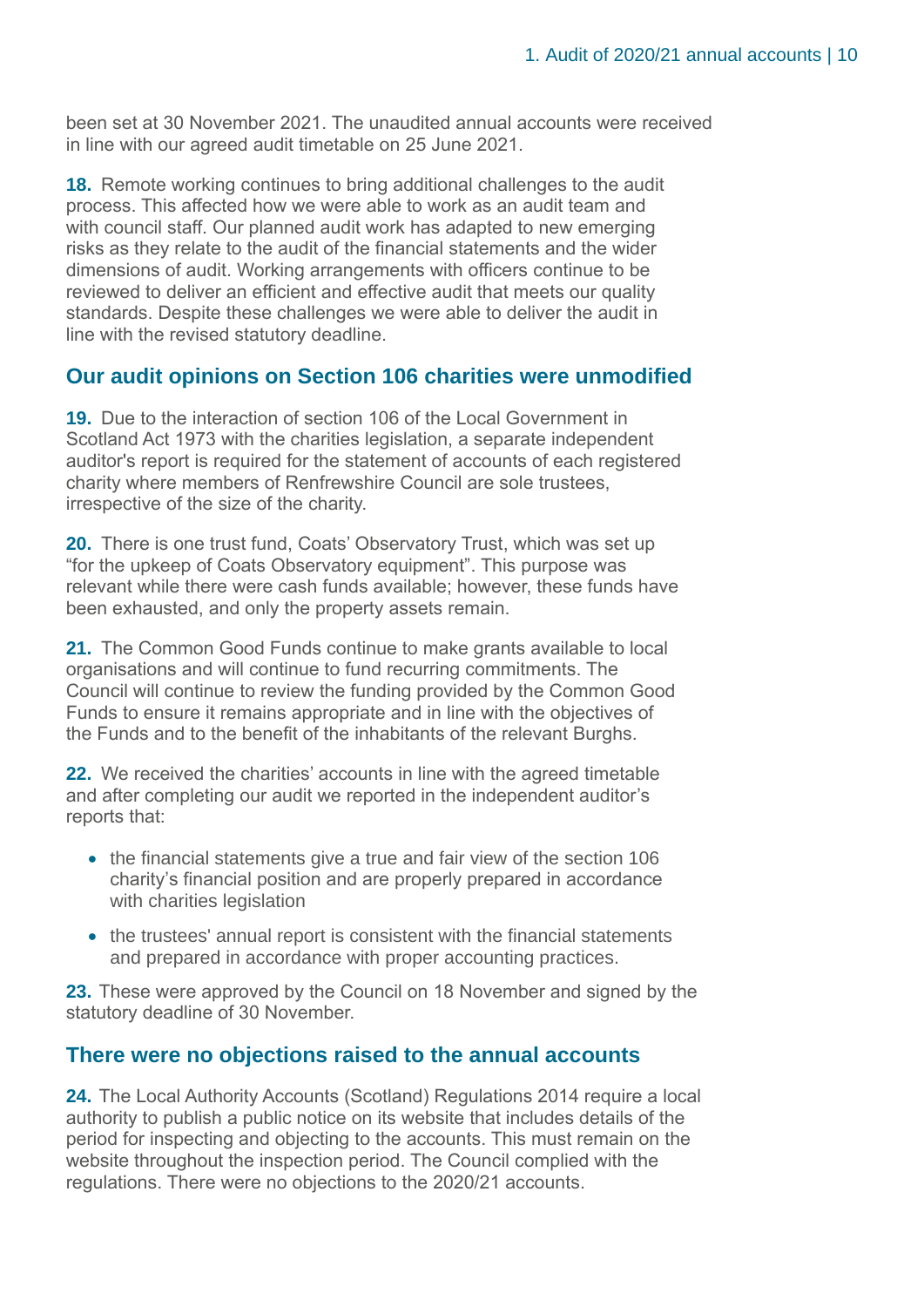#### **Whole of Government Accounts has been delayed at a UK level**

**25.** Whole of Government Accounts (WGA) is the consolidated financial statements for all components of government in the UK. Most public bodies are required to submit returns for the preparation of WGA. The returns are consolidated into WGA by HM Treasury. WGA is audited at a UK level by the National Audit Office (NAO), who issue Group Audit Instructions.

**26.** Appointed auditors in Scotland are required by the Code of Audit Practice, as part of their audit appointment, to examine and report on WGA returns prepared by Scottish audited bodies. Auditors are required to report the results of their examination in an Assurance Statement. The examination and reporting process performed by auditors is therefore described as auditor assurance.

**27.** The NAO has advised that, due to the late completion of 2019/20 WGA, the process for 2020/21 is running late. HM Treasury has advised that the OSCAR system will not be open for 2020/21 submissions before December 2021. The 2020/21 WGA component data will therefore not be available for auditors to review until after that. Group Audit Instructions from the NAO and the timetable for 2020/21 will necessarily follow any changes the Treasury make to the Data Collection Tool (DCT) and process.

**28.** We will work with the Council to progress the audit of the 2020/21 return when the issues at a UK level are resolved.

#### **Overall materiality is £8.3 million**

**29.** We apply the concept of materiality in both planning and performing the audit and in evaluating the effect of identified misstatement on the audit and of uncorrected misstatements, if any, on the financial statements and in forming the opinion in the auditor's report. We identify a benchmark on which to base overall materiality, such as gross expenditure, and apply what we judge to be the most appropriate percentage level for assessing materiality values.

**30.** The determination of materiality is based on professional judgement and is informed by our understanding of the entity and what users are likely to be most concerned about in the annual accounts. In assessing performance materiality, we have considered factors such as our findings from previous audits, any changes in business processes and the entity's control environment including fraud risks.

**31.** Our initial assessment of materiality for the annual accounts was carried out during the planning phase of the audit. As detailed within our Annual Audit Plan, these apply to both the Renfrewshire Council single entity financial statements and the Renfrewshire Council group financial statements. This was reviewed on receipt of the unaudited annual accounts and remains unchanged, as summarised in [Exhibit 1.](#page-11-0)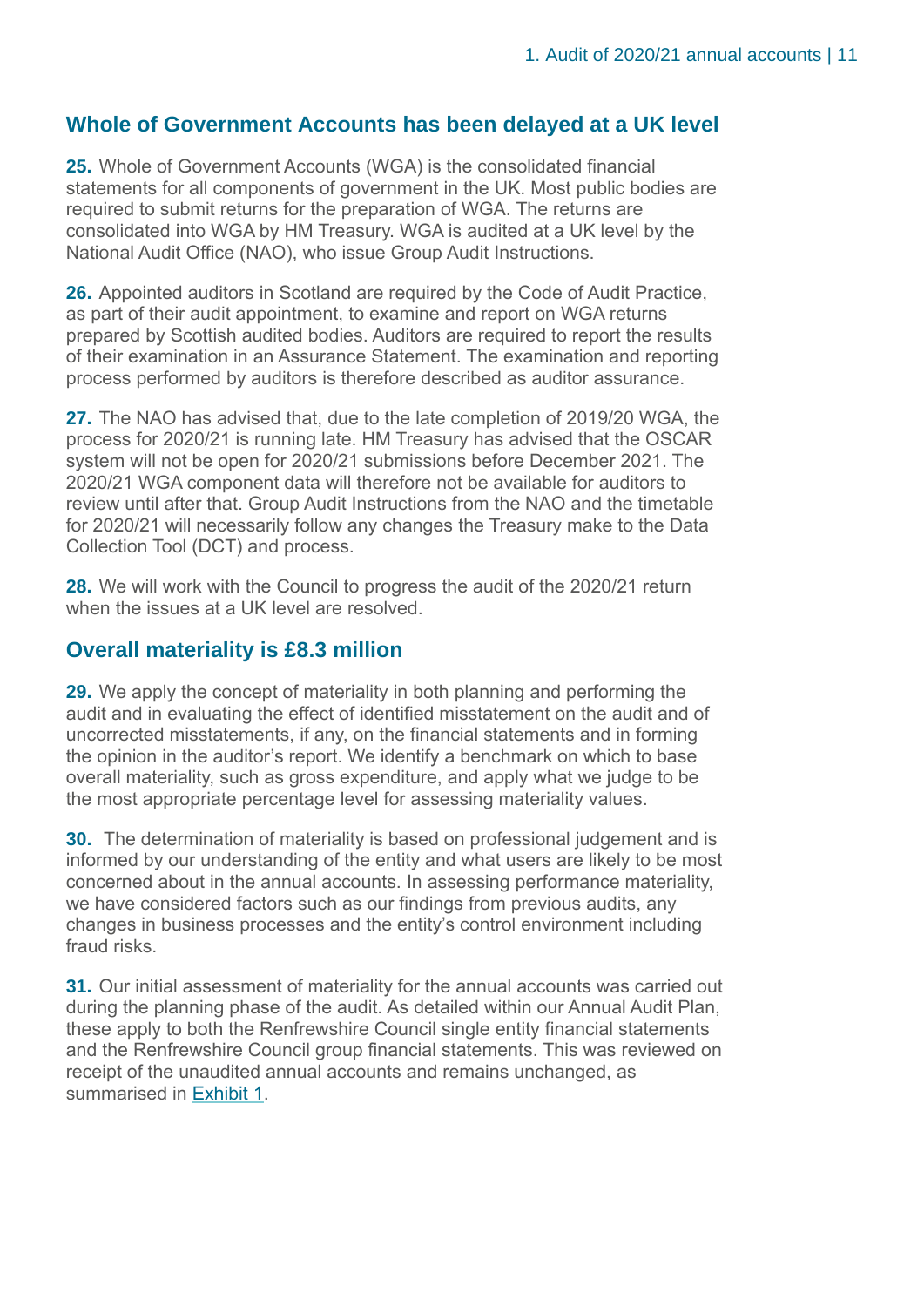#### <span id="page-11-0"></span>**Exhibit 1 Materiality values**

| <b>Materiality level</b> | <b>Amount</b>  |
|--------------------------|----------------|
| Overall materiality      | £8.3 million   |
| Performance materiality  | £5.4 million   |
| Reporting threshold      | £0.250 million |

Source: Audit Scotland, Annual Audit Plan 2020/21

#### **Appendix 2 identifies the main risks of material misstatement and our audit work performed to address these**

**32.** Appendix 2 [provides our assessment of the risks of material misstatement](#page-40-0)  [in the annual accounts and any wider audit dimension risks. These risks](#page-40-0)  [influence our overall audit strategy, the allocation of staff resources to the audit](#page-40-0)  [and indicate how the efforts of the team were directed. The appendix identifies](#page-40-0)  [the work we undertook to address these risks and our conclusions from this](#page-40-0)  [work.](#page-40-0) 

#### **All identified misstatements have been corrected in the audited accounts**

**33.** International Standard on Auditing (UK) 260 requires us to communicate significant findings from the audit to those charged with governance, including our view about the qualitative aspects of the body's accounting practices.

**34.** Where we have identified misstatements in the annual accounts, we have concluded that they arose from issues that have been isolated and identified in their entirety and do not indicate further systemic error. It is our responsibility to request that all misstatements, other than those below the reporting threshold are corrected, although the final decision on making the correction lies with those charged with governance considering advice from senior officers and materiality.

**35.** Management have agreed to correct all misstatements and there are no uncorrected errors arising from our audit.

**36.** All the significant findings from our audit involved correcting adjustments to the annual accounts and are summarised in [Exhibit 2](#page-12-0) below.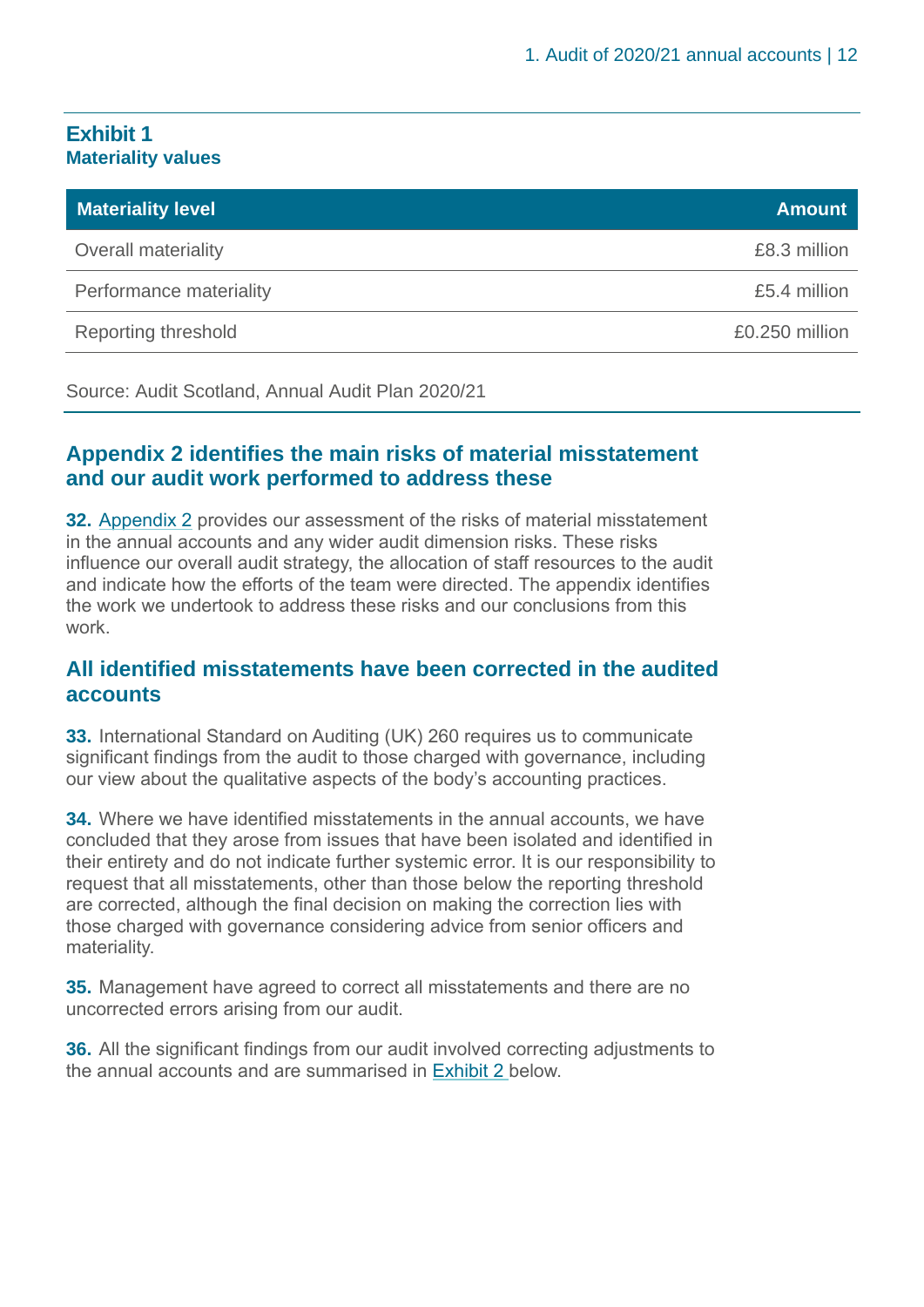#### <span id="page-12-0"></span>**Exhibit 2 Significant findings from the audit of the financial statements**

| <b>Issue</b>                                                                                                                                                                                                                                                                                                                                                                                                                                                                                                                 | <b>Resolution</b>                                         |
|------------------------------------------------------------------------------------------------------------------------------------------------------------------------------------------------------------------------------------------------------------------------------------------------------------------------------------------------------------------------------------------------------------------------------------------------------------------------------------------------------------------------------|-----------------------------------------------------------|
| <b>Adjusting findings</b>                                                                                                                                                                                                                                                                                                                                                                                                                                                                                                    |                                                           |
| 1. Correction of consolidation error                                                                                                                                                                                                                                                                                                                                                                                                                                                                                         | This was corrected within the audited                     |
| As part of the preparation of the group accounts,<br>transactions and balances between group<br>components are eliminated through<br>consolidation adjustments.                                                                                                                                                                                                                                                                                                                                                              | annual accounts.                                          |
| Park Lane Developments was formed in 2010<br>by Renfrewshire Council and Park Lane Real<br>Estate LLP in order to facilitate the regeneration<br>of a key development site within Paisley town<br>centre. The Council's group accounts disclose a<br>long-term creditors balance of £3.782 million<br>which represents the contractual value of the<br>Ioan from Renfrewshire Council to Park Lane<br>Developments (Renfrewshire) Limited. The<br>Council single entity accounts correctly disclose<br>the loan as impaired. |                                                           |
| The Council has agreed to remove the<br>intercompany balance from the group balance<br>sheet.                                                                                                                                                                                                                                                                                                                                                                                                                                |                                                           |
| The equivalent adjustment was also made to the<br>2019/20 comparative figures.                                                                                                                                                                                                                                                                                                                                                                                                                                               |                                                           |
| 2. Recognition of Personal Protective<br><b>Equipment</b>                                                                                                                                                                                                                                                                                                                                                                                                                                                                    | This was corrected within the audited<br>annual accounts. |
| A national issue emerged during the course of<br>the audit in relation to the Personal Protective<br>Equipment (PPE) and testing kits which had<br>been distributed to councils directly by Scottish<br>Government or via the HSPC. This matter<br>required changes to be made to the financial<br>statements and additional audit procedures to<br>be undertaken to obtain the necessary<br>assurances to support the adjustments and the<br>associated accounting treatment.                                               |                                                           |
| PPE and testing kits provided directly to the<br>Council or via the HSCP amount to £9,037<br>million. An assessment has been undertaken to<br>confirm the level of PPE and testing kits that<br>were used directly by the Council and the value<br>that was provided to third party organisations.                                                                                                                                                                                                                           |                                                           |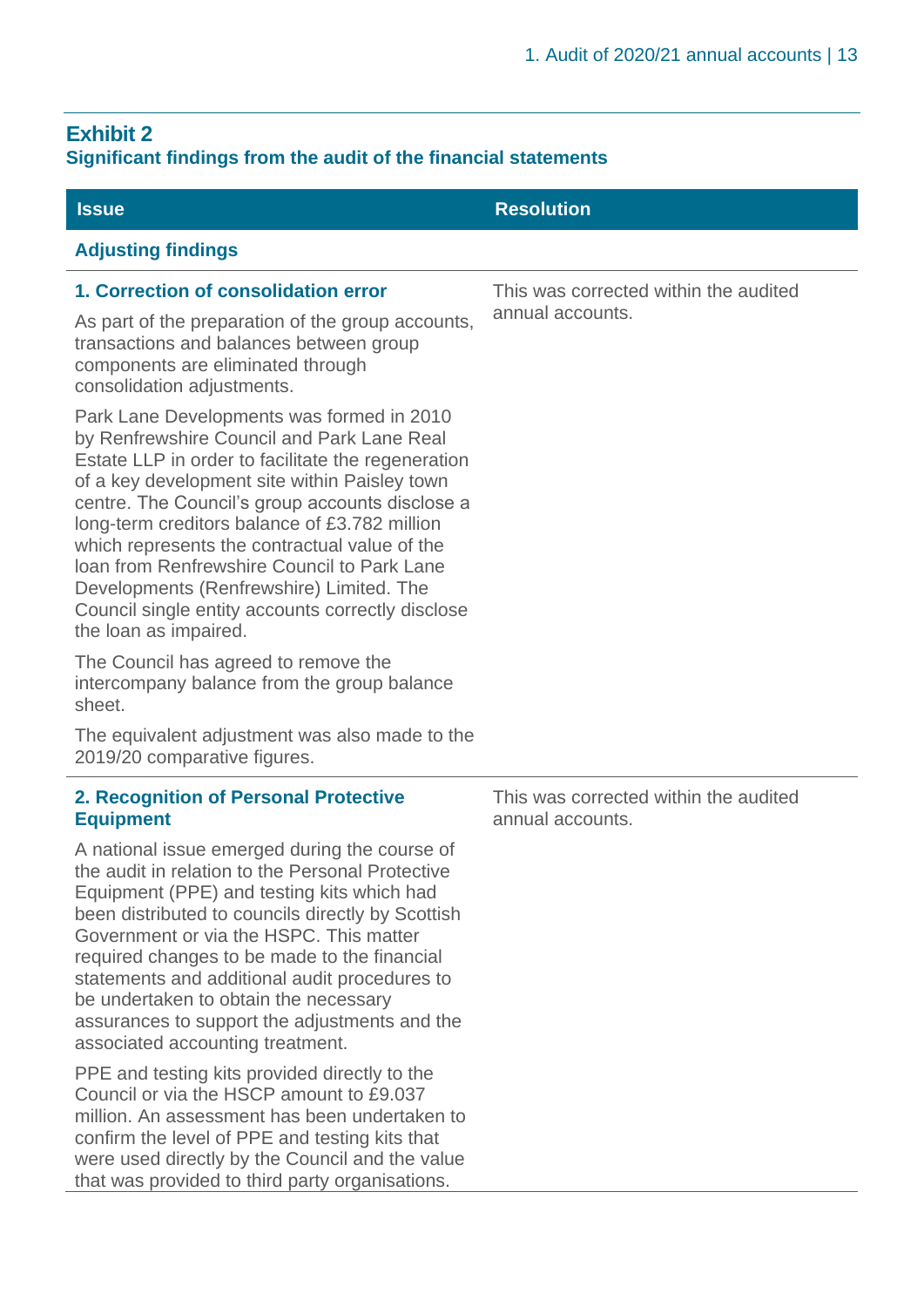| <b>Issue</b>                                                                                                                                                                                                                                                                                                                                                                                                                                                | <b>Resolution</b>                               |
|-------------------------------------------------------------------------------------------------------------------------------------------------------------------------------------------------------------------------------------------------------------------------------------------------------------------------------------------------------------------------------------------------------------------------------------------------------------|-------------------------------------------------|
| This has resulted in an adjustment of £7.363<br>million.                                                                                                                                                                                                                                                                                                                                                                                                    |                                                 |
| There is no impact on the Council's net result for<br>the year.                                                                                                                                                                                                                                                                                                                                                                                             |                                                 |
| 3. Capitalisation of staff costs                                                                                                                                                                                                                                                                                                                                                                                                                            | This was adjusted within the audited            |
| As part of our testing of internal recharges, we<br>identified £4.9 million of staff costs had been<br>appropriately capitalised to reflect the cost of the<br>asset being constructed. However, this was not<br>removed as a revenue expense within the CIES.<br>Instead, for areas where staff are involved in<br>capital projects, the Council journal income to<br>those areas and staff time is recharged to<br>capital projects as professional fees. | annual accounts.                                |
| Although the net position is correct, both staff<br>costs and income are overstated in the CIES.<br>Both income and expenditure have therefore<br>been adjusted by £4.9 million and there is no<br>impact on the Net Cost of Services.                                                                                                                                                                                                                      |                                                 |
| <b>4. Council Dwellings Audit Adjustment</b>                                                                                                                                                                                                                                                                                                                                                                                                                | This was corrected within the audited           |
| The Council owns a number of council<br>dwellings which are valued for inclusion in the<br>annual accounts based on a number of<br>factors, including the average weekly rent<br>charge.                                                                                                                                                                                                                                                                    | annual accounts.<br>See Recommendation 1 below. |
| Our audit work noted that management had<br>used the incorrect average weekly charge<br>when valuing the council dwellings in both<br>2020/21 and 2019/20.                                                                                                                                                                                                                                                                                                  |                                                 |
| Updating for the correct figure resulted in an<br>increase of £2.487 million in the value of<br>council dwellings for 2020/21, with a<br>corresponding increase in the revaluation<br>reserve.                                                                                                                                                                                                                                                              |                                                 |
| The prior year restatement figure resulted in a<br>decrease of £12.304 million in the value of<br>council dwellings with a corresponding<br>decrease in the revaluation reserve.                                                                                                                                                                                                                                                                            |                                                 |

#### Source: Audit Scotland

**37.** Our audit also identified four non-significant adjustments to the annual accounts and these are: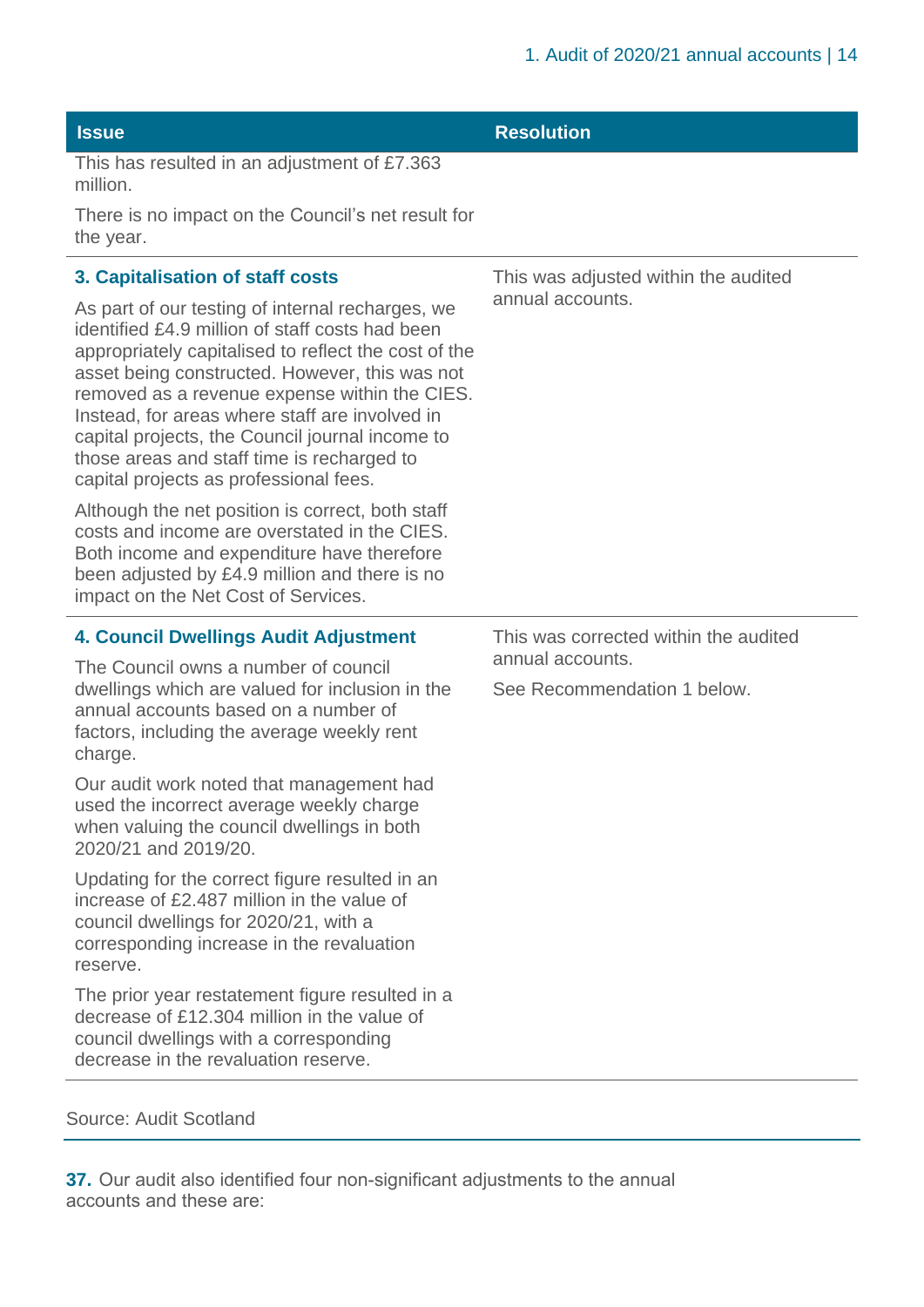- A reclassification of £1.069 million between income and expenditure in the Miscellaneous Services line on the CIES. This adjustment has no impact on the Net Cost of Services.
- Removal of £0.710 million of property, plant and equipment additions and associated creditors which were incorrectly recognised in 2020/21. This adjustment results in a £0.710 million reduction in the total value of the Balance Sheet.
- Recognition of £0.243 million of grant income which had previously been deferred until 2021/22. This adjustment results in a £0.243 million increase on the Net Cost of Services Surplus.
- A reclassification of £0.084 million in 2020/21 and £0.143 million in 2019/20 between the Supervision and Management line and the Increase / Decrease in the Allowance for Bad Debts line on the housing revenue account Income and Expenditure Statement. This adjustment has no impact on the Net Cost of Services.

#### **Recommendation 1**

Formalise the internal process for the request and provision of land and property valuations. In addition, appropriate staffing and resource should be deployed to improve the valuation arrangements within the Council.

#### **Good progress was made on prior year recommendations**

**38.** The Council has made good progress in implementing our prior year audit recommendations. For actions not yet implemented, revised responses and timescales have been agreed with management, and are set out in [Appendix 1.](#page-33-0)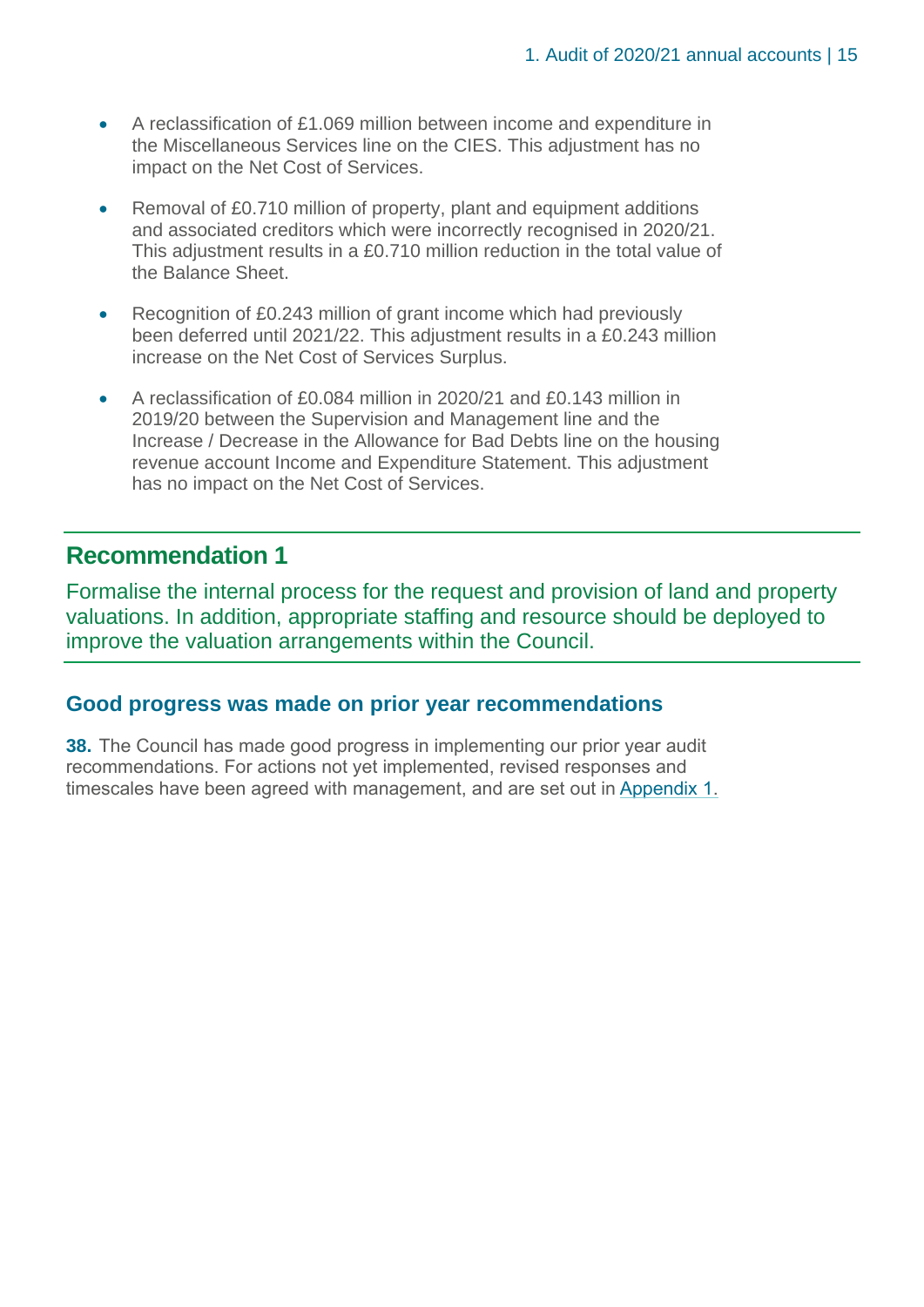## <span id="page-15-0"></span>**2. Financial management**

Financial management is about financial capacity, sound budgetary processes and whether the control environment and internal controls are operating effectively.

#### **Main judgements**

The Council's financial management is effective with strong budgeting, financial monitoring and reporting processes that are aligned to its corporate priorities.

The Covid-19 pandemic had a significant impact on the Council's finances during 2020/21. Additional budget pressures totalled £20.743 million for the year and these were addressed through a combination of using Council reserves and additional Scottish Government funding.

The Council reported a year-end general fund surplus of £33.4 million for 2020/21, which was largely due to the receipt of additional funding to meet Covid-19 pressures in future years. This has resulted in a large increase in the Council's reserves with £17.296 million earmarked for pandemic recovery. It is essential that the Council recognises the non-recurring nature of such reserves and take steps to ensure they are used effectively and in line with the Council strategy and strategic objectives.

#### **The Council reported a surplus, but the Covid-19 pandemic had a significant impact on the 2020/21 financial year**

**39.** The impact on public finances of the Covid-19 pandemic has been unprecedented, which has necessitated both the Scottish and UK governments providing substantial additional funding for public services as well as support for individuals, businesses and the economy. It is likely that further financial measures will be needed and that the effects will be felt well into the future.

**40.** The Council's budget is aligned to its strategic priorities. To inform the budget each directorate produces income and expenditure estimates based on the Service Improvement Plans (SIPs). SIPs outline the activities of each directorate and how these support the delivery of the Council Plan.

**41.** Due to the challenges resulting from the pandemic, the three-year SIPs were replaced by Service Delivery Plans (SDPs) that focus on a single year (2021/22) and outline what each service plans to do to mitigate the effects of the pandemic and associated restrictions, as well as actions to support recovery and renewal. Each service's SDP was approved by Policy Boards from March 2021.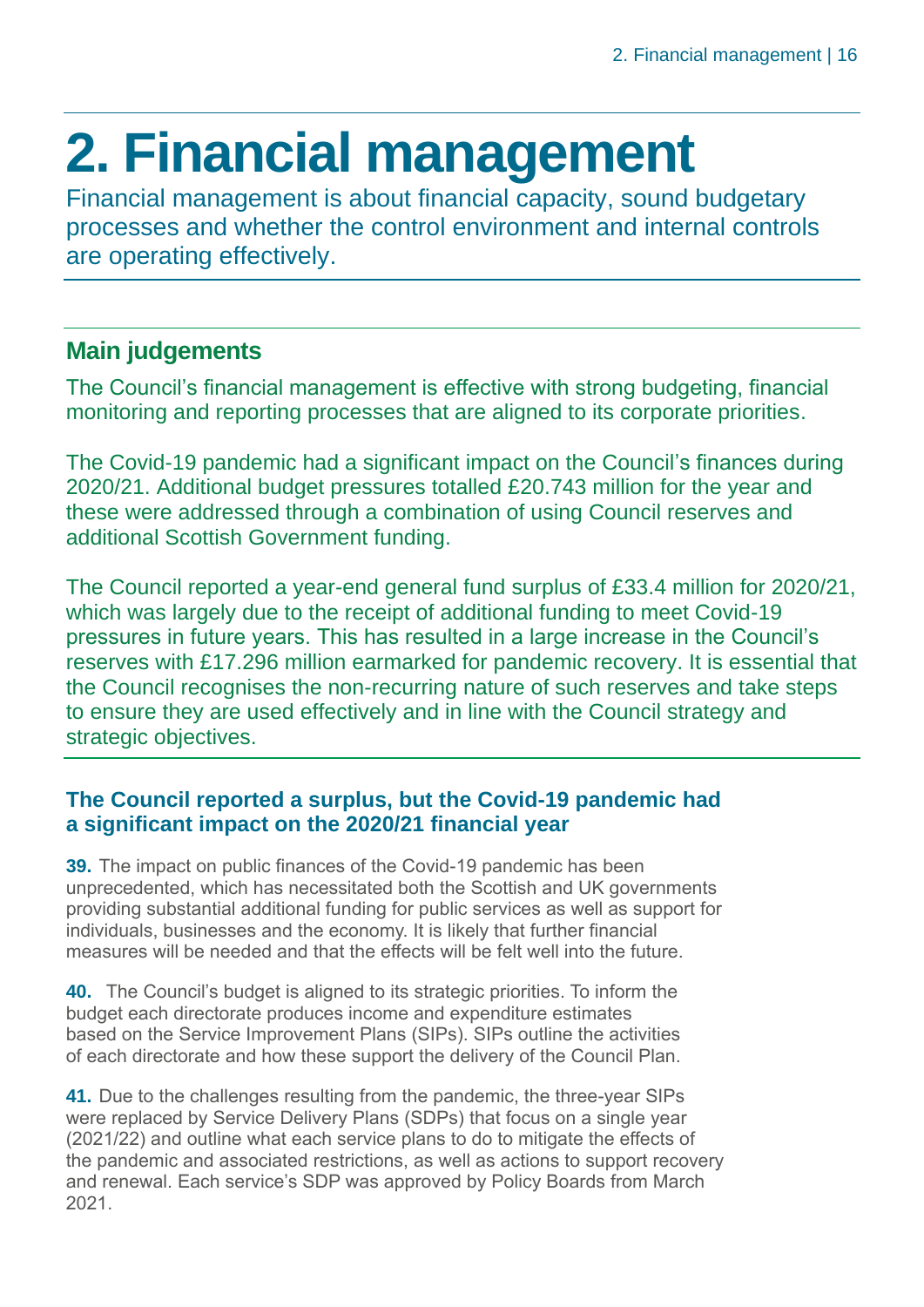**42.** The Covid-19 pandemic had a significant impact on the Council's 2020/21 budget with both additional costs and income losses arising from the start of the year. As the year progressed the initial estimates of expenditure and income were revised and managed through the Council's financial management process and from additional financial support provided by the Scottish Government.

**43.** The Council approved its 2020/21 budget in March 2020. Budgeted net expenditure was £433.379 million and estimated total income was £435.744 million, resulting in a projected budget surplus of £2.365 million. This projected underspend was then applied to additional commitments resulting in a breakeven budget being agreed.

**44.** As the impact of the pandemic developed regular reporting of the financial position was provided to each Policy Board, including specific reporting of Covid-19 related pressures. The Council continued to revise its financial position with the final budget forecasting net expenditure of £433.887 million and estimated total income was £463.035 million, resulting in a projected budget surplus of £29.148 million.

**45.** The Council reported a final surplus of £33.4 million in 2020/21 against a budgeted break even position.

**46.** Over the course of the year additional revenue support of £41.5 million was provided to the Council by the Scottish Government to address service pressures over the course of 2020/21 and 2021/22. Additional Covid-19 related funding received from Scottish Government for future years resulted in council reserves increasing by £34.229 million in 2020/21.

**47.** Overall, the council reported an underspend of £4.256 million on its "business as usual" budget. This is after Covid-19 costs of £20.743 million, which were funded through a mixture of reserves and additional funding from Scottish Government.

**48.** As expected, the main reasons for variances against the approved budget in March 2020 related to the response and subsequent recovery actions for Covid-19. The most significant variances were:

- additional costs incurred in household waste collection and disposal, additional cleaning across all council facilities, additional teaching resource and support to Renfrewshire Leisure
- a significant impact on income streams with parking income, trade waste income and commercial income to both the Council and Renfrewshire Leisure being particularly affected.

#### **The level of general fund reserves has increased because of Covid-19 funding received for future periods**

**49.** One of the key measures of the financial health of a local authority is the level of reserves held. The Council has increased its useable reserves steadily since 2013/14 and has historically had a high level of reserves in comparison to many other councils in Scotland. The majority of reserves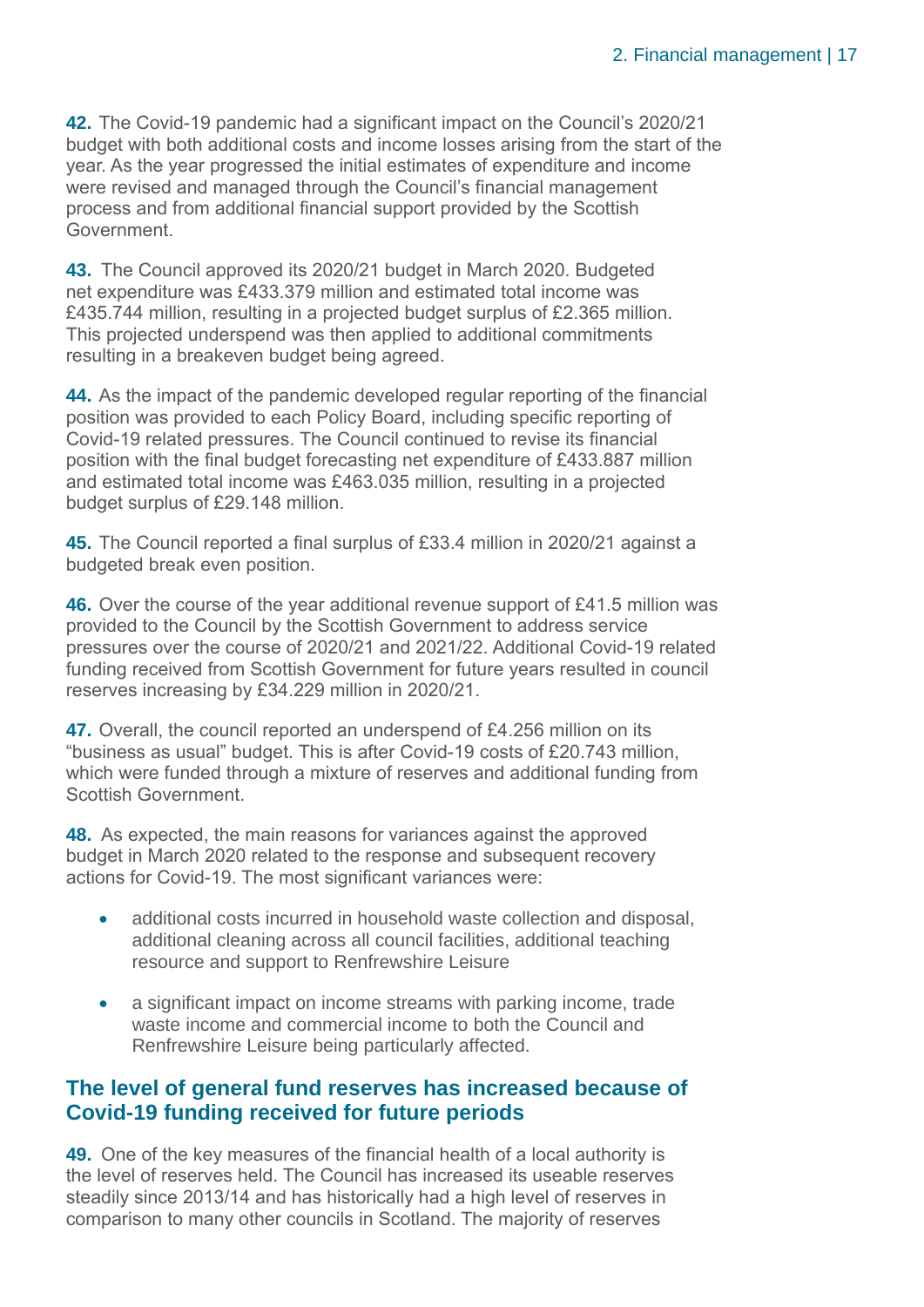are statutory or ring-fenced and aligned to future spending plans and strategic objectives.

**50.** The overall level of usable reserves held by the Council increased by £34.229 million from £159.621 million in 2019/20 to £193.850 million in 2020/21. A table showing all reserves movements is included in [Exhibit 3.](#page-17-0)

#### <span id="page-17-0"></span>**Exhibit 3 Movements in useable reserves in 2020/21**

|                                       | <b>Opening</b><br>Em | <b>Used</b><br>Em        | <b>Added</b><br>Em | <b>Closing</b><br>Em |
|---------------------------------------|----------------------|--------------------------|--------------------|----------------------|
| <b>General Fund</b><br>(Unallocated)  | 6.559                | $\overline{\phantom{a}}$ | 4.288              | 10.887               |
| <b>General Fund (Ring-</b><br>fenced) | 48.212               | 5.611                    | 34.727             | 77.328               |
| <b>Housing Revenue Account</b>        | 6.807                | 0.310                    | ۰                  | 6.497                |
| <b>Revenue Statutory Funds</b>        | 2.858                | $\overline{\phantom{a}}$ | 0.006              | 2.864                |
| <b>Capital Receipt Reserve</b>        | 9.453                | 1.076                    | 0.261              | 8.638                |
| <b>Capital Statutory Funds</b>        | 85.692               | 1.200                    | 3.144              | 87.636               |
| <b>Total</b>                          | 159.621              | 8.197                    | 42.426             | 193.85               |

Source: Audited annual accounts 2020/21

**51.** The general fund reserve is the largest reserve, with a balance of £88.215 million. Although the general fund reserve has no restrictions on its use, £77.328 million has been ring-fenced for future expenditure plans including £17.296 million specifically for Covid-19 recovery which arose due to additional funding from Scottish Government.

**52.** The Council reviews the level of its unallocated reserves when setting the budget each year. As part of the 2020/21 budget setting process the Council agreed to increase the unallocated revenue balances to a minimum of £10 million to address the financial risks in the short and medium-term. This represents 2.5 per cent of budgeted net expenditure held as unallocated General Fund reserves. At the end of 2020/21 the Council's unallocated reserves were £10.887 million.

#### **Recommendation 2**

Continue to assess the adequacy and use of ringfenced balances as it reviews its financial strategy; and to ensure that funding specifically allocated for the Covid-19 response is utilised in accordance with funding conditions.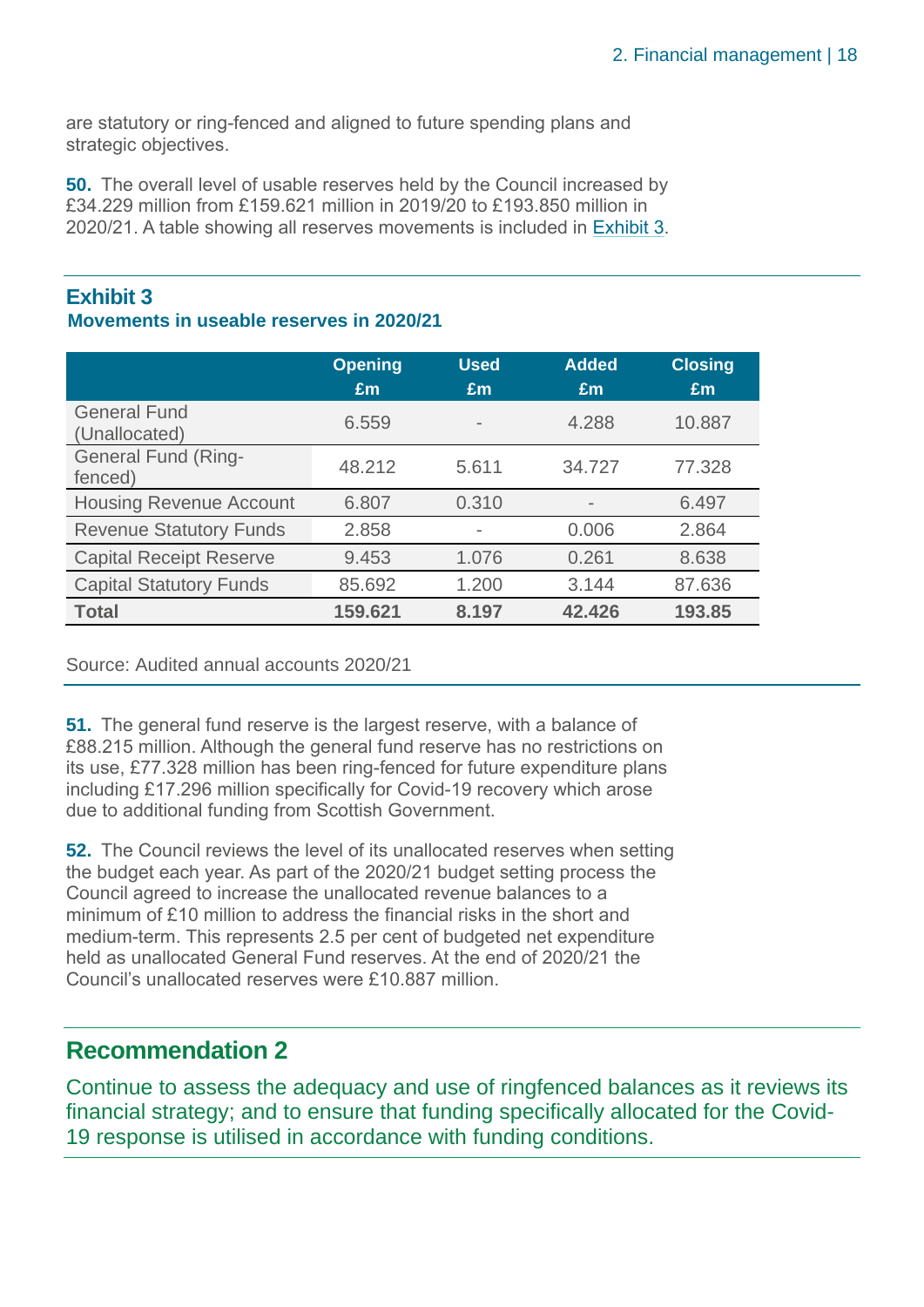#### **Capital expenditure reduced in 2020/21 as the Council paused its capital investment projects**

**53.** Plans for capital expenditure are approved by the Council as part of the budget setting process each year. In March 2020, the Council approved a capital budget of £127.45 million for 2020/21 (including £30.215 million of spend on housing related projects). A table setting out capital budget and spend is included in Exhibit 4.

### **Exhibit 4**

| Analysis of capital spend in 2017/18 to 2020/21 |  |  |  |  |  |  |  |  |
|-------------------------------------------------|--|--|--|--|--|--|--|--|
|-------------------------------------------------|--|--|--|--|--|--|--|--|

| Year    | <b>Approved</b><br><b>Capital</b><br>Spend*<br>(£ millions) | <b>Capital</b><br><b>Spend</b><br><b>Relating to</b><br><b>Plans</b><br><b>Approved in</b><br><b>Prior Years</b><br>(£ millions) | <b>Capital</b><br><b>Spend</b><br><b>Relating to</b><br><b>Current</b><br><b>Year Plan</b><br>(£ millions) | <b>Total in</b><br><b>Year Capital</b><br><b>Spend</b><br>(£ millions) |
|---------|-------------------------------------------------------------|----------------------------------------------------------------------------------------------------------------------------------|------------------------------------------------------------------------------------------------------------|------------------------------------------------------------------------|
| 2017/18 | £104.4                                                      | £19.2                                                                                                                            | £48.2                                                                                                      | £67.5                                                                  |
| 2018/19 | £88.0                                                       | £21.5                                                                                                                            | £43.2                                                                                                      | £64.7                                                                  |
| 2019/20 | £99.9                                                       | £7.8                                                                                                                             | £77.6                                                                                                      | £85.3                                                                  |
| 2020/21 | £127.4                                                      | £2.1                                                                                                                             | £51.6                                                                                                      | £53.7                                                                  |

\*Includes spend approved by committee during the year

**54.** Planned spend on the capital programme was significantly impacted by the pandemic, initially as the construction sector was shut down and then by ongoing social distancing requirements over the remainder of the financial year.

**55.** The Council's total spending on capital projects was £53.749 million (£85.3 million in 2019/20), with non-housing capital expenditure of £44.823 million and housing capital expenditure of £8.926 million. Capital receipts of £1.273 million (£0.704 million in 2019/20) were used to fund spending on capital projects.

**56.** The Council continues to adjust future years capital programmes to reflect the rephasing of projects. As at 31 March 2021, the Council had commitments on capital contracts for non-housing projects of £140.251 million (£35.742 million in 2019/20) and for housing projects of £35.263 million (£39.072 million in 2019/20).

**57.** In March 2021 the Council agreed the capital investment plans for nonhousing covering the period 2021/22 to 2025/26 with budgeted investment totalling £443.5 million. In addition, the Council agreed capital investment for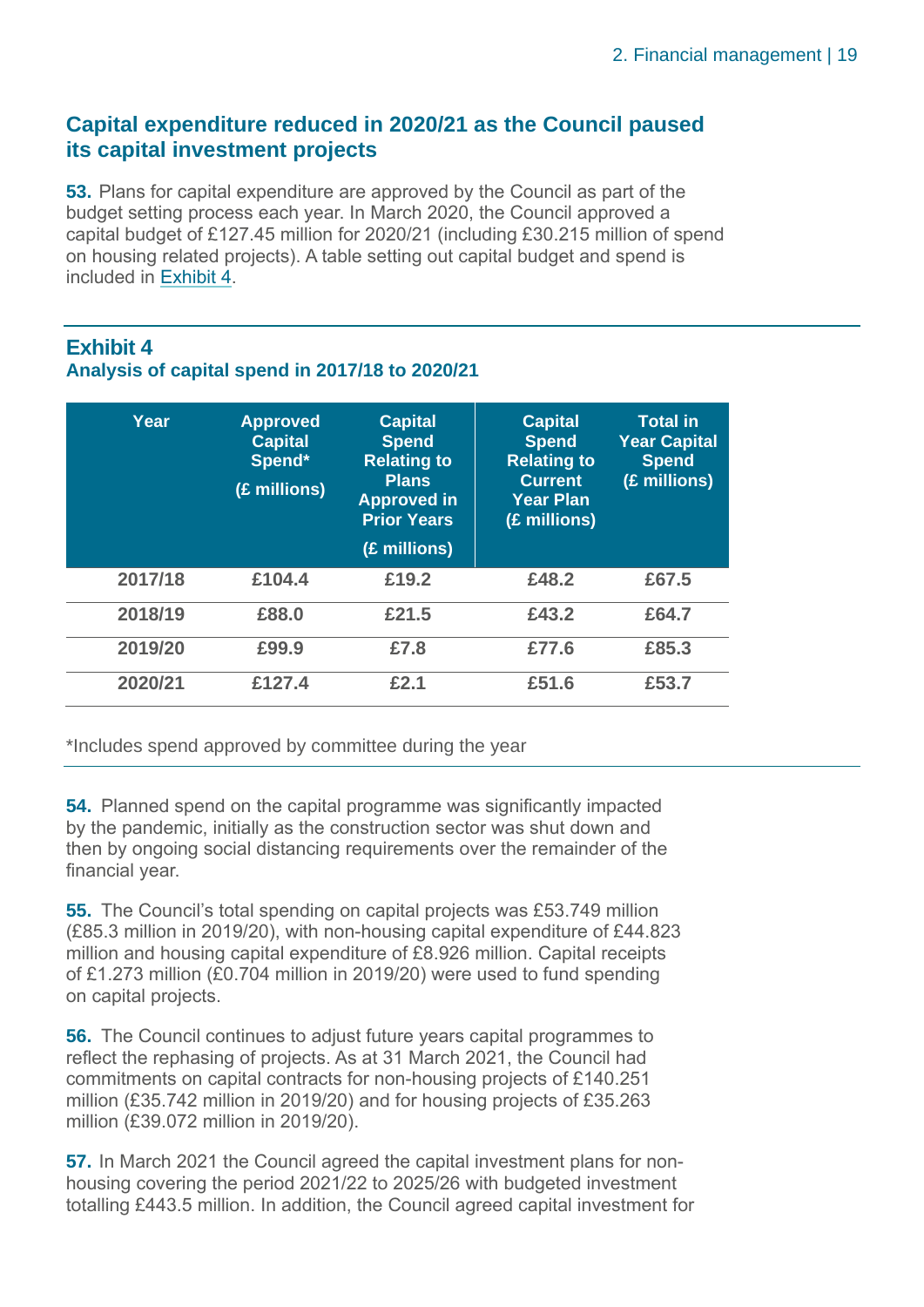housing for the 3-year period 2021/22 to 2023/24 of almost £126 million. The Council has planned total capital expenditure of £142.3 million for 2021/22 with £115.7 million allocated non-housing and £25.6 million to housing.

**58.** As a result of the ongoing challenges the Council will need to ensure it continues to review progress of the existing capital programme. This will include rescheduling and the reprioritisation of projects until there is greater certainty over the achievement of projects in the short and medium-term.

#### **The Council administered Covid-19 support grants on behalf of Scottish Government**

**59.** The Council administered the distribution of Covid-19 support grants on behalf of the Scottish Government. The total value of grants issued in 2020/21 was £46.632 million.

**60.** As described in the Management Commentary of the Council's annual accounts, these grants were judged to be on an agency basis meaning that they are not included within the CIES.

**61.** Our audit work considered management's judgments on the classification of all Covid-19 related funding as agency or principal and we concluded that it was materially accurate.

#### **Housing revenue account incurred an overspend in line with forecast**

**62.** The Council is required by legislation to maintain a separate housing revenue account (HRA) and to ensure that rents are set a level which will at least cover the costs of its social housing provision.

**63.** The HRA recorded expenditure in 2020/21 of £56.526 million (2019/20: £57.635 million). Overall, the HRA recorded an overspend of £0.310 million in line with forecast figure for the year and reflects the net effect of variances in employee costs and repairs costs.

**64.** An overspend in depreciation and impairment relates to the increased capital contributions made as part of the HRA Business Plan Strategy to utilise in year underspends to assist mitigate the impact of future capital borrowing costs arising from the delivery of investment in housing stock.

**65.** Unallocated HRA reserves have reduced to £6.497 million. This Council believes this represents a prudent level of unallocated reserves for the HRA to mitigate any continuing impact of Covid-19 and any other unforeseen risks.

#### **Financial systems of internal control operated effectively**

**66.** As part of our audit we identified and assessed the key internal controls in those accounting systems which we regard as significant to produce the financial statements. This provided the assurance that the Council has systems of recording and processing transactions which provide a sound basis for the preparation of the financial statements.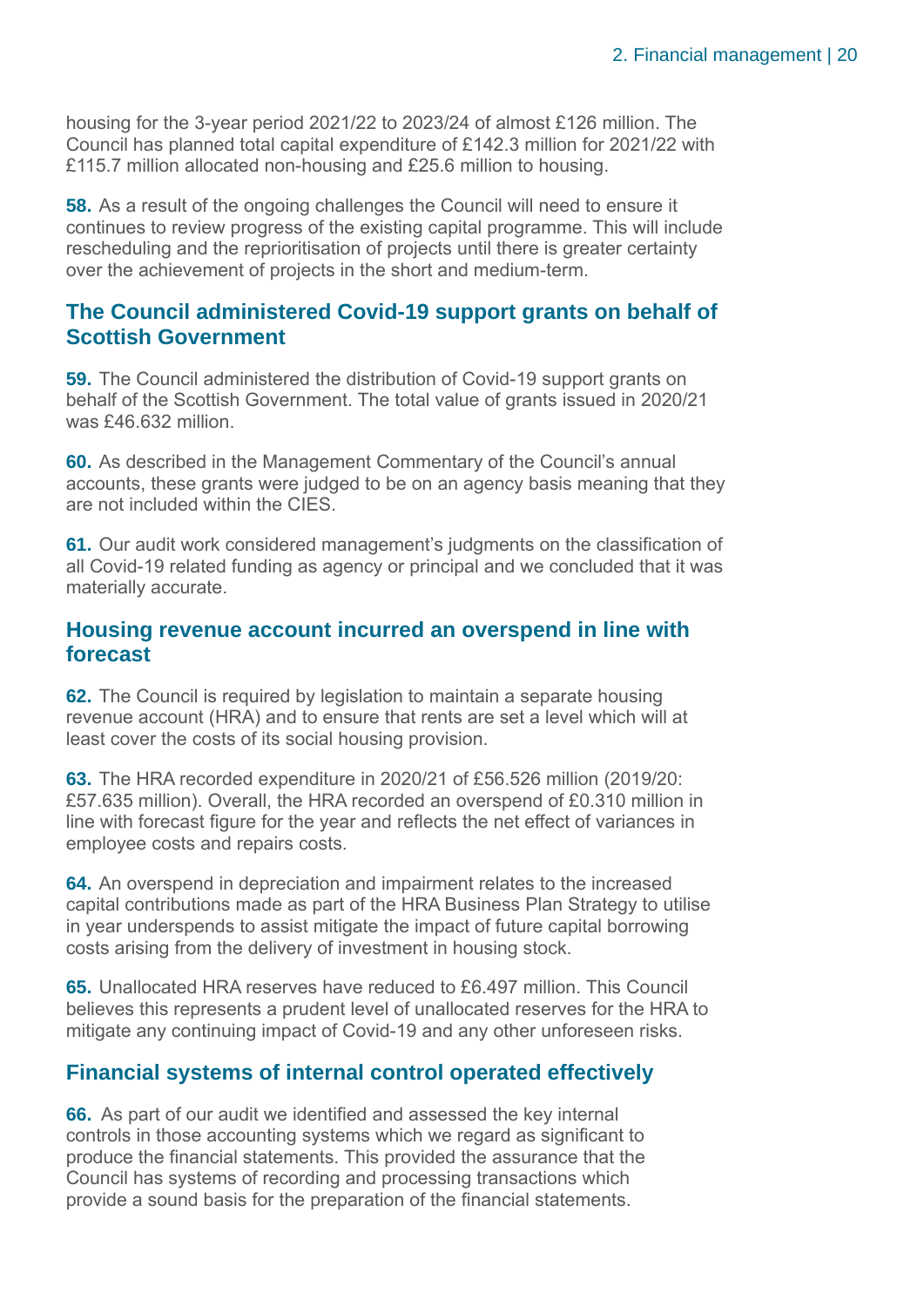**67.** Last year we reported that our work highlighted that the controls in place to carry out quality checks on awarded Non-Domestic Rates (NDR) and Council Tax reliefs were not carried out from late March 2020 through to late June 2020 due to the Covid-19 lockdown. The lack of this quality check process increased the risk of reliefs being awarded inappropriately.

**68.** As a result, we carried out additional substantive testing over NDR and Council Tax reliefs, however no issues were highlighted from the sample of reliefs that we tested.

#### **Land and buildings valuations**

**69.** To ensure the accuracy of land and property valuations within the annual accounts, management obtain expert advice from appropriately qualified staff within the Council's property services department.

**70.** The Council revalues elements of its fixed assets over a 5-year rolling programme, with different classes of asset being revalued each year. This can lead to significant movements in value, particularly if a large class of asset is due for revaluation in a particular year. Management should consider a valuation methodology whereby 20 per cent of each class of asset is revalued each year, with all assets still being revalued once over a 5-year period. This would reduce the likelihood of uneven valuation movements arising as a result of the specific class of assets due for revaluation in a given year.

#### **Recommendation 3**

Consider a valuation methodology whereby 20 per cent of each class of asset is revalued each year

**71.** The Council's heritage assets are held in the museums operated by Renfrewshire Leisure (Paisley Museum and Art Gallery, Renfrew Town Hall and Museum and The Secret Collection).

**72.** The combined collections managed by the Renfrewshire Arts and Museums Service number in excess of 350,000 objects and the Council notes that it is impractical to undertake a full valuation of all the items in the collection. The value of heritage assets in the annual accounts reflect a combination of external valuations and those undertaken by museum curators for insurance purposes. The last valuation external valuation was in 2013.

**73.** The annual account state that the insurance value of heritage assets is based on market value but it is unclear how the Council know the insurance value is appropriate without a recent valuation being undertaken.

**74.** The inventory of objects is currently held in a variety of manual and electronic formats. The Council has procured a centralised electronic collections management system and work is underway to transfer records to this new system.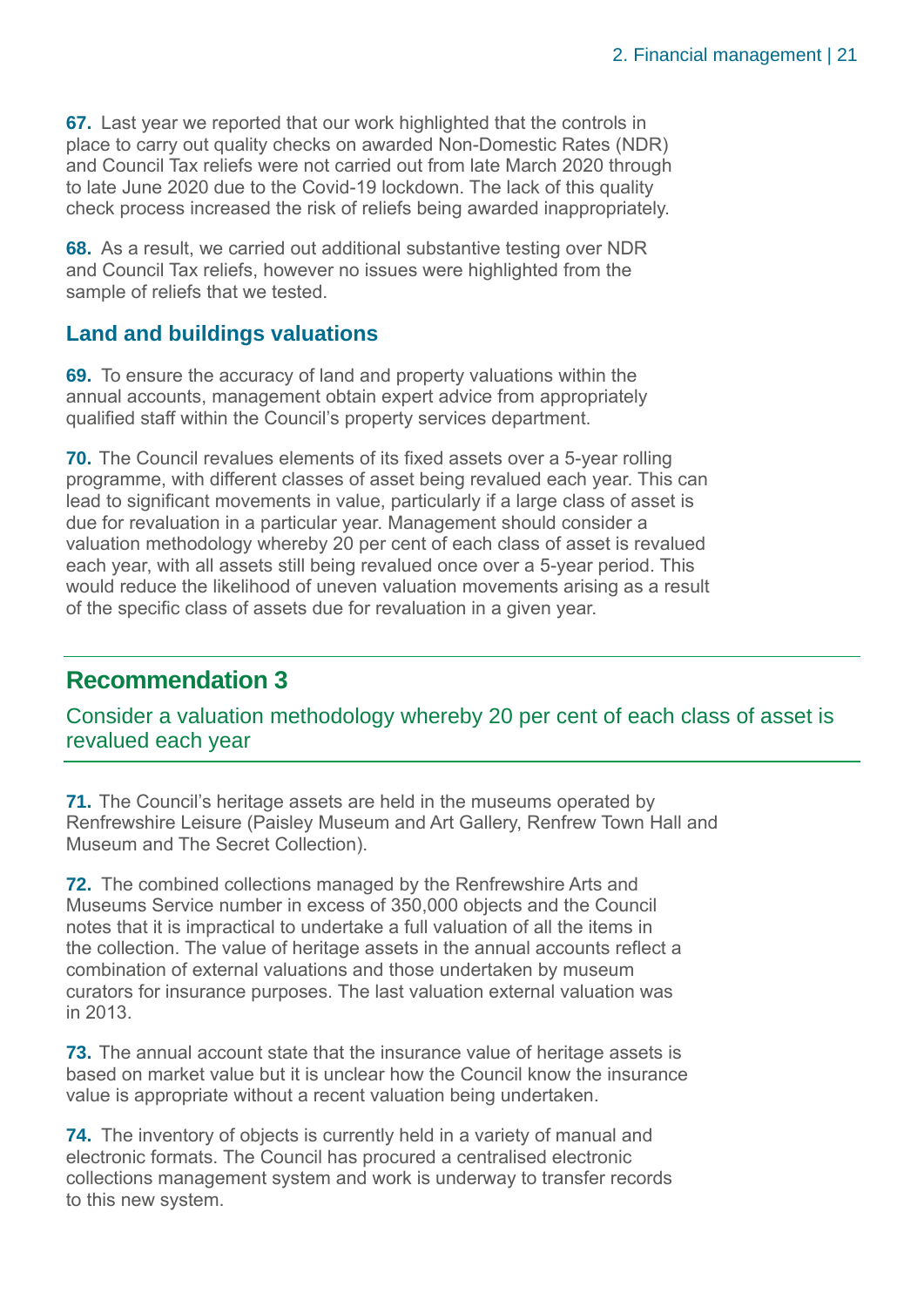#### **Recommendation 4**

The Council should undertake a systematic valuation of heritage assets. This should be aligned with the transfer of records onto the new electronic management system.

#### **Arrangements for the prevention and detection of fraud and error were appropriate**

**75.** The Council is responsible for establishing arrangements for the prevention and detection of fraud, error and irregularities, bribery and corruption. Furthermore, it is responsible for ensuring that its affairs are managed in accordance with proper standards of conduct by putting effective arrangements in place.

**76.** The risk profile of public bodies during 2020/21 has been significantly affected by the Covid-19 pandemic. This is likely to have increased the risk of fraud and error as control environments and internal controls have had to change to allow for services to operate effectively and respond to issues in a timely manner. We have reviewed the arrangements put in place by the Council to address any heightened risks and concluded that there are appropriate arrangements for the prevention and detection of fraud, error and irregularities.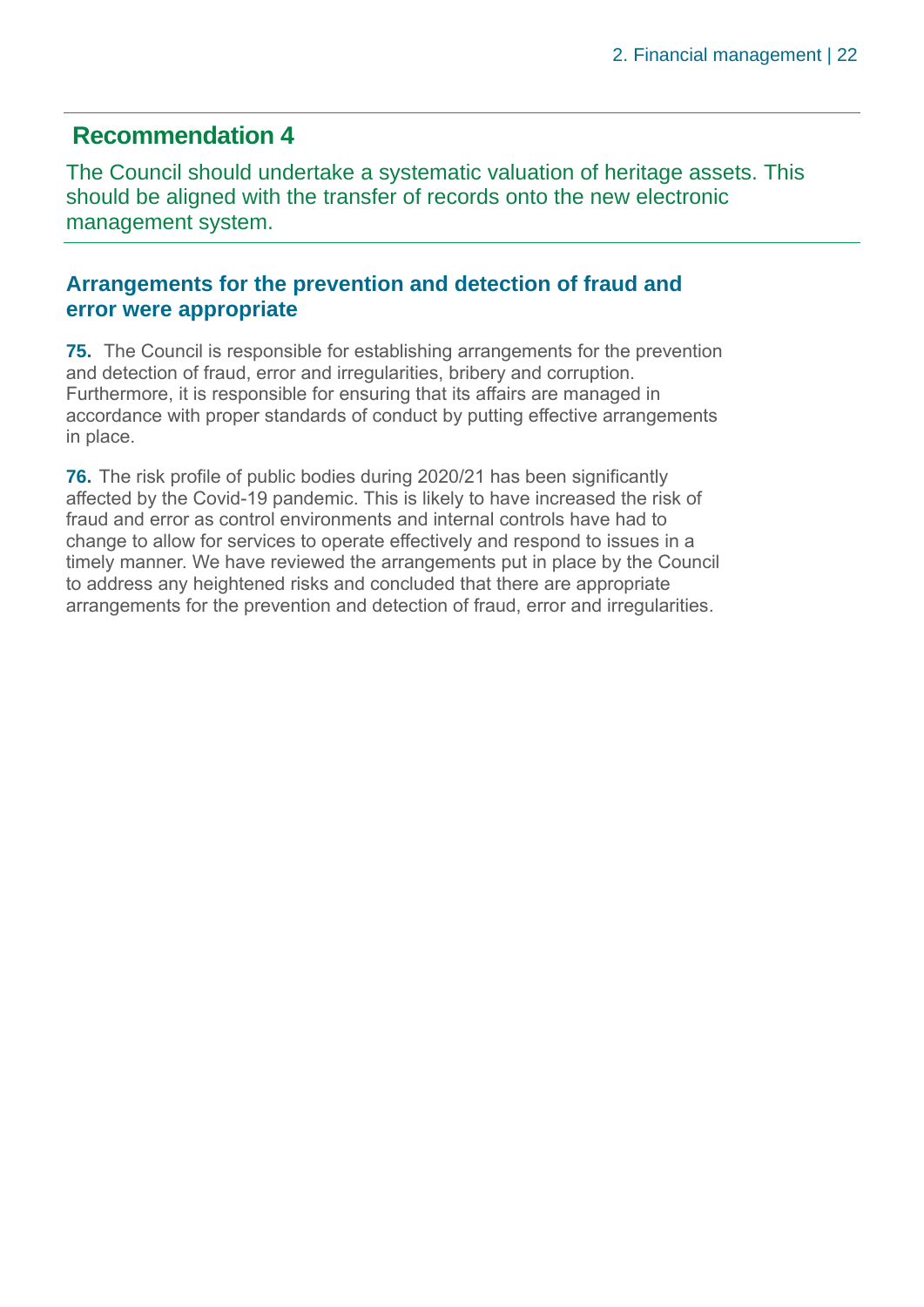## <span id="page-22-0"></span>**3. Financial sustainability**

Financial sustainability looks forward to the medium and long-term to consider whether the council is planning effectively to continue to deliver its services or the way in which they should be delivered

#### **Main judgements**

Medium-term financial plans are aligned to the Council's corporate priorities and clearly demonstrate how the organisation intends to address future financial challenges with the Council undertaking robust financial modelling.

The Council should develop a revised financial strategy which ensures the total balances available are used to support the financial sustainability of the Council over the medium-term. The financial strategy will require to incorporate a revised approach to service delivery and new ways of working.

#### **The financial impact of the Covid-19 pandemic will be significant**

**77.** The financial impact of the pandemic on the Council is likely to extend across several years and could include a reduction in income from business rates and council tax non-payments as well as a reduction in fees and charges from, for example, leisure and parking. The Council may also face increased costs such as higher staff costs to cover the delivery of services.

**78.** Financial management across the Council has remained strong, with additional reporting put in place to clearly distinguish Covid-19 related costs and income losses from core operating costs.

**79.** A balanced budget position moving into 2021/22 was agreed by the Council on 4 March 2021, building on the previous budget decisions taken by the Council towards addressing the medium-term savings requirement.

**80.** No new savings decisions were included in the agreed budget for 2021/22, reflecting the decision to temporarily pause of the Council's Right for Renfrewshire programme. Temporary investment in measures to assist Renfrewshire's communities recover from the pandemic were agreed, including a freeze in council tax which formed part of the conditional grant offer from the Scottish Government.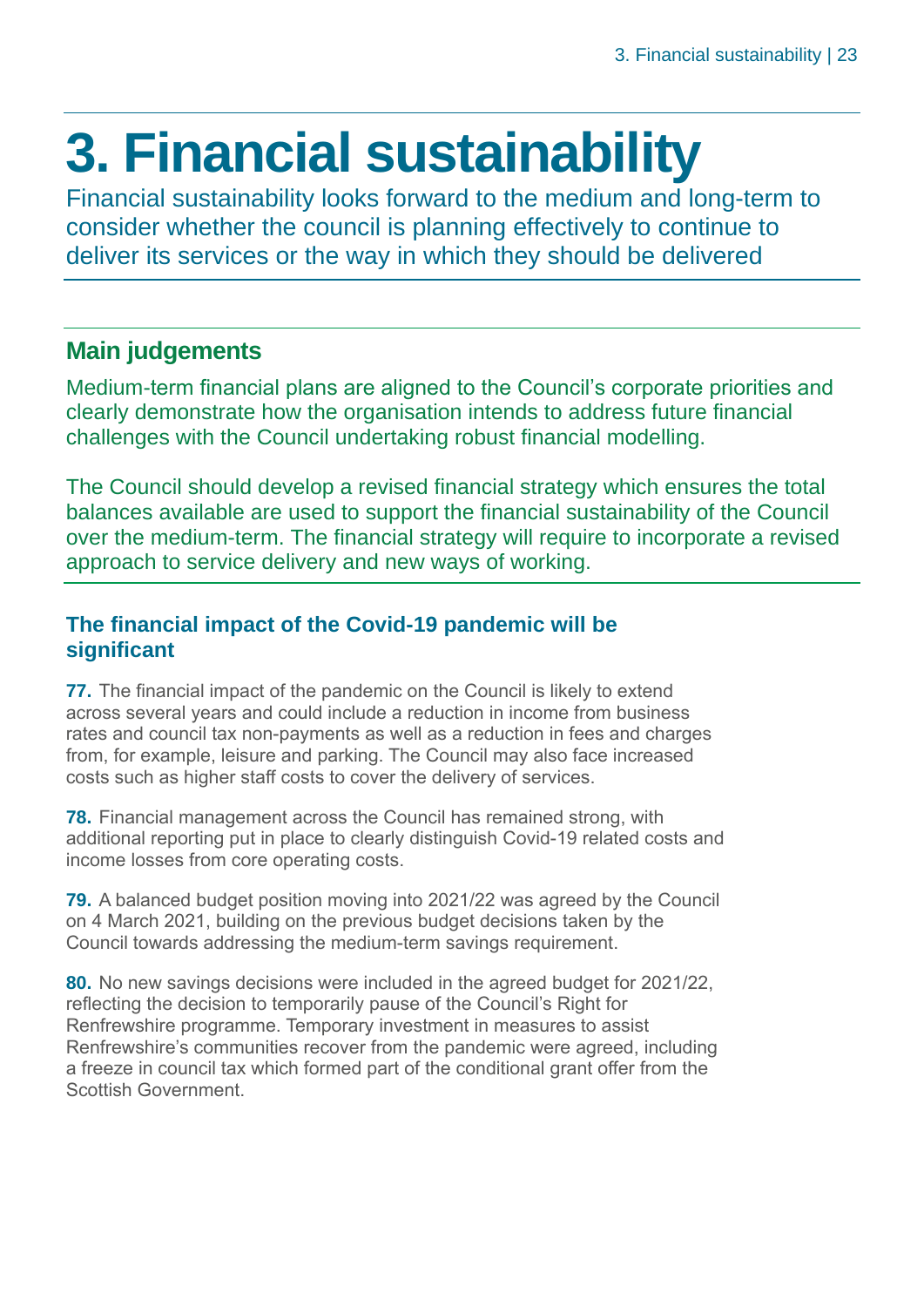#### **Medium and longer-term financial plans are in place and have been updated to reflect the impact of the pandemic**

**81.** It is important that long-term financial strategies (typically covering five to ten years) are in place which link spending to the Council's strategies. Although Councillors only approve the budget for a single year, this should be supported by indicative future spending plans that forecast the impact of relevant pressures on the Council.

**82.** While the Council's financial stability remains secure in the short-term, the Council has reported that there is an unaddressed structural budget deficit estimated to be between £4 - £5 million as it moves into the 2022/23 financial year. The Council's medium-term financial outlook continues to be subject to financial challenges, with future government grant prospects and the scale of pay pressures in future years continuing as the most significant areas of uncertainty.

**83.** The Council forecasts that in the period to 2025, in gross terms, before any adjustment for council tax rises, a saving of approximately £25 million will be required to address the forecast structural budget deficit and therefore providing no capacity for reinvestment in service or capital investment priorities. Building in an indicative council tax rise each year of three per cent would reduce the saving requirement to approximately £17 million.

**84.** To address the medium and longer-term challenges, the Council has continued to invest in a range of measures. As noted at paragraph 57 above, the Council has agreed a capital programme of £142.3 million in 2021/22 across public infrastructure, schools, nurseries, public buildings and council housing. These will run alongside the Glasgow City Region City Deal programme.

**85.** As part of the budget planning for 2022/23, the Council intends to take advantage of the financial flexibility arrangements approved by the Council in September 2020 to secure financial stability in the short-term and help address the forecast medium-term structural budget deficit.

**86.** The Council has also developed economic and social renewal and recovery plans, which set out how the Council will work with partners to respond to the Covid-19 pandemic over the short to medium-term.

**87.** Due to the additional challenges presented by the Covid-19 pandemic and the medium to longer-term impact this may have on planned public sector spending across the UK and Scotland, the Council's existing financial outlook plan is subject to significantly greater uncertainty.

**88.** It is likely that further decisions and announcements by the UK and a Scottish Governments will impact and influence the Council's financial outlook, both in the short, medium and longer-term.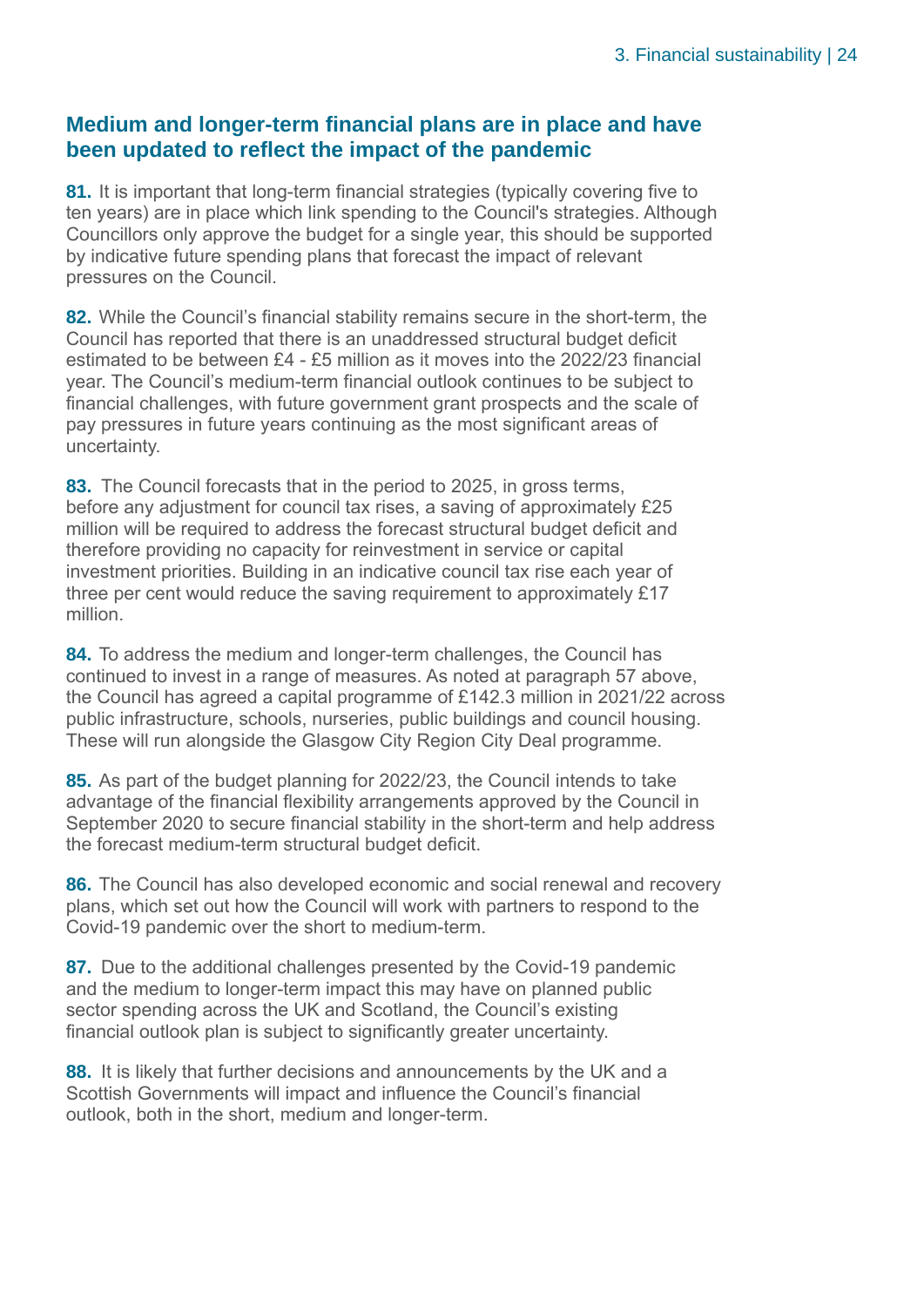#### **Recommendation 5**

Develop a revised financial strategy which ensures the total balances available are used to support the financial sustainability of the Council over the mediumterm. The financial strategy will require to incorporate a revised approach to service delivery and new ways of working.

To address the financial challenge the Council will need to actively engage with local and national partners to deliver the required level of efficiencies and savings.

#### **Transformational planning has been significantly disrupted by the pandemic**

**89.** The Right for Renfrewshire transformation programme was temporarily suspended during 2020/21 in order for the Council to focus resources on the Covid-19 response and recovery. However, some elements within the programme of work have continued and other project activities are progressing only where there is employee capacity and a business need. The Council's Financial Strategy will inform the scope, timelines and savings targets for future stages of the programme; however, a limited level of transformation activity and associated financial savings are anticipated as part of the 2022/23 budget planning arrangements.

#### **City Deals**

**90.** The £1.13 billion Glasgow City Region City Deal is an agreement between the UK Government, the Scottish Government and eight local authorities across the Glasgow City Region. Renfrewshire Council is the lead authority on two City Deal infrastructure projects with funding of £148.8 million.

- **The Glasgow Airport Investment Area Project** (GAIA £43.1 million) is delivering the enabling infrastructure and utility connections into Netherton Campus, a 52-hectare Renfrewshire Council-owned site next to Glasgow Airport. Work on this project has been delayed due to the Covid-19 lockdown, and is due to complete in January 2022, with capital expenditure of £32.2 million to 31 March 2021.
- **The Clyde Waterfront and Renfrew Riverside Project** (CWRR £105.7 million) includes the construction of a new opening bridge across the River Clyde, and the construction of the Renfrew North Development Road. The design and construction contract is due to commence in the third quarter of 2021. Capital expenditure to 31 March 2021 was £15.7 million.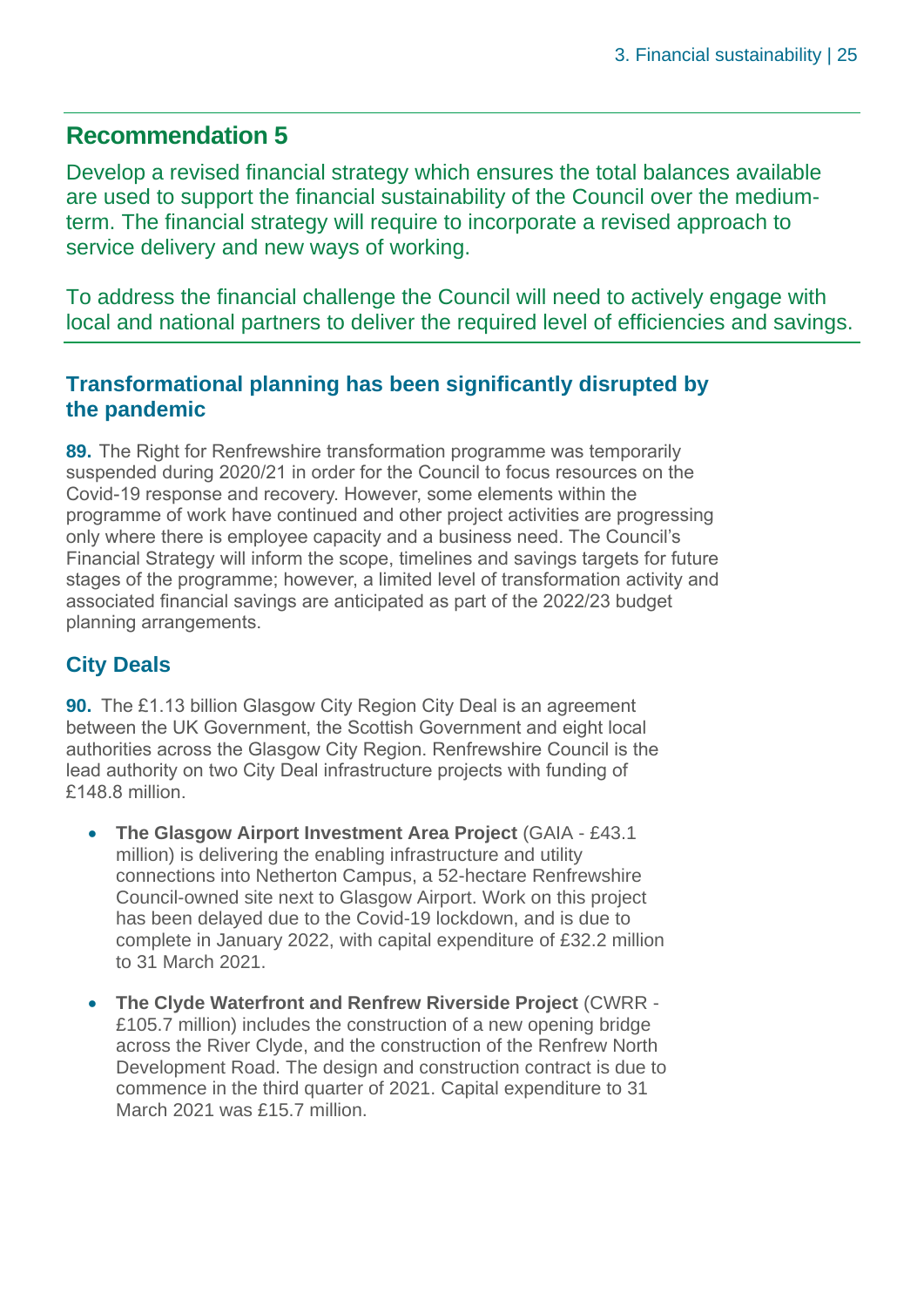## <span id="page-25-0"></span>**4. Governance and**

### **transparency**

The effectiveness of scrutiny and oversight and transparent reporting of information

#### **Main Judgements**

The Council has appropriate governance arrangements in place. We recognise that in responding to the Covid-19 pandemic the Council revised its governance arrangements. The new arrangements are appropriate and support good governance and accountability.

There is effective scrutiny, challenge and informed decision making.

#### **Governance arrangements operating throughout the Covid-19 pandemic have been appropriate and operated effectively**

**91.** The Covid-19 pandemic began in the weeks prior to the start of the 2020/21 financial year. Initially, all of the Council and Board meetings were suspended. The Chief Executive was given temporary powers to make urgent business decisions in their absence. Additionally, the Emergencies Board continued to meet and monitor council performance.

**92.** The temporary emergency governance arrangements that were put in place in March 2020 remained in operation throughout 2020/21, with the exception that Board cycles recommenced in August 2020, which allowed the role of the Emergencies Board to be scaled back and the emergency delegations given to the Chief Executive came to an end.

**93.** The Emergencies Board last met in September 2020. There continues to be weekly Emergency Management Team meetings and the Corporate Management Team also meet weekly with a specific focus on recovery. A cross party briefing meeting is scheduled fortnightly with group leaders to provide ongoing updates on the Covid-19 response.

**94.** The installation of the Public-i system created the opportunity for the Council to hold hybrid Board meetings in Renfrewshire House, with some elected members and officers being present and others accessing the meeting remotely.

**95.** This meant that the system was available for its use to begin at formal Board meetings in August 2021. All of the Council's Policy Boards, the Audit, Risk and Scrutiny Board and the Leadership Board have taken place using the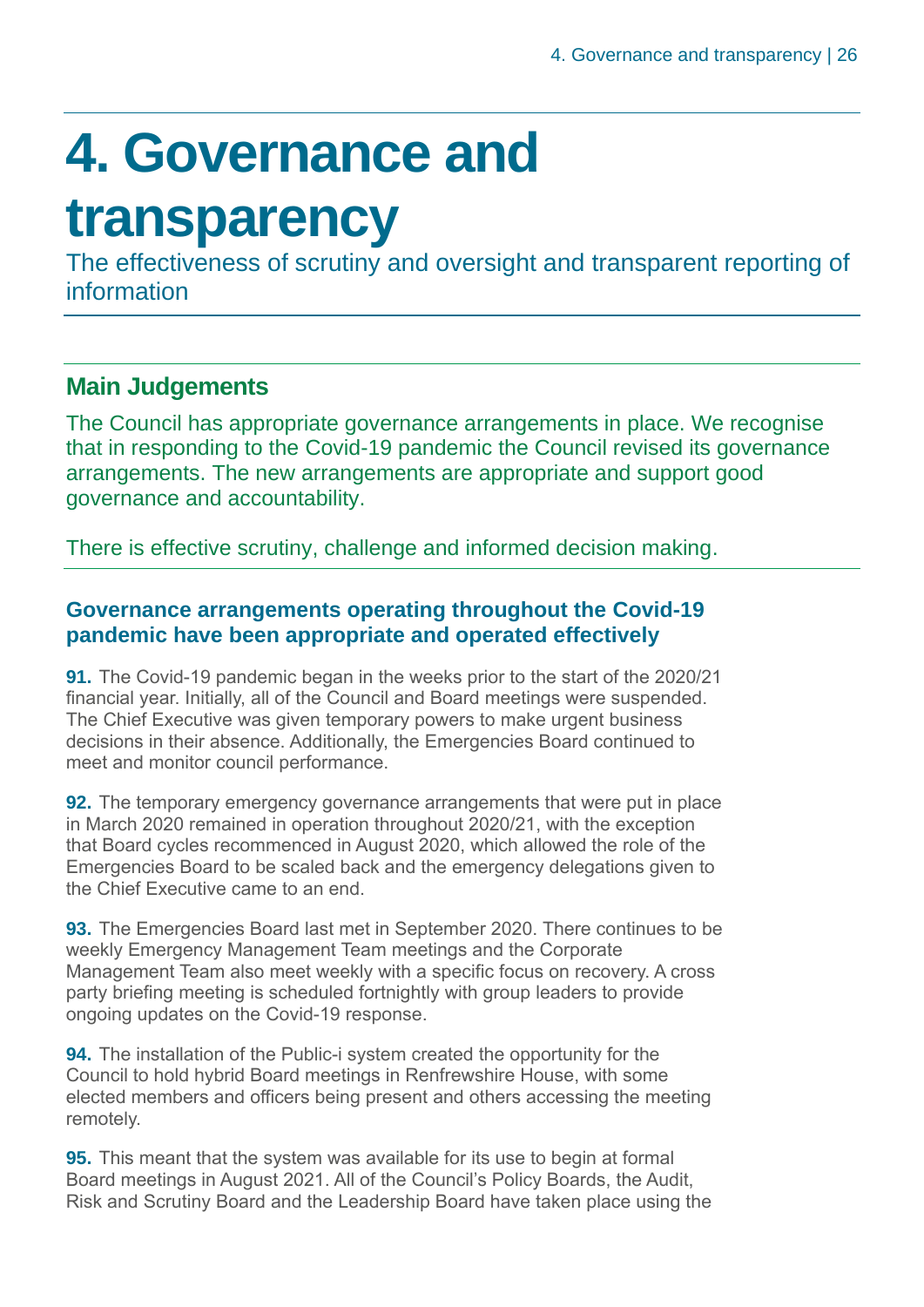Public-i system. In all cases, these have been hybrid meetings with some members present in the Chamber while others accessed the meeting remotely.

**96.** It is proposed the Council continues with the current arrangements for Board meetings which allows for hybrid meetings, with the option available to the Convener of each Board to hold the meeting remotely by Teams. It is proposed the Council extends the use of the Public-i system for meetings of the Regulatory Functions Board starting with the meeting on 27 October 2021.

**97.** Overall, the Council has appropriate governance arrangements in place which support effective scrutiny, challenge and decision making.

#### **Openness and transparency**

**98.** There continues to be an increasing focus on demonstrating the best use of public money. Openness and transparency in how a body operates and makes decisions is key to supporting understanding and scrutiny. Transparency means that the public has access to understandable, relevant and timely information about how the body is taking decisions and using resources.

**99.** There is evidence from several sources which demonstrate the Council's commitment to transparency. Members of the public can attend meetings of the full Council and other Boards. Minutes of these Board meetings and supporting papers are available on the Council's website. Most items on Board agendas are covered in open session at meetings rather than in private.

**100.** The Council webcasts its main Council and Policy Board meetings and all agenda papers and minutes, including the annual accounts, are on the Council's website.

**101.** The Council's website allows the public to access a wide range of information including the register of members' interests, current consultations and surveys and how to make a complaint. In addition, the website is encouraging the public to sign up for e-alerts. The service became available from 1 August 2018 and allows the public sign-up to news they want to receive on the website and get it delivered straight to their inbox.

**102.** The Management Commentary that accompanies the financial statements clearly explains to readers how the Council has performed against its revenue and capital budgets and how this is reconciled to the financial statements.

**103.** The Council conducts its business in an open and transparent manner.

#### **Standards of conduct**

**104.** During the year it was reported to the Council that the Standards Commission of Scotland imposed a sanction of disqualification on an elected member to reflect their findings that the Councillor had breached several paragraphs of the Councillors' Code of Conduct.

**105.** The Standards Commission's decision was the subject of an appeal and the appeal was heard by the Sheriff Principal on 31 August 2021. On 21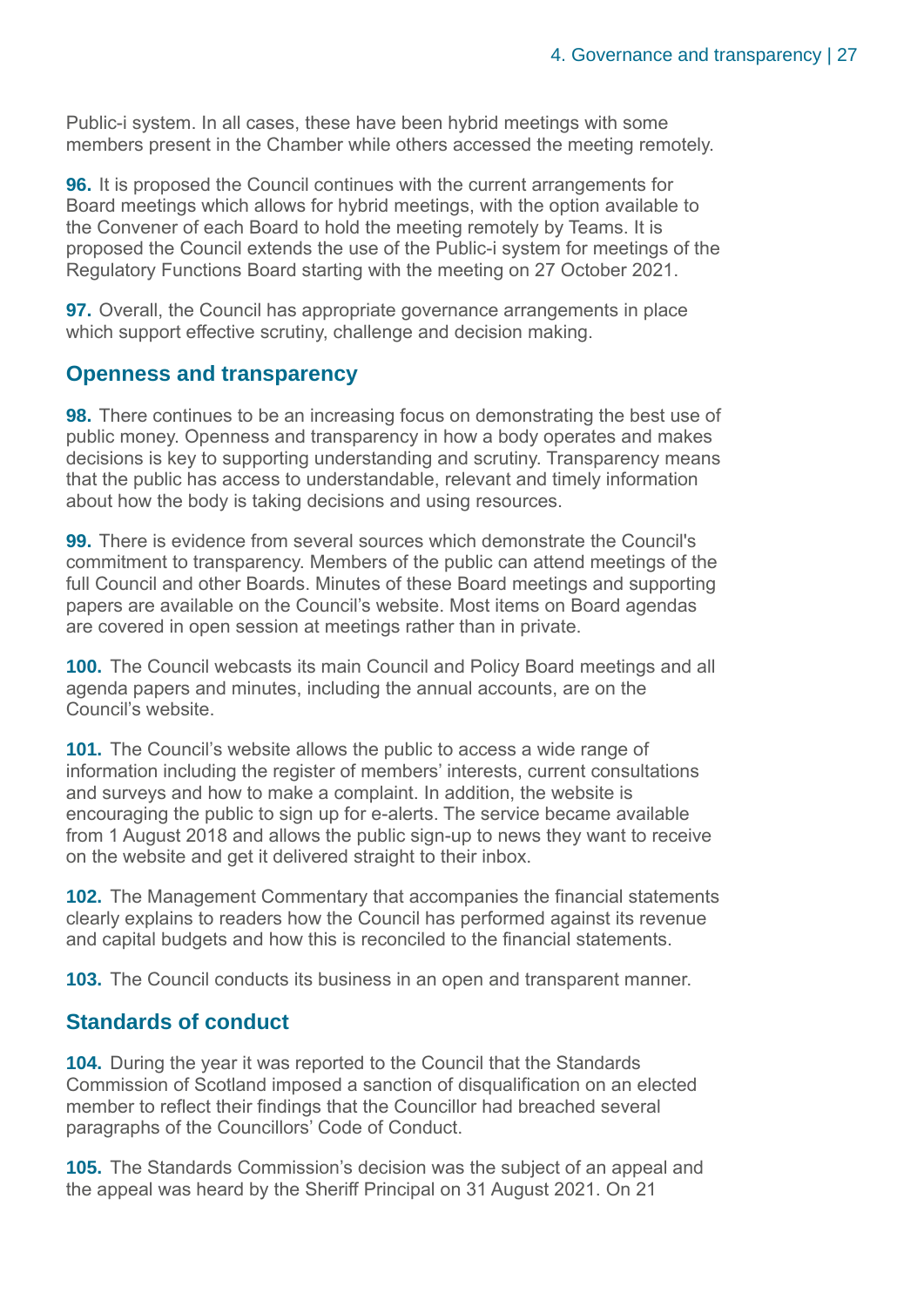October 2021, the judgement confirmed the disqualification was upheld and a by-election has been set for 14 December 2021.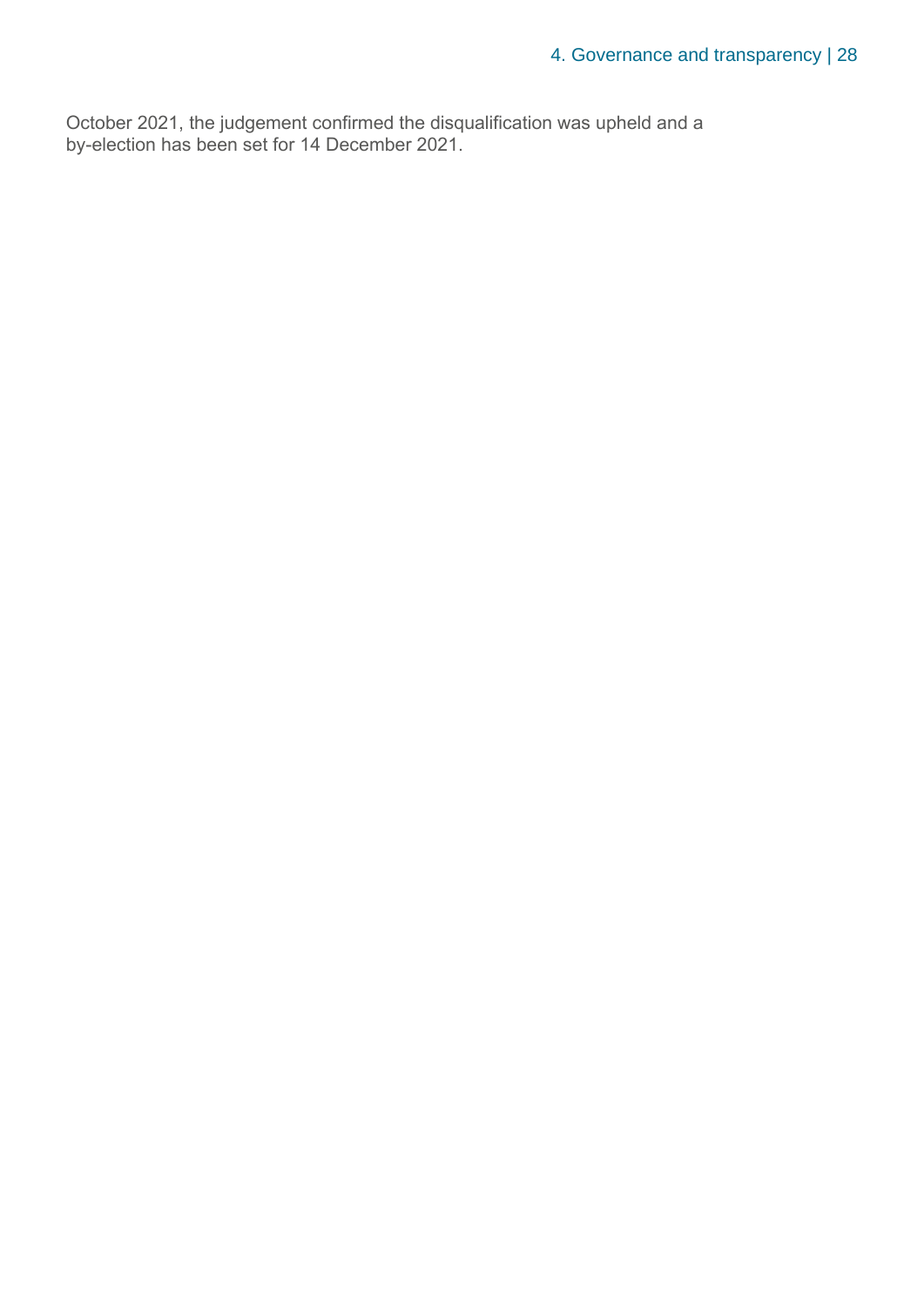### <span id="page-28-0"></span>**5. Best Value**

Using resources effectively and continually improving services.

#### **Main judgements**

The Council has an appropriate and effective Best Value framework in place. The Council continues to make positive progress addressing the recommendations contained in our 2016/17 Best Value Assurance Report.

The Council's performance management arrangements remained effective during the pandemic.

#### **The Council is making good progress in securing Best Value**

**106.** Best Value is assessed over the audit appointment, as part of the annual audit work. In addition, a Best Value Assurance Report (BVAR) for each council will be considered by the Accounts Commission at least once in this period. The BVAR report for the council was published in August 2017.

**107.** The BVAR concluded that the Council has a clear and ambitious vision for Renfrewshire to revitalise the area's economy and address poverty and inequality. This vision is supported by the Council's partners and the Council Plan; management structures and performance management processes are also well aligned to the vision.

**108.** We also highlighted key areas where the Council should focus its improvement activities on going forward. The report made seven recommendations relating to areas for further development including cross party working, community engagement, partnership working, financial sustainability, workforce planning and governance arrangements.

**109.** Progress in implementing the recommendations continues to be monitored by the Corporate Management Team on an annual basis, with the next update scheduled for December 2021.

**110.** The Council continues to make positive progress in implementing the recommendations from the 2017 BVAR. We will continue to monitor the Council's progress against the improvement actions.

#### **The Council has implemented a new People Strategy to support transformational change**

**111.** Our BVAR recommended that the Council should develop a detailed medium and long-term workforce strategy and plan and implement its organisational development strategy.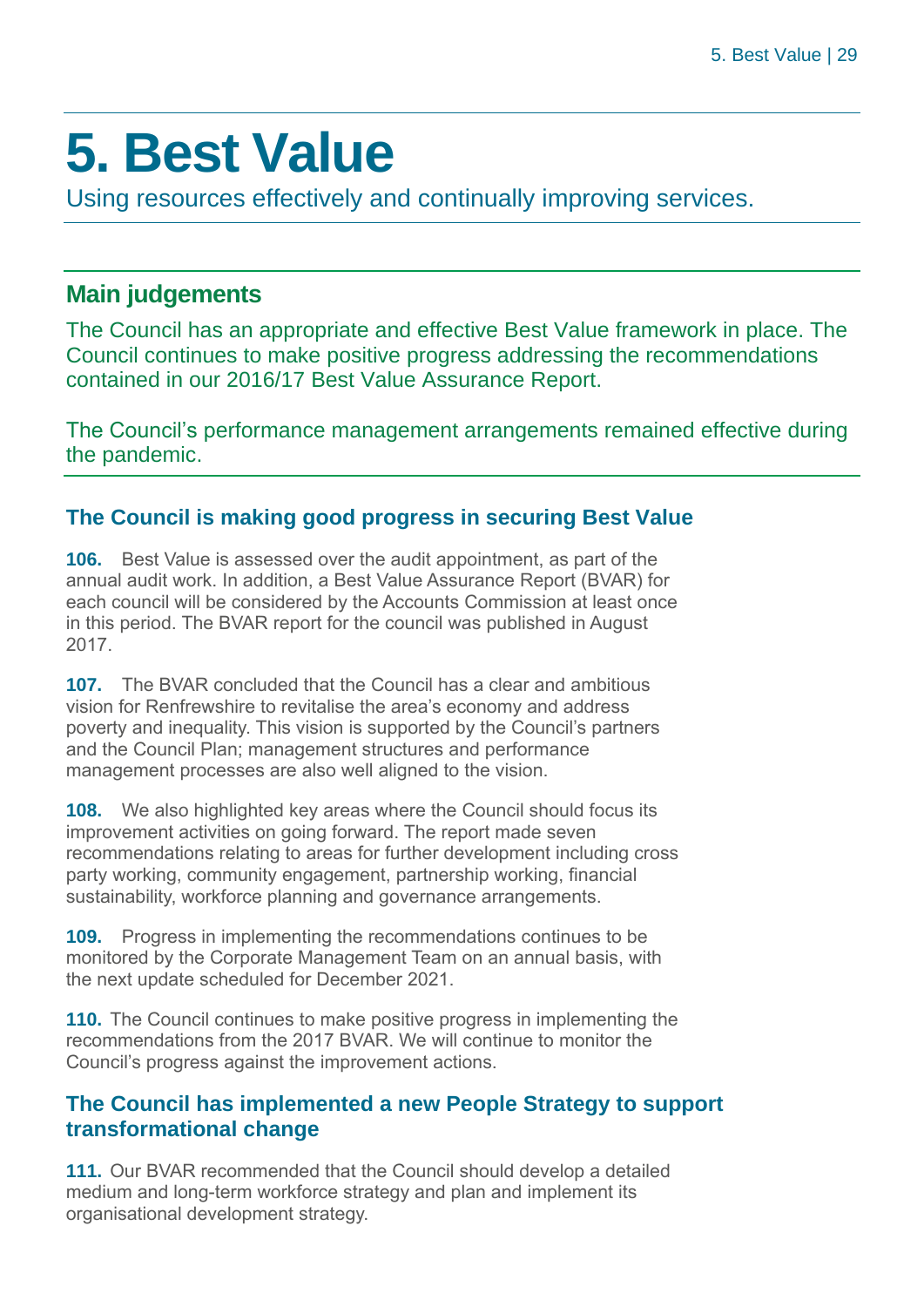**112.** The People Strategy entitled **Our People Our Future 2021-2026** integrates the earlier strategies into a five-year framework, with three strategic outcomes. However, the Council recognises that the immediate priorities over the short-term will focus primarily on supporting the workforce in the response to and recovery from the pandemic.

**113.** In the longer-term the intention is that the strategy will support the Council's transformation plans with progress being reviewed annually. It is intended that the People Strategy will be re-aligned as required to support the new Council Plan in 2022/23.

#### **The Council has undertaken a community impact assessment**

**114.** In September 2020, the Council undertook a community impact assessment to understand the impact that Covid-19 has had on local people and communities. It was recognised that although the process would primarily focus on the impact of the pandemic, there was an opportunity to tackle some of the existing inequalities that exist within local communities.

**115.** Between December 2020 and February 2021 officers worked with partners across sectors and communities to finalise this first phase of the community impact assessment in Renfrewshire. The key areas of activity included:

- analysis of the findings from the 2020 Covid-19 Impact survey of the Renfrewshire Public Services Panel
- engagement with all seven Local Partnerships on the impact of the pandemic at a community level
- engagement with local representative groups and organisations on issues impacting people from Black and Minority Ethnic (BME) communities, women and people with a disability in Renfrewshire
- analysis of national policy developments and research in relation to the pandemic with a specific focus at a local level on housing and children and young people.

**116.** The findings from the community impact assessment confirm a number of key priorities which partners and communities should address jointly. These have been used to inform the development of an initial Social Renewal Plan for Renfrewshire. Initial priorities targeted by the Council relate to income, poverty and financial insecurity, and funding has been allocated specifically to support low-income households to manage financially over Winter 2021 as an immediate priority.

#### **Recommendation 6**

It is important that partners and communities continue to work together on these priorities, and that people most impacted are able to shape the actions that are taken to address the issues being experienced.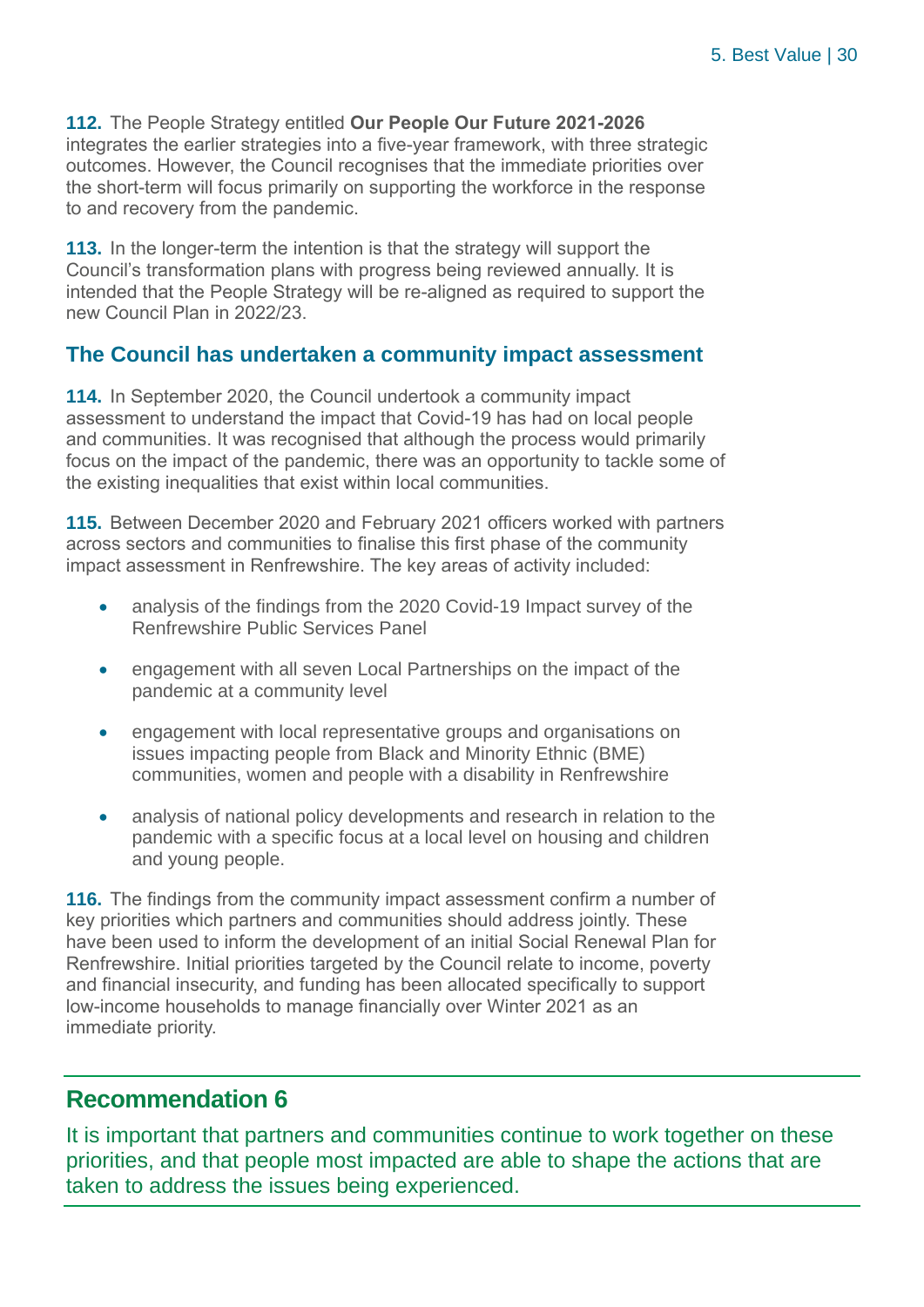#### **Performance management arrangements provide a sound base for improvement**

**117.** The Council reports its progress against the Council Plan to the Leadership Board every six months.

**118.** There are Service Improvement Plans (SIPs) for all key service areas. They contain detailed action plans which link to the priorities in the Council Plan. They are also closely linked to other relevant plans, including Renfrewshire's Community Plan and Local Outcome Improvement Plan. Progress against SIP indicators is reported to relevant Policy Boards every six months. These are the forums where Councillors can challenge how services are performing.

**119.** As noted at paragraph 41, due to the challenges resulting from the pandemic, the three-year SIPs were replaced by Service Delivery Plans (SDPs) that focus on a single year (2021/22) and outline what each service plans to do to mitigate the effects of the pandemic and associated restrictions, as well as actions to support recovery and renewal. Each service's SDP was approved by Policy Boards from March 2021. The reports provide information on backlogs and the increased demands being experienced on services, and how these are being addressed.

**120.** Performance information is also accessible through the Council's ["Our Current](http://www.renfrewshire.gov.uk/article/8785/Our-current-performance) [Performance" w](http://www.renfrewshire.gov.uk/article/8785/Our-current-performance)ebpage. This includes performance progress updates on SIPs and the Council Plan. The webpage also links to the Council's annual report, *It's all about you*. This reports performance against indicators that the public have told the Council they are most interested in. The presentation of the report has been refreshed to take account of public requests to have a more accessible and easier to read format.

**121.** The Council has launched a new digital news service which provides a variety of updates covering all of council services, schools and nurseries, what's on in the area, the town centre investment and news for businesses. The digital news service is being rolled out by the Council for residents and businesses.

**122.** The Council has an established performance management framework that managers and Councillors clearly understand, which provides a sound base for ongoing and continuous improvement. However, due to the current pandemic there have been delays in reporting performance management with updated information is due to be reported later in the year.

#### **Statutory performance indicators (SPIs) are being monitored**

**123.** The Accounts Commission has a statutory responsibility to define the performance information that councils must publish. In turn, councils have their own responsibility, under their Best Value duty, to report performance to the public. The commission does not prescribe how councils should report this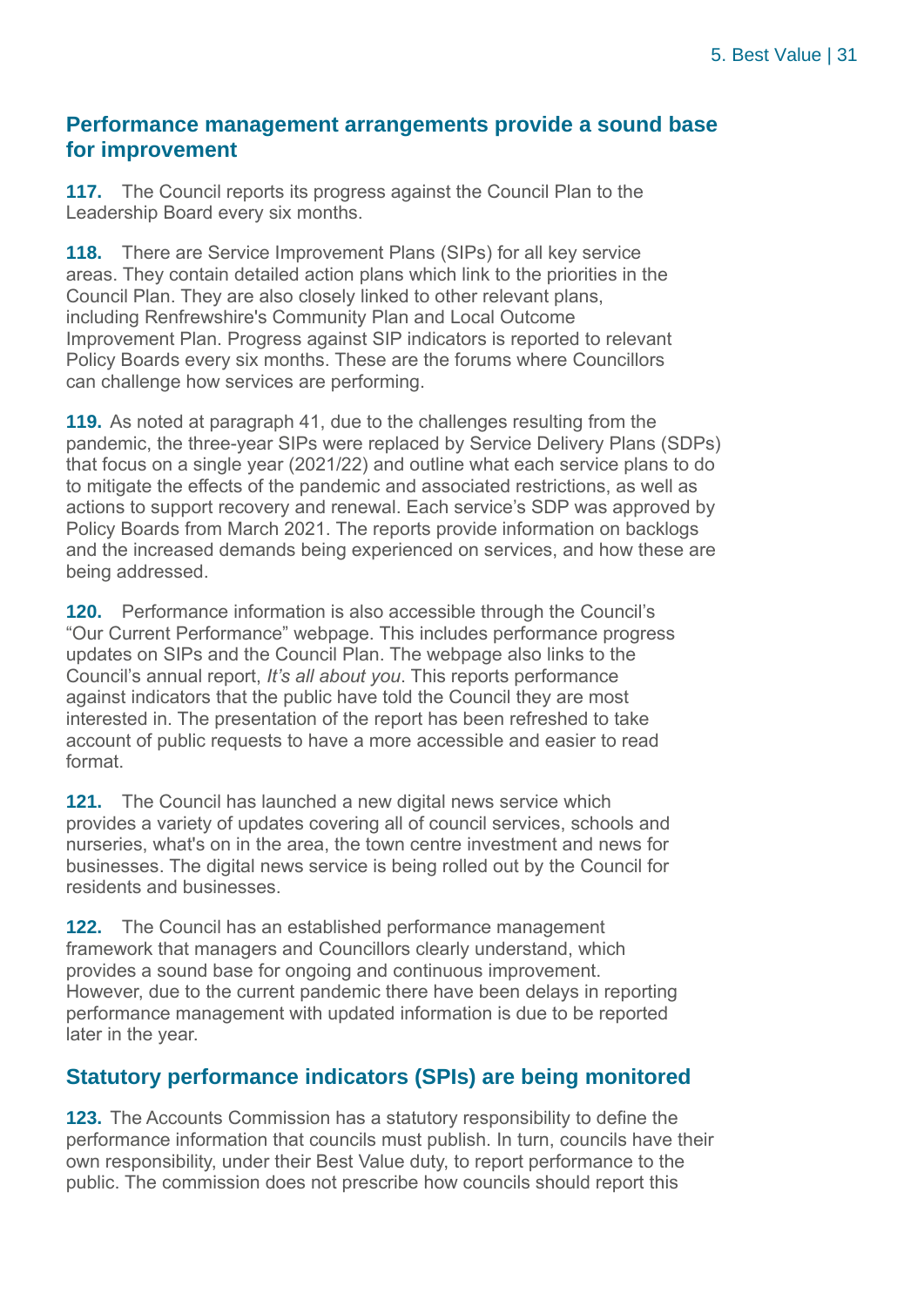information but expects them to provide the public with fair, balanced and engaging performance information.

**124.** The Accounts Commission issued a revised 2018 Statutory Performance Information Direction in December 2018 which requires a council to report:

- its performance in improving local public services provided by the council (on its own and with its partners and communities), and progress against agreed desired outcomes
- its own assessment and independent audit assessments of how it is performing against its duty of Best Value, and how it plans to improve these assessments and how it (with its partners where appropriate) has engaged with and responded to its diverse communities.

**125.** Information is publicly available on the Council website, with the main SPI report published as well as a summary version.

**126.** We have evaluated the Council's arrangements for fulfilling the above requirements and concluded that it complies with requirements.

#### **The Council was able to maintain service performance levels despite the pandemic**

**127.** The pandemic is expected to have had a substantial impact on performance measures, particularly for services which have been temporarily suspended, are operating at a reduced level or have had to adapt to new ways of working. The Council have continued to monitor key performance targets throughout the year with performance being regularly reported to the Audit, Risk and Scrutiny Board.

**128.** The Council have highlighted areas where performance has been challenging and this has been detailed in recent reports to the respective Policy Boards. This is most acute in areas where activity had to stop as a result of the pandemic, such as non-essential housing repairs, where there is now a significant increase in demand that is being managed as the Council moves forward to address the backlog.

#### **The Council continues to perform well in comparison to other councils**

**129.** The Council participates in the [Local Government Benchmarking](http://www.improvementservice.org.uk/local-government-benchmarking-framework.html)  [Framework](http://www.improvementservice.org.uk/local-government-benchmarking-framework.html) (LGBF). The framework aims to bring together a wide range of information about how all Scottish Councils perform in delivering better services to local communities, including the cost of services and how satisfied citizens are with them.

**130.** The annual performance report to the Audit, Risk and Scrutiny Board was presented on 22 March 2021. This provided the Board and the public with a full assessment of all 97 indicators in the LGBF for 2019/20, highlighting those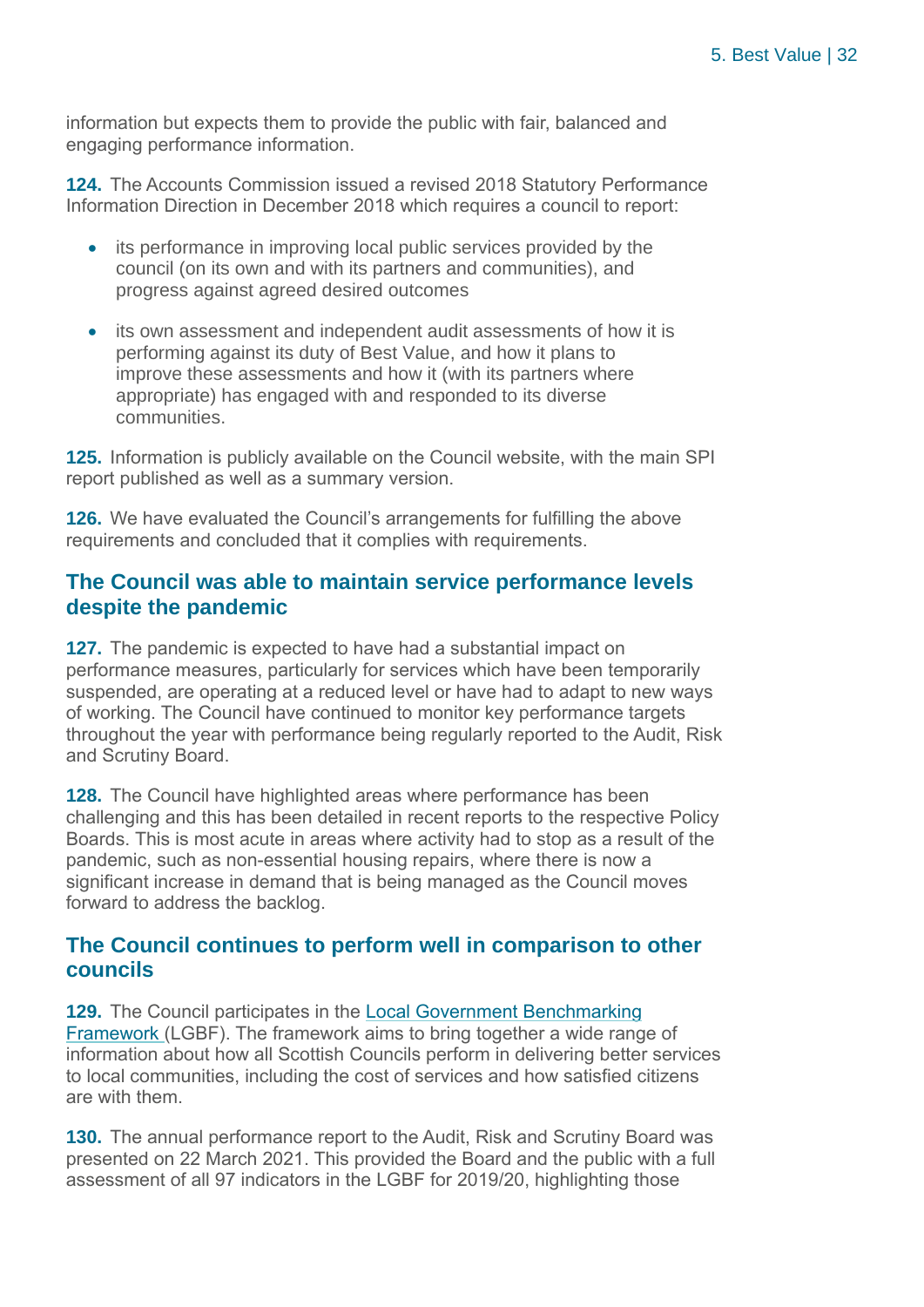indicators in the top and bottom quartile, trend data and ranked position over the two years, Scottish average and the family group range for all indicators.

**131.** The Council continues to perform well in comparison to other councils, with 26 indicators are in the top quartile (ranked 1st to 8th), however 12 indicators are in the bottom quartile (ranked 25th to 32nd).

**132.** These represent pre-pandemic data and will provide a benchmark for future years. The 2020/21 data will be published in 2022.

#### **National performance audit reports**

**133.** Audit Scotland carries out a national performance audit programme on behalf of the Accounts Commission and the Auditor General for Scotland. During 2020/21, Audit Scotland published a number of reports which may be of interest to the Council. These are outlined in [Appendix 3.](#page-44-0)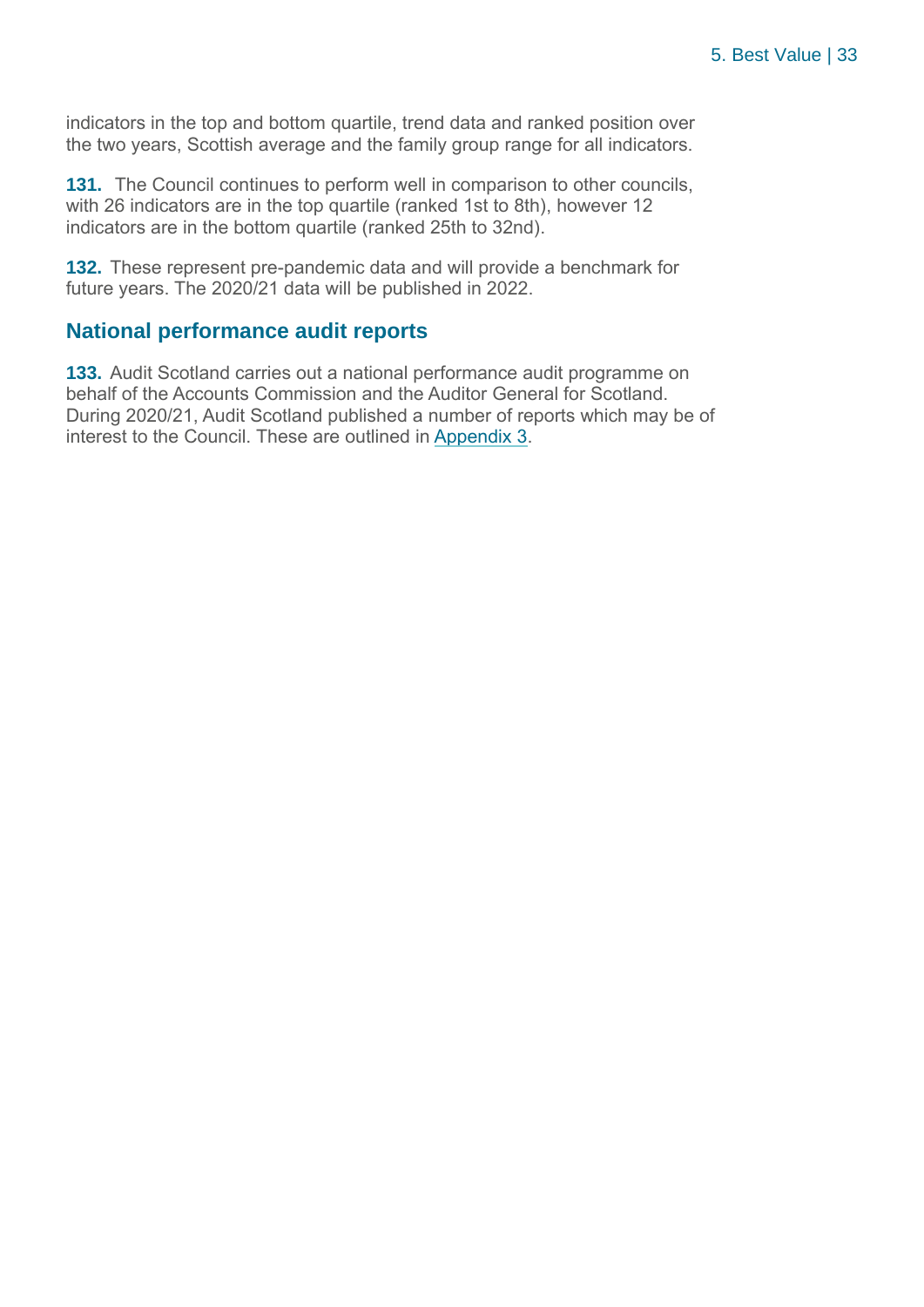### <span id="page-33-0"></span>**Appendix 1** Action plan 2020/21

#### **2020/21 recommendations**

| <b>Issue/risk</b>                                                                                                                                                                                                                                                                                                                                                                                                                                             | <b>Recommendation</b>                                                                                                                                                                                                                                                                                 | <b>Agreed management</b><br>action/timing                                                                                                                                                                                                                                                    |
|---------------------------------------------------------------------------------------------------------------------------------------------------------------------------------------------------------------------------------------------------------------------------------------------------------------------------------------------------------------------------------------------------------------------------------------------------------------|-------------------------------------------------------------------------------------------------------------------------------------------------------------------------------------------------------------------------------------------------------------------------------------------------------|----------------------------------------------------------------------------------------------------------------------------------------------------------------------------------------------------------------------------------------------------------------------------------------------|
| 1. Improvement in Council<br><b>House Valuation Process</b><br>To ensure the accuracy of<br>land and property valuations<br>within the annual accounts,<br>management obtain expert<br>advice from appropriately<br>qualified staff within the<br>council's property services<br>department.<br><b>Risk: There has been a</b><br>significant turnover in staff<br>and adequate records have<br>not been maintained to<br>support council house<br>valuations. | The Council should formalise<br>the internal process for the<br>request and provision of land<br>and property valuations. In<br>addition, appropriate staffing<br>and resource should be<br>deployed to improve the<br>valuation arrangements<br>within the Council.<br>Paragraph 36                  | <b>Discussions between Finance</b><br>and Property officers will take<br>place to agree what<br>supporting information will be<br>provided and when.<br>Responsible officers: Head of<br>Finance and Head of<br>Economy & Development<br>Agreed date: 31 March 2022                          |
| 2. Ensuring effective use of<br>temporary reserves arising<br>to fund the Council's<br>pandemic response<br>The Council's earmarked<br>reserves relating to the<br>pandemic response totalled<br>£17,296 as at 31 March<br>2021.<br><b>Risk: There is a risk that</b><br>this temporary funding is<br>not used effectively.                                                                                                                                   | The Council will need to<br>continue to assess the<br>adequacy and use of<br>ringfenced balances as it<br>reviews its financial strategy;<br>and to ensure that funding<br>specifically allocated for the<br>Covid-19 response is utilised<br>in accordance with grant<br>conditions.<br>Paragraph 52 | These funds are earmarked<br>in specific Covid-19 reserves<br>and their future use will be<br>appropriate and relevant in<br>line with the Council's<br>recovery plans and financial<br>strategy.<br>Responsible officer: Director<br>of Finance and Resources<br>Agreed date: 31 March 2022 |

#### **3. Land and buildings valuation.**

The Council revalue elements of its fixed assets over a fiveyear rolling programme, with

Management should consider a valuation methodology whereby 20 per cent of each class of asset is revalued each year, with all assets still being revalued once over a 5 year period.

The valuation programme is kept under review and consideration will be given to this recommendation in advance of the next year-end.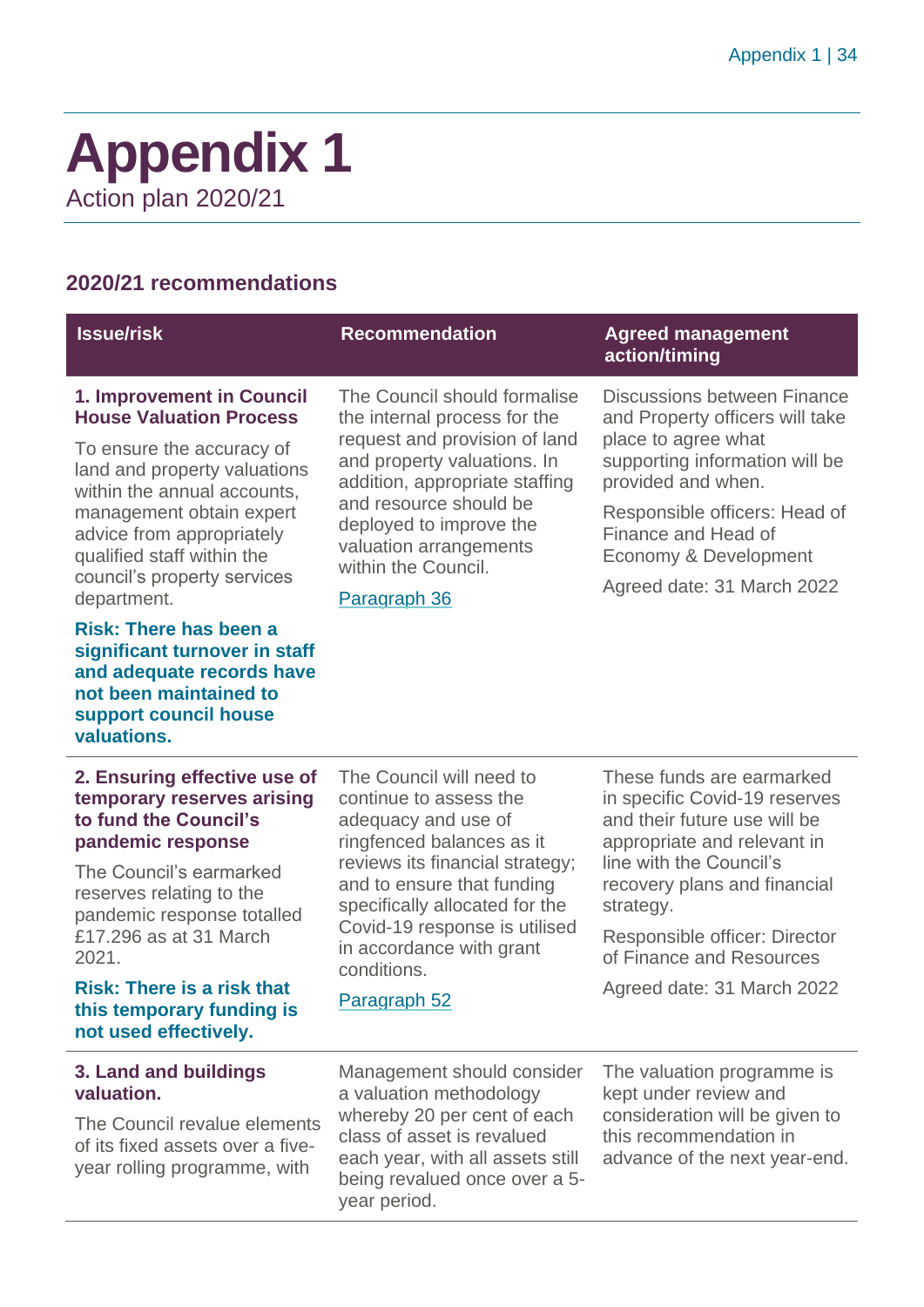| <b>Issue/risk</b>                                                                                                                                                                                                                                                                                                                           | <b>Recommendation</b>                                                                                                                                                                                                                                                                                                                                                                                                                                                                                                                                | <b>Agreed management</b><br>action/timing                                                                                                                                                                                                                                                                                                                                                                                                                                       |
|---------------------------------------------------------------------------------------------------------------------------------------------------------------------------------------------------------------------------------------------------------------------------------------------------------------------------------------------|------------------------------------------------------------------------------------------------------------------------------------------------------------------------------------------------------------------------------------------------------------------------------------------------------------------------------------------------------------------------------------------------------------------------------------------------------------------------------------------------------------------------------------------------------|---------------------------------------------------------------------------------------------------------------------------------------------------------------------------------------------------------------------------------------------------------------------------------------------------------------------------------------------------------------------------------------------------------------------------------------------------------------------------------|
| different classes of asset<br>being revalued each year.<br><b>Risk: There is a risk of</b><br>large valuation movements<br>between each year's annual<br>accounts.                                                                                                                                                                          | Paragraph 70                                                                                                                                                                                                                                                                                                                                                                                                                                                                                                                                         | Responsible officers: Head of<br>Finance and Head of<br>Economy & Development<br>Agreed date: 31 March 2022                                                                                                                                                                                                                                                                                                                                                                     |
| 4. Heritage assets<br>The last valuation external<br>valuation was in 2013.<br><b>Risk: There is a risk the</b><br>value of heritage assets is<br>not accurately reflected<br>within the financial<br>statements.                                                                                                                           | The Council should<br>undertake a systematic<br>valuation of heritage assets.<br>This should be aligned with<br>the transfer of records onto<br>the new electronic<br>management system.<br>Paragraph 74                                                                                                                                                                                                                                                                                                                                             | Due to ongoing construction<br>work in the museum service,<br>access to these assets is<br>limited in the short-term. This<br>action is likely to require a<br>longer timeline.<br>Responsible officer: Head of<br>Finance<br>Agreed date: 31 March 2023                                                                                                                                                                                                                        |
| 5. Financial sustainability<br>The impact of the pandemic<br>continues to present financial<br>challenges, with a projected<br>deficit of up to £25 million.<br><b>Risk: The Council may not</b><br>be able to deal with future<br>financial challenges and<br>deliver required savings<br>without adversely<br>impacting service delivery. | The Council should develop a<br>revised financial strategy<br>which ensures the total<br>balances available are used<br>to support the financial<br>sustainability of the Council<br>over the medium-term. The<br>financial strategy will require<br>to incorporate a revised<br>approach to service delivery<br>and new ways of working.<br>To address the financial<br>challenge, the Council will<br>need to actively engage with<br>local and national partners to<br>deliver the required level of<br>efficiencies and savings.<br>Paragraph 88 | The Council will be setting its<br>2022/23 budget in March<br>2022 which will include plans<br>for the available balances<br>and an updated indication of<br>the medium-term financial<br>outlook. The financial<br>strategy will continue to be<br>regularly updated to highlight<br>any funding gap faced by the<br>Council and outline action<br>required to address this.<br>Responsible officer: Director<br>of Finance and Resources<br>Agreed date: 30 September<br>2022 |
| <b>6. Community Impact</b><br><b>Assessment</b><br>The findings from the<br>community impact<br>assessment confirm a<br>number of key priorities.<br><b>Risk: There is a risk that</b><br>priorities are not taken<br>forward by the Council and<br>its partners.                                                                           | It is important that partners<br>and communities continue to<br>work together on these<br>priorities, and that people<br>most impacted are able to<br>shape the actions that are<br>taken to address the issues<br>being experienced.<br>Paragraph 116                                                                                                                                                                                                                                                                                               | A lead officer has been<br>appointed to implement the<br>Council's/partner's Social<br>Renewal Plan. Progress will<br>be regularly reviewed by the<br><b>Community Planning</b><br>Partnership and reported to<br>Leadership Board. Key<br>priorities within the Social<br><b>Renewal and Economic</b><br>Recovery Plans will be                                                                                                                                                |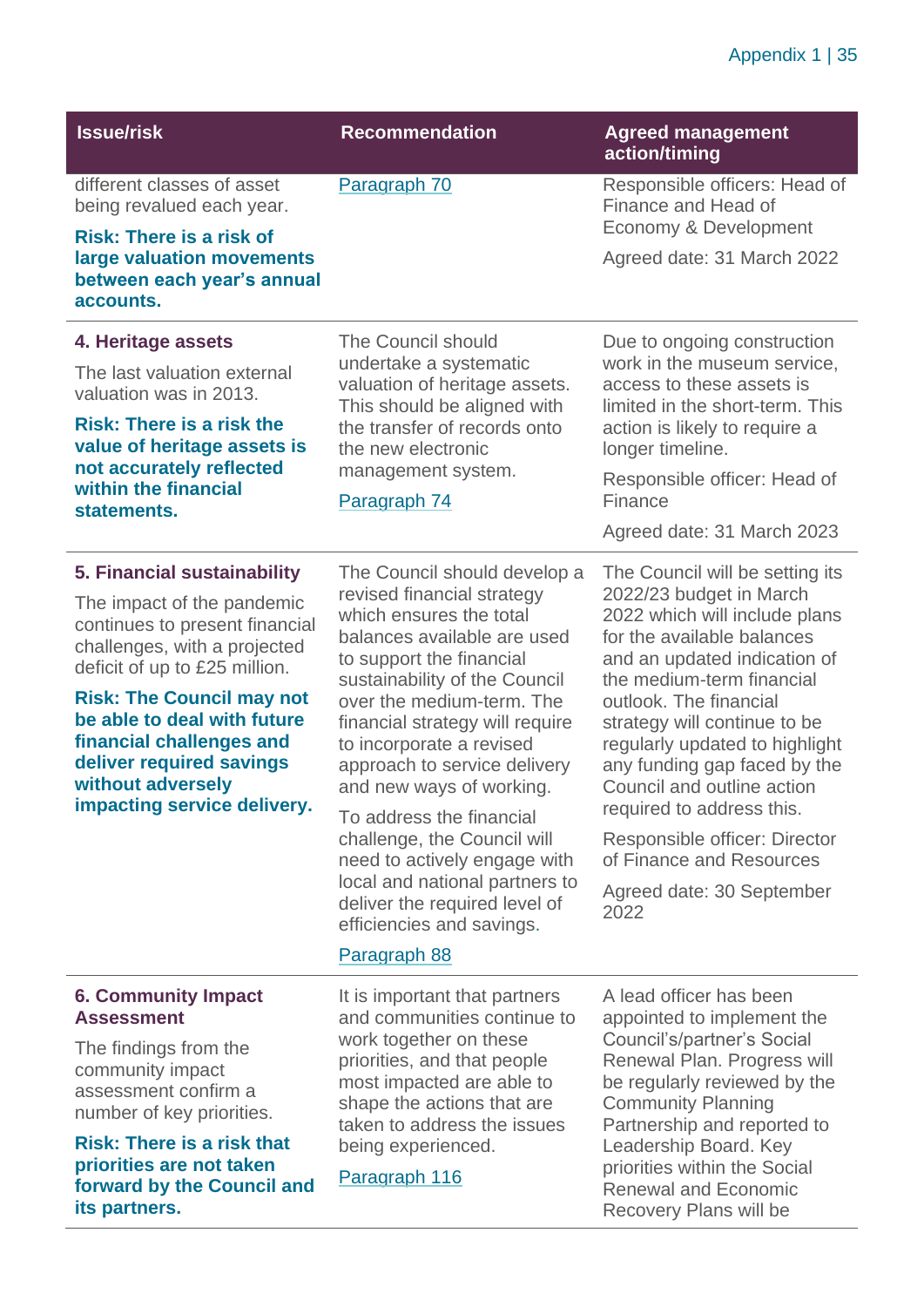| <b>Issue/risk</b> | <b>Recommendation</b> | <b>Agreed management</b><br>action/timing                                                                          |
|-------------------|-----------------------|--------------------------------------------------------------------------------------------------------------------|
|                   |                       | embedded within the next<br>Council Plan in 2022 and<br>through a review of the Local<br>Outcome Improvement Plan. |
|                   |                       | Responsible officer: Head of<br>Policy and Commissioning                                                           |
|                   |                       | Agreed date: August 2022                                                                                           |

### **Follow-up of prior year recommendations**

| <b>Issue/risk</b>                                                                                                                                                                                                                                                                                                                                                                                                                                                                                                            | <b>Recommendation</b>                                                                                                                                                                                                                                                                                                       | <b>Agreed management</b><br>action/timing                                                                                                                                                                                                                                                                                                                                                                                                                                                                                                                                                                                                          |
|------------------------------------------------------------------------------------------------------------------------------------------------------------------------------------------------------------------------------------------------------------------------------------------------------------------------------------------------------------------------------------------------------------------------------------------------------------------------------------------------------------------------------|-----------------------------------------------------------------------------------------------------------------------------------------------------------------------------------------------------------------------------------------------------------------------------------------------------------------------------|----------------------------------------------------------------------------------------------------------------------------------------------------------------------------------------------------------------------------------------------------------------------------------------------------------------------------------------------------------------------------------------------------------------------------------------------------------------------------------------------------------------------------------------------------------------------------------------------------------------------------------------------------|
| 4. Accounting for Clyde<br><b>Valley Waste Facility</b><br>Alongside four other local<br>authorities, Renfrewshire<br>Council entered into an<br>agreement with partners in<br>the private sector to improve<br>and run Clyde Valley Waste<br>Facility.<br>An interim model has been<br>applied in 2019/20 as the<br>accounting treatment has not<br>yet been agreed between<br>partners.<br><b>Risk</b><br>There is a risk that there is an<br>inconsistent accounting<br>treatment between different<br>local authorities. | Management should prioritise<br>reaching an agreement over<br>the accounting treatment for<br><b>Clyde Valley Waste Facility</b><br>with partners and ensure that<br>processes are put in place to<br>ensure that the accounting<br>treatment for future projects<br>are considered prior to these<br>becoming operational. | Discussions with partner<br>authorities will be pursued<br>with a view to reaching a<br>consistent accounting<br>treatment using the finalised<br>financial model<br>commissioned by the lead<br>authority.<br>Responsible officer: Head of<br>Finance<br>Agreed date: 31 March 2021<br>North Lanarkshire Council, as<br>lead authority has undertaken<br>to share annually the<br>spreadsheet model to ensure<br>consistent accounting<br>treatment across all<br>constituent local authorities.<br>For the 2020/21 Accounts, an<br>updated model was shared in<br>May 2021, and this was used<br>for Renfrewshire Council's<br>2020/21 Accounts. |
| <b>5. Review of Controls</b><br><b>Environment</b><br>Our work highlighted that the<br>controls in place to carry out<br>quality checks on awarded<br><b>NDR and Council Tax reliefs</b><br>did not take place for a<br>number of months at the<br>outset of 2019/20 due to                                                                                                                                                                                                                                                  | The Council should review its<br>systems of internal control to<br>ensure these are operating<br>as intended despite the<br>changes to council working<br>arrangements resulting from<br>the Covid-19 pandemic.                                                                                                             | The Chief Auditor has<br>engaged with the Corporate<br>Management team about<br>reviewing the internal control<br>environment and proposed<br>amendments to the Audit<br>Plan for 20/21 will be<br>submitted for approval to the                                                                                                                                                                                                                                                                                                                                                                                                                   |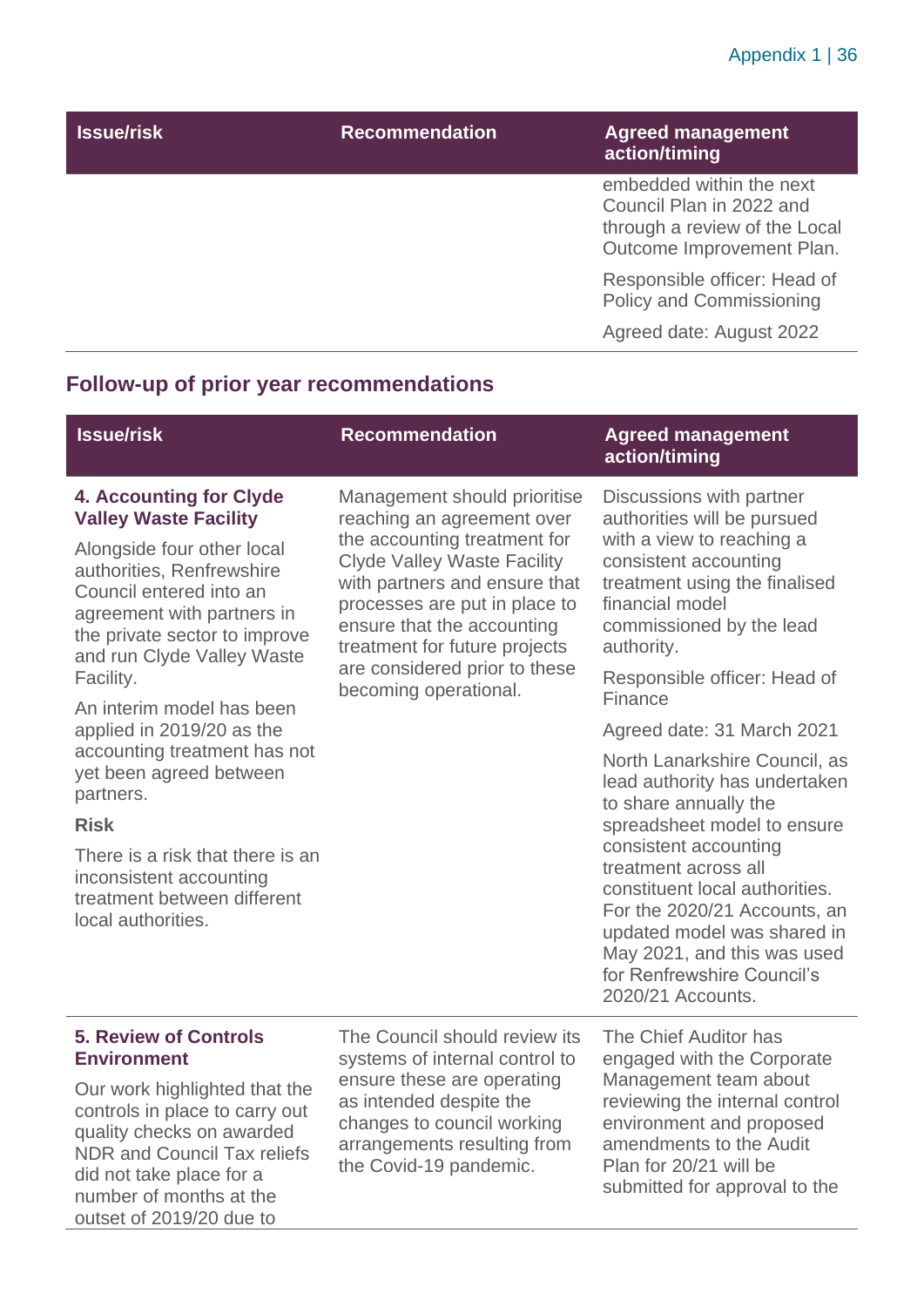| <b>Issue/risk</b>                                                                                                                                 | <b>Recommendation</b>                                                                             | <b>Agreed management</b><br>action/timing                                                                                                                                   |
|---------------------------------------------------------------------------------------------------------------------------------------------------|---------------------------------------------------------------------------------------------------|-----------------------------------------------------------------------------------------------------------------------------------------------------------------------------|
| other on-going work. The<br>same checks were also not<br>carried out from late March                                                              |                                                                                                   | Audit, Risk and Scrutiny<br>Board in November.                                                                                                                              |
| 2020 to late June 2020 due<br>to the Covid-19 lockdown.                                                                                           |                                                                                                   | Responsible officer: Chief<br>Auditor                                                                                                                                       |
| <b>Risk</b>                                                                                                                                       |                                                                                                   | Agreed date: 31 March 2021                                                                                                                                                  |
| There is a risk that controls in<br>other areas have been<br>disrupted by the change in<br>working arrangements as a<br>result of Covid-19.       |                                                                                                   | Following discussions with<br>members of the CMT,<br>revisions to the Audit Plan for<br>2020/21 were approved by<br>the Audit, Risk and Scrutiny<br>Board in November 2020. |
| 6. Improvement of<br><b>Valuation Process</b>                                                                                                     | Management should improve<br>the internal process for the<br>request and provision of land        | Management will work<br>towards the establishment of<br>a formal process.                                                                                                   |
| To ensure the accuracy of<br>land and property valuations<br>within the annual accounts,                                                          | and property valuations to<br>include a formal engagement<br>letter specifying the nature of      | Responsible officer: Director<br>of Finance and Resources                                                                                                                   |
| management obtain expert<br>advice from appropriately                                                                                             | the work to be carried out,                                                                       | Agreed date: 31 March 2021                                                                                                                                                  |
| qualified staff within the<br>council's property services<br>department.                                                                          | including the valuation<br>methods for each class of<br>asset.                                    | Due to the timing of this<br>recommendation during the<br>financial year, it has been                                                                                       |
| <b>Risk</b>                                                                                                                                       |                                                                                                   | difficult to establish a fully<br>updated process, however                                                                                                                  |
| While we noted no issues<br>with the advice provided, the<br>process should be<br>formalised.                                                     |                                                                                                   | we have set up the formal<br>meeting arrangements. Two<br>of these meetings have<br>already taken place, with the                                                           |
| Valuation work provided by<br>the valuer will not fully meet<br>the annual accounts<br>requirements.                                              |                                                                                                   | next two being scheduled for<br>before and after Christmas.                                                                                                                 |
| <b>7. Financial Sustainability</b>                                                                                                                | 1. Continue to update the                                                                         | An updated Financial Outlook                                                                                                                                                |
| The Covid-19 pandemic has<br>introduced further financial<br>challenges, with a projected<br>deficit of up to £25 million.                        | Medium-Term Financial Plan<br>as more clarity on the<br>financial impact of Covid-19<br>obtained. | report covering the period<br>2021 to 2023 was presented<br>to the Council on 24<br>September 2020. This                                                                    |
| <b>Risk</b>                                                                                                                                       | 2. Work with key partners to                                                                      | outlined the scale of the<br>financial challenge and the                                                                                                                    |
| The Council may not be able<br>to deal with future financial<br>challenges and deliver<br>required savings without<br>adversely impacting service | identify opportunities to<br>deliver service<br>transformation.                                   | potential impact of Covid-19.<br>The Corporate Management<br>Team will continue to seek<br>ways of transforming services<br>with a view to mitigating the                   |

adversely impacting service

delivery.

potential deficit.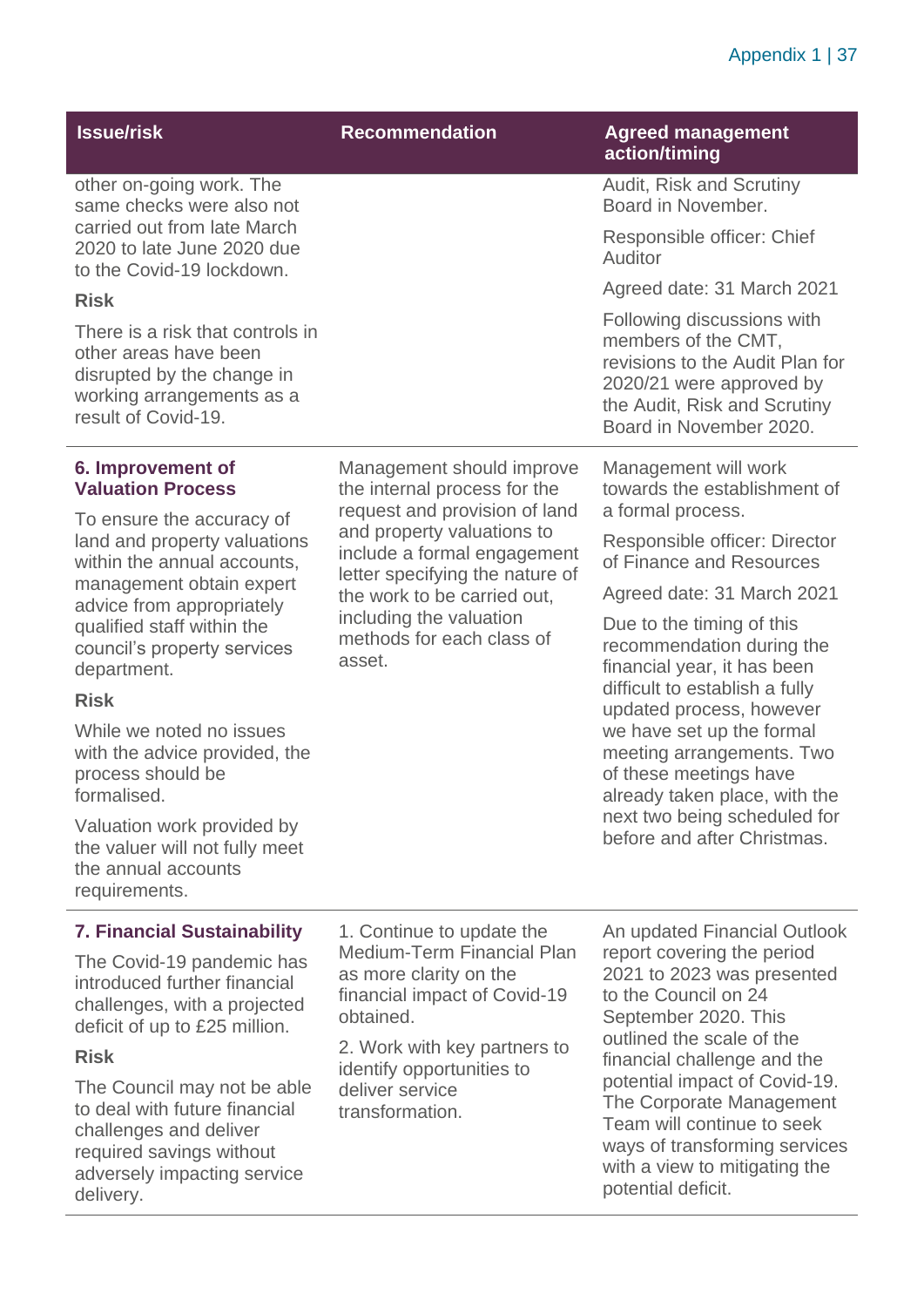| <b>Issue/risk</b>                                                                                                                                                                                                     | <b>Recommendation</b>                                                                                                                                                                                                                             | <b>Agreed management</b><br>action/timing                                                                                                                                                                                                                                                                                                                                                                                                                                                                                   |
|-----------------------------------------------------------------------------------------------------------------------------------------------------------------------------------------------------------------------|---------------------------------------------------------------------------------------------------------------------------------------------------------------------------------------------------------------------------------------------------|-----------------------------------------------------------------------------------------------------------------------------------------------------------------------------------------------------------------------------------------------------------------------------------------------------------------------------------------------------------------------------------------------------------------------------------------------------------------------------------------------------------------------------|
|                                                                                                                                                                                                                       |                                                                                                                                                                                                                                                   | Responsible officer: Director<br>of Finance & Resources                                                                                                                                                                                                                                                                                                                                                                                                                                                                     |
|                                                                                                                                                                                                                       |                                                                                                                                                                                                                                                   | Agreed date: Ongoing (31<br>March 2025)                                                                                                                                                                                                                                                                                                                                                                                                                                                                                     |
|                                                                                                                                                                                                                       |                                                                                                                                                                                                                                                   | A revised Financial Outlook<br>report covering the period<br>2022 to 2025 was presented<br>to the Council on 30<br>September 2021. This<br>outlined an updated position<br>relating to Covid-19 funding<br>as well as progress in the<br><b>Right for Renfrewshire</b><br>transformation programme<br>and savings achieved to date.<br>It also advised that, assuming<br>an indicative 3% per annum<br>council tax increase, the<br>deficit over the three-year<br>period would be reduced to<br>approximately £17 million. |
| 8. Process for Identification<br>of Internal Recharges<br>We noted that there is scope<br>for improvement in the<br>Council's process to<br>accurately and efficiently<br>identify internal recharge<br>transactions. | A review of the processes for<br>internal recharging will be<br>undertaken by Finance staff<br>with a view to eliminating<br>unnecessary charges.<br>Development of the system<br>will be undertaken to better<br>identify internal transactions. | A new journal type has been<br>introduced into the Financial<br>Management System to<br>make identification of internal<br>recharges easier. In addition,<br>work is ongoing to review all<br>internal recharges by<br>department, with a view to<br>better understanding, re-<br>thinking and improvement of<br>processes where appropriate.<br>This is now part of a wider<br>review of processes in<br>Finance that is still ongoing.<br>Responsible officer: Head of<br>Finance<br>Revised date: 31 December<br>2022    |
| 9. Budgetary process                                                                                                                                                                                                  | The Council has made a                                                                                                                                                                                                                            | <b>Budget monitoring reporting</b>                                                                                                                                                                                                                                                                                                                                                                                                                                                                                          |
| Budget reports are<br>considered by Policy Boards<br>throughout the year;<br>however, the budget setting                                                                                                              | number of improvements in<br>this area:                                                                                                                                                                                                           | arrangements are subject to<br>continuous review and                                                                                                                                                                                                                                                                                                                                                                                                                                                                        |
|                                                                                                                                                                                                                       | a year-end budget report<br>was submitted alongside the                                                                                                                                                                                           | development with a view to<br>standardisation and<br>improving transparency and                                                                                                                                                                                                                                                                                                                                                                                                                                             |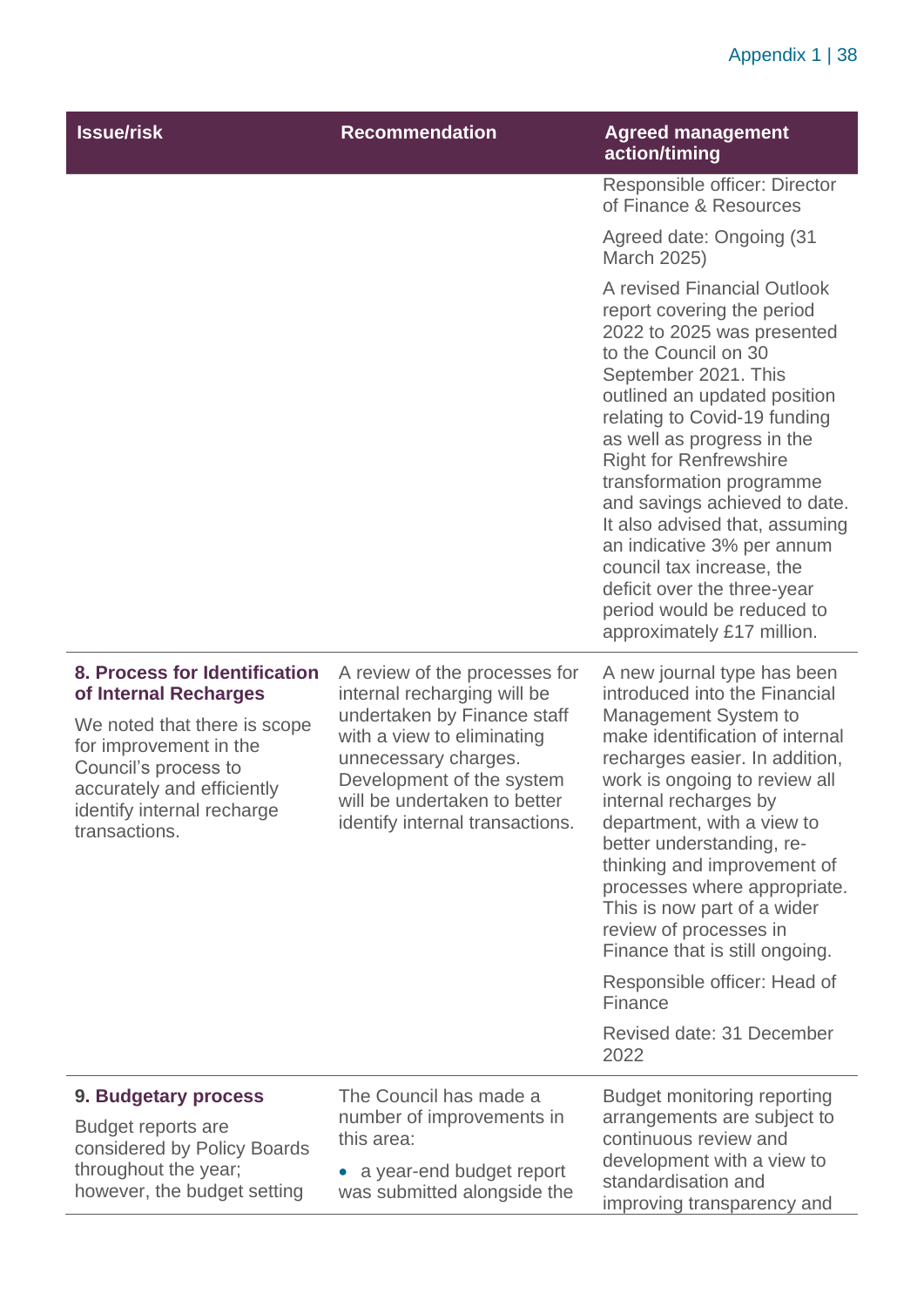| <b>Issue/risk</b>                                                                                                                                                                                                                                                                                                          | <b>Recommendation</b>                                                                                                                                                                           | <b>Agreed management</b><br>action/timing                                                                                                                                                                                                                                                                                                                                                             |
|----------------------------------------------------------------------------------------------------------------------------------------------------------------------------------------------------------------------------------------------------------------------------------------------------------------------------|-------------------------------------------------------------------------------------------------------------------------------------------------------------------------------------------------|-------------------------------------------------------------------------------------------------------------------------------------------------------------------------------------------------------------------------------------------------------------------------------------------------------------------------------------------------------------------------------------------------------|
| and monitoring arrangements<br>could be more transparent.                                                                                                                                                                                                                                                                  | unaudited annual accounts in<br>June 2020.<br>budget monitoring reports<br>$\bullet$<br>now clearly outline changes<br>from the originally approved<br>budget.                                  | ease of use. The format of<br>the approved budget will be<br>considered for the 2021/22<br>Estimates.                                                                                                                                                                                                                                                                                                 |
|                                                                                                                                                                                                                                                                                                                            |                                                                                                                                                                                                 | Responsible officer: Director<br>of Finance and Resources                                                                                                                                                                                                                                                                                                                                             |
|                                                                                                                                                                                                                                                                                                                            | There remains an opportunity<br>to further improve<br>transparency through the<br>timely publication of an<br>amended budget to reflect<br>decisions made by members<br>during budget approval. | Revised date: 31 March 2022                                                                                                                                                                                                                                                                                                                                                                           |
|                                                                                                                                                                                                                                                                                                                            |                                                                                                                                                                                                 | In the 2021/22 estimates,<br>budget motions were all to be<br>funded from carried forward<br>reserves, and Council Tax did<br>not increase, meaning no<br>substantive changes to the<br>published Approved Revenue<br>Estimates. A second report, if<br>appropriate, will be<br>considered for the 2022/23<br>Estimates.                                                                              |
| 10. Community<br><b>Engagement</b><br>The locality plan identifies<br>broad outcomes for<br>improvement, but it does not<br>refer to localities where action<br>will be focused nor are clear<br>timescales for achieving<br>these set out.<br><b>Risk</b><br>There is a risk that outcomes<br>do not focus on the correct | The Council should clarify<br>within the locality plans the<br>localities where outcomes for<br>improvement will be focused<br>and specify the timescales for<br>achieving these.               | Local plans are being<br>developed by each of the<br>Local Partnerships, and initial<br>priorities identified during<br>2019. Due to the pandemic<br>the Local Partnerships were<br>paused and this work did not<br>progress at the original pace<br>intended. Sessions are being<br>planned for January 2021 to<br>resume locality level<br>discussions on local priorities<br>in light of Covid-19. |
| localities.                                                                                                                                                                                                                                                                                                                |                                                                                                                                                                                                 | Responsible officer: Head of<br><b>Policy and Commissioning</b>                                                                                                                                                                                                                                                                                                                                       |
|                                                                                                                                                                                                                                                                                                                            |                                                                                                                                                                                                 | Revised date: 30 June 2021                                                                                                                                                                                                                                                                                                                                                                            |
|                                                                                                                                                                                                                                                                                                                            |                                                                                                                                                                                                 | Work has been undertaken<br>through the Developing<br>Communities workstream to<br>review Local Partnership<br>arrangements, and to<br>consider how to strengthen<br>these going forward in<br>recognition of learning we<br>have gained during Covid-19<br>in relation to community                                                                                                                  |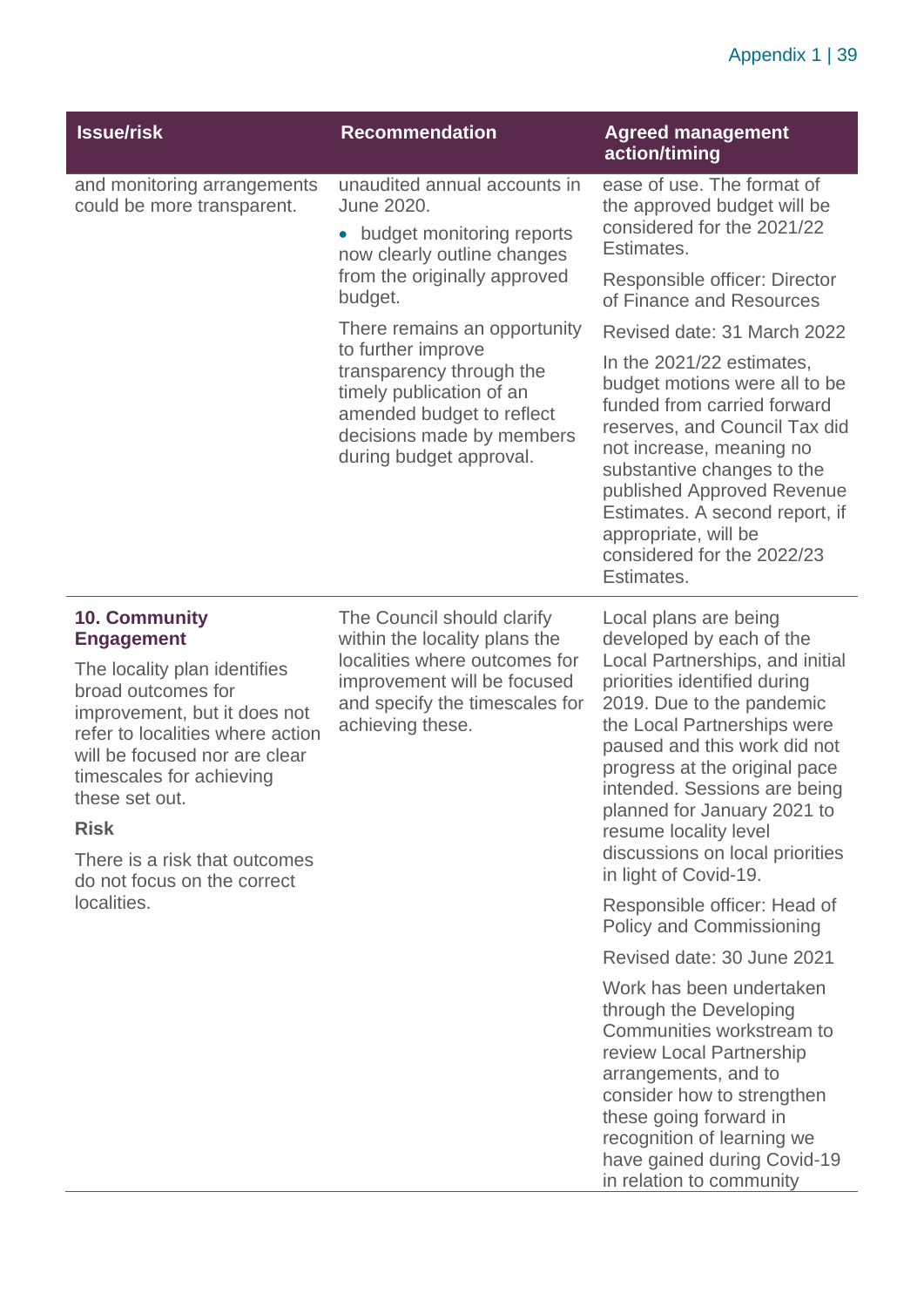| <b>Issue/risk</b> | <b>Recommendation</b> | <b>Agreed management</b><br>action/timing                                                                                                                                                                                                                                                                                                         |
|-------------------|-----------------------|---------------------------------------------------------------------------------------------------------------------------------------------------------------------------------------------------------------------------------------------------------------------------------------------------------------------------------------------------|
|                   |                       | relationships, capacity and<br>empowerment.                                                                                                                                                                                                                                                                                                       |
|                   |                       | Resources are being<br>identified to support the<br>further development of the<br>Local Partnerships, with<br>colleagues from community<br>learning and developing<br>supporting work on the<br>development of the local<br>plans and priorities during<br>2022. This will be a key<br>element of local work in<br>relation to Covid-19 recovery. |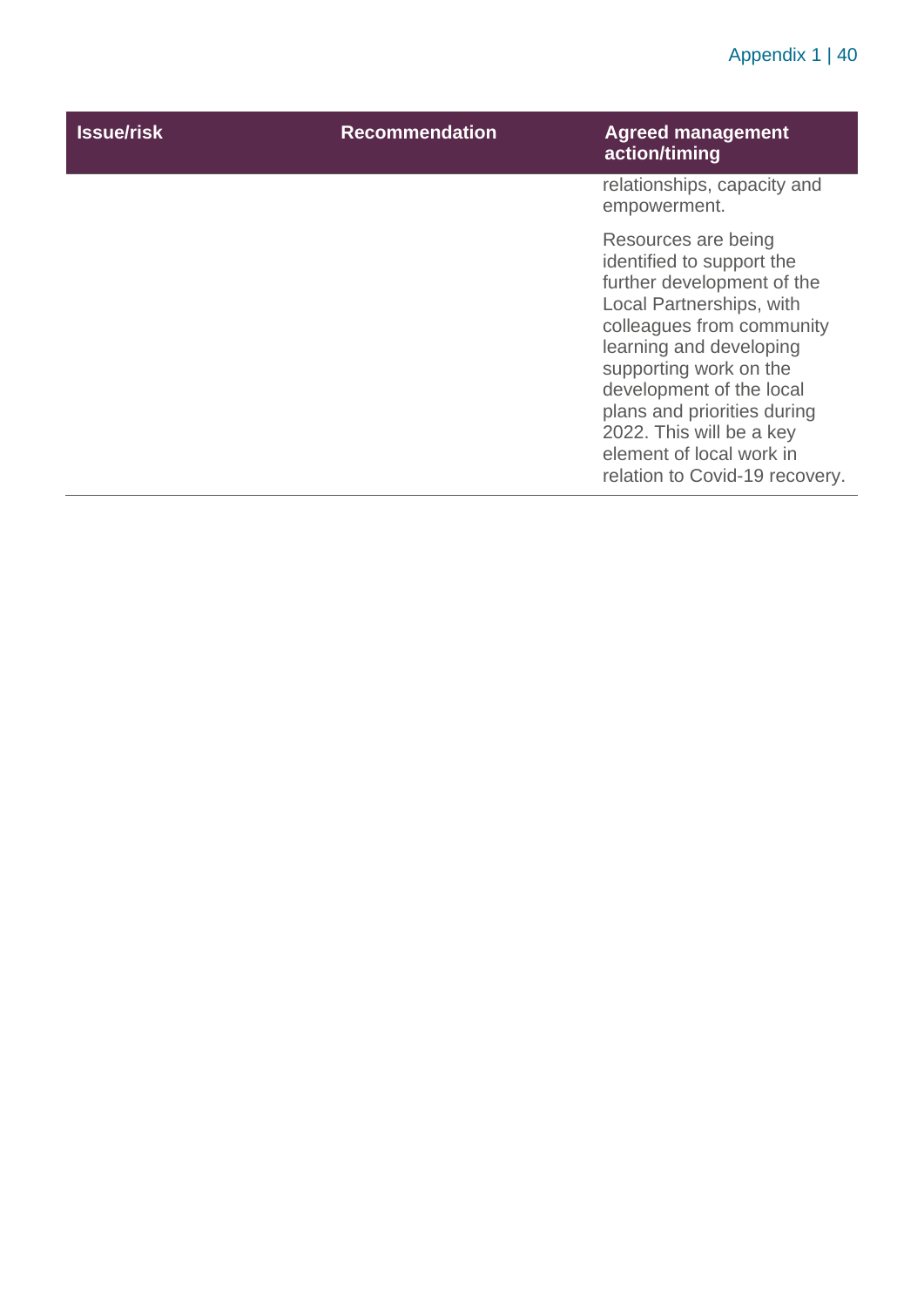## <span id="page-40-0"></span>**Appendix 2**

Significant audit risks identified during planning

The table below sets out the audit risks we identified during our planning of the audit and how we addressed each risk in arriving at our conclusion. The risks are categorised between those where there is a risk of material misstatement in the annual accounts and those relating our wider responsibility under the [Code](http://www.audit-scotland.gov.uk/report/code-of-audit-practice-2016)  [of Audit Practice 2016.](http://www.audit-scotland.gov.uk/report/code-of-audit-practice-2016)

| <b>Audit risk</b>                                                                                                                                                                                                                                                                                                                                                                                                                                                                                               | <b>Assurance procedure</b>                                                                                                                                                    | <b>Results and conclusions</b>                                                                                                            |
|-----------------------------------------------------------------------------------------------------------------------------------------------------------------------------------------------------------------------------------------------------------------------------------------------------------------------------------------------------------------------------------------------------------------------------------------------------------------------------------------------------------------|-------------------------------------------------------------------------------------------------------------------------------------------------------------------------------|-------------------------------------------------------------------------------------------------------------------------------------------|
| 1. Management override of<br>controls                                                                                                                                                                                                                                                                                                                                                                                                                                                                           | Detailed testing of journal<br>entries.                                                                                                                                       | Our audit work did not<br>highlight any instances of<br>management override of<br>controls for the Council or the<br>charities.           |
| ISA 240 require that audits<br>are planned to consider the<br>risk of material misstatement<br>in the financial statements<br>caused by fraud, which is<br>presumed to be a significant<br>risk in any audit. This<br>includes the risk of fraud due<br>to the management override<br>of controls to change the<br>position disclosed in the<br>financial statements.                                                                                                                                           | Reviewed accounting<br>estimates and judgements.                                                                                                                              |                                                                                                                                           |
|                                                                                                                                                                                                                                                                                                                                                                                                                                                                                                                 | Focused testing of accruals<br>and prepayments.                                                                                                                               |                                                                                                                                           |
|                                                                                                                                                                                                                                                                                                                                                                                                                                                                                                                 | Evaluated significant<br>transactions that are outside<br>the scope of normal<br>business.                                                                                    |                                                                                                                                           |
| 2. Estimates and<br>judgements in the valuation<br>of the pension liability<br><b>Renfrewshire Council</b><br>recognised a net liability of<br>£162.522 million relating to its<br>share of Strathclyde Pension<br>Fund at 31 March 2020.<br>There is a significant degree<br>of subjectivity in the<br>measurement and valuation<br>of the pension fund liability.<br>The valuation is based on<br>specialist assumptions and<br>estimates, and changes can<br>result in material changes to<br>the valuation. | Assessed the pension fund<br>actuary and information they<br>provide in accordance with<br><b>ISA 500.</b>                                                                    | We noted no issues with:                                                                                                                  |
|                                                                                                                                                                                                                                                                                                                                                                                                                                                                                                                 |                                                                                                                                                                               | • the reliability of the actuary<br>or the reasonableness of                                                                              |
|                                                                                                                                                                                                                                                                                                                                                                                                                                                                                                                 | Reviewed the estimates<br>used, and assumptions made<br>in calculating the pension<br>fund liability.                                                                         | estimates they provided<br>• the controls management<br>put in place or the accuracy<br>of the information provided<br>for the valuation. |
|                                                                                                                                                                                                                                                                                                                                                                                                                                                                                                                 | Assessed the completeness<br>and accuracy of information<br>submitted by the council to<br><b>Strathclyde Pension Fund to</b><br>support the triennial valuation<br>exercise. |                                                                                                                                           |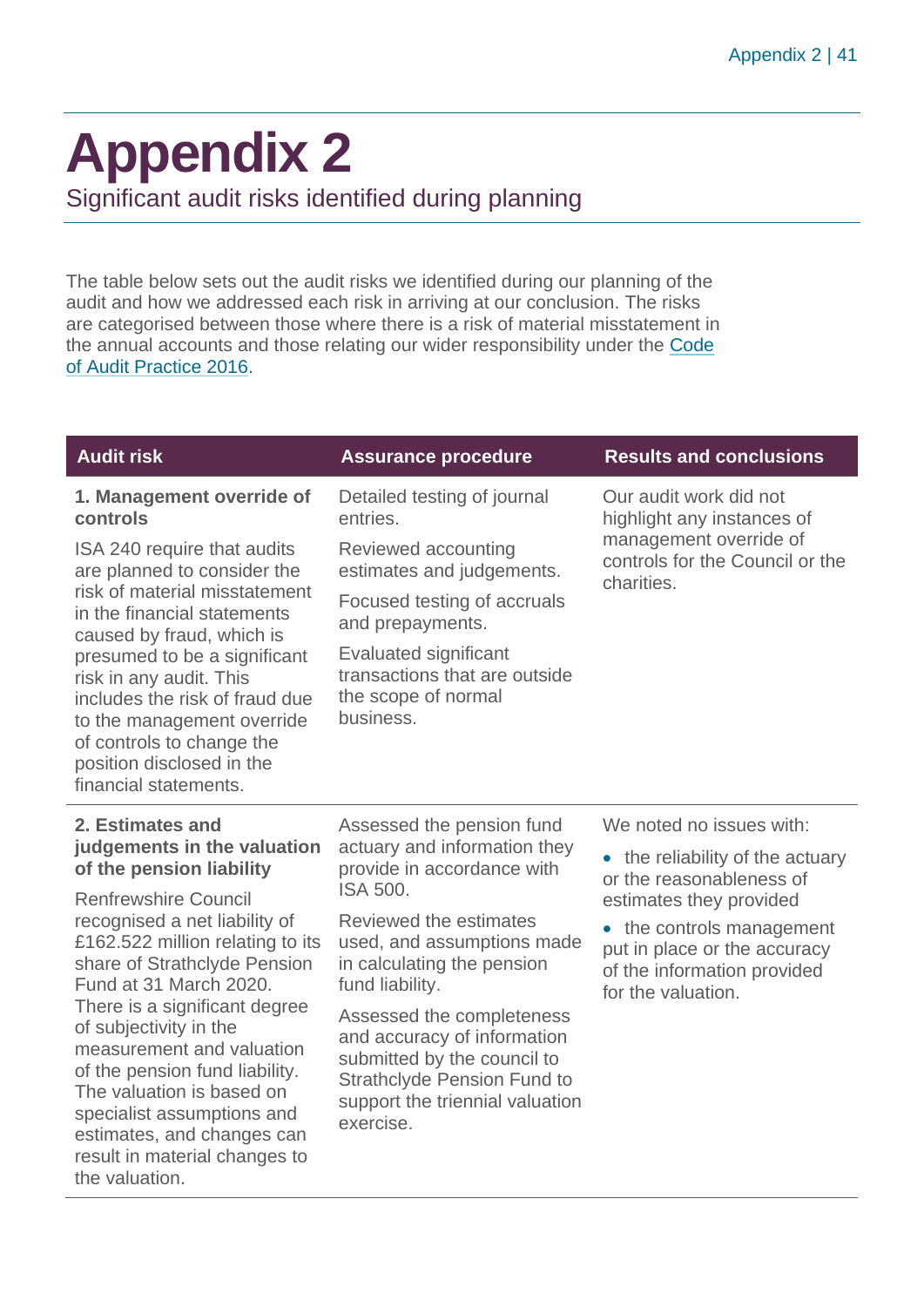**Audit risk Assurance procedure Results and conclusions**

Additionally, the triennial valuation exercise will take place for the pension fund and impact on the 2020/21 annual accounts. This exercise is more detailed than the annual valuations and will also set employer contributions rates for the next three years.

#### **3. Estimates and judgements in the valuation of land and buildings**

Renfrewshire Council held land and buildings with a net book value (NBV) greater than £850 million at 31 March 2020. There is a significant degree of subjectivity in the valuation of land and buildings. Valuations are based on specialist and management assumptions and estimates, and changes in these can result in material changes to valuations.

The Council's valuer reported a material uncertainty, caused by Covid-19, in the valuation of land and buildings in 2019/20. We understand the latest guidance issued by the Royal Institute of Surveyors (RICS) suggests this will not be required in 2020/21, but recognise this position may change in the coming months.

Assessed the internal valuer and information they provide in accordance with ISA 500.

Reviewed the revaluations performed by the valuer in year, assessing whether they have been performed using an appropriate and relevant valuation basis / methodology by suitably qualified individuals.

Reviewed the information provided to the valuer and assess whether this was complete and included all Renfrewshire Council's land and buildings relevant for the 2020/21 revaluation exercise.

Reviewed and assessed the reasonableness of revaluations.

Assessed the Council's response to any changes in guidance issued by RICS.

We have made recommendations in relation to valuations at points 1,3 and 4 at [Appendix 1.](#page-33-0) In addition, the Council are continuing to progress recommendation 6 from our 2019/20 Annual Audit Report. We will continue to monitor progress as part of our 2021/22 audit.

#### **4. Impact of additional funding due to Covid-19 on the financial statements**

The Covid-19 pandemic has resulted in significant financial pressures for the Council. The Scottish and UK governments have

Assessed how the Council has processed and controlled the additional funding and associated expenditure.

Assessed how the additional funding and associated

We concluded that Covid-19 related expenditure was processed through existing control processes and was correctly presented within normal Council expenditure.

We reviewed management's process for identifying and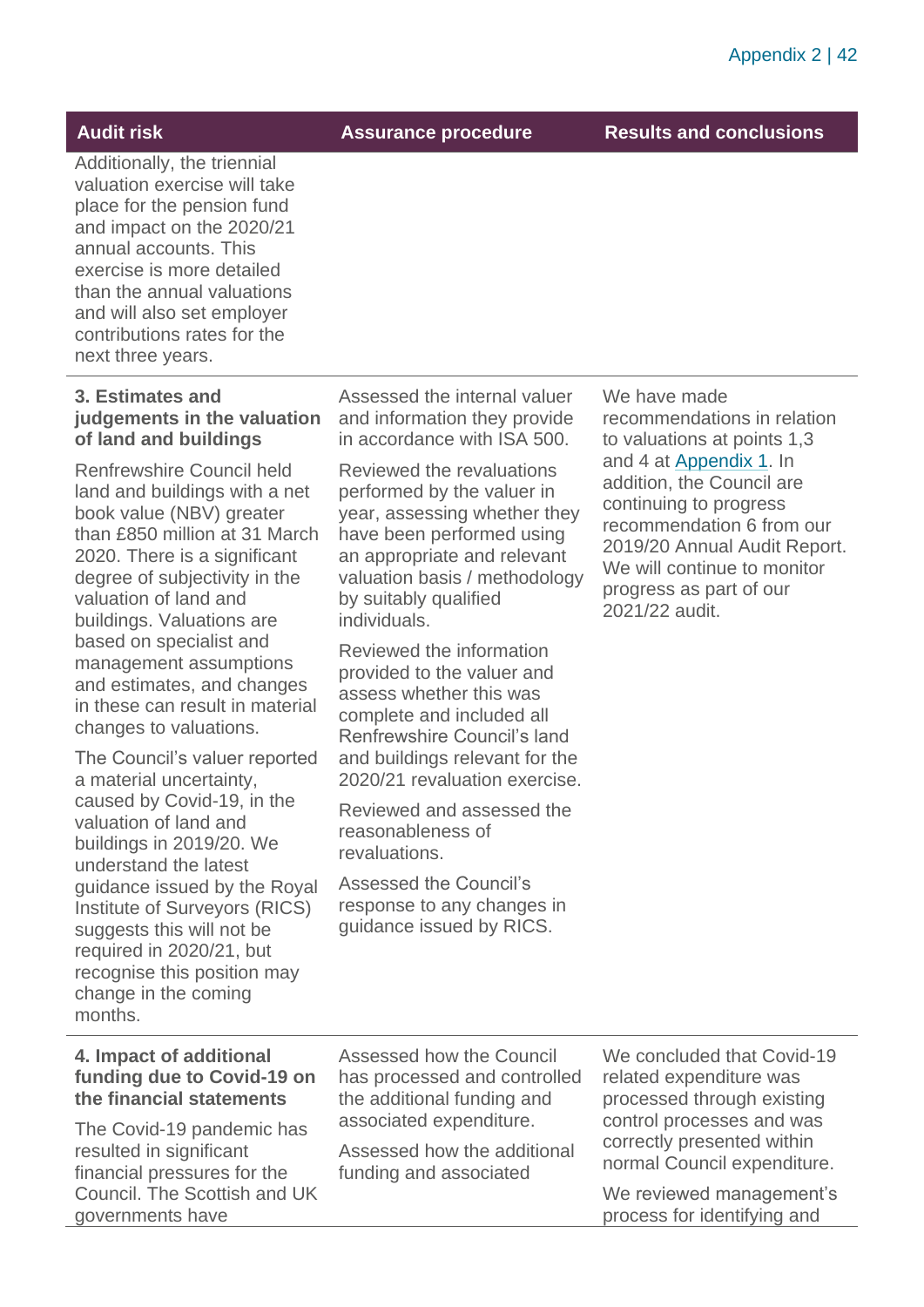announced a range of additional funding streams for the Council to support frontline services and help the Council manage the financial pressures caused by Covid-19. This has also resulted in an associated increase in expenditure, with some new expenditure streams. Total additional funding in 2020/21 is expected to be around £25 million.

expenditure impacts on the financial statements.

Reviewed the Management Commentary in the annual accounts and consider how the additional funding and associated expenditure has been reported.

#### **Audit risk Assurance procedure Results and conclusions**

recording Covid-19 related income (£41.5 million). We noted no issues in how this was classified within the accounts.

We concluded that the impact of Covid-19 income and expenditure was clearly reported within the Management Commentary of the annual accounts.

#### **Risks identified from the auditor's wider responsibility under the Code of Audit Practice**

| <b>Audit risk</b>                                                                                                                                                                                                                                                                                                                                                                | <b>Assurance procedure</b>                                                                                                                                                                                                                                                                                  | <b>Results and conclusions</b>                                                                                                                                                                                                                                                       |
|----------------------------------------------------------------------------------------------------------------------------------------------------------------------------------------------------------------------------------------------------------------------------------------------------------------------------------------------------------------------------------|-------------------------------------------------------------------------------------------------------------------------------------------------------------------------------------------------------------------------------------------------------------------------------------------------------------|--------------------------------------------------------------------------------------------------------------------------------------------------------------------------------------------------------------------------------------------------------------------------------------|
| <b>5. Financial Sustainability</b><br>The Council approved the<br>2020/21 budget in early<br>March 2020, prior to the<br>impact of the Covid-19<br>pandemic. Following the<br>impact of decisions at the<br>Council meeting, net<br>expenditure was expected to<br>be £435,744 million and a<br>breakeven position was<br>forecast.                                              | We reviewed and assessed<br>Financial reports and<br>$\bullet$<br>papers including, budget<br>monitoring reports,<br>2021/22 budget, medium<br>and long-term savings<br>plans and financial outlook<br>papers.<br>• Assumptions and<br>judgements in financial<br>reports and papers for<br>reasonableness. | The Council continues to<br>forecast a challenging<br>medium to long-term financial<br>position.<br>We confirmed assumptions<br>and judgements used by the<br>Council in its forecasting are<br>reasonable.<br>The Covid-19 pandemic adds<br>additional pressure and<br>uncertainty. |
| However, Covid-19 has had a<br>significant impact on the<br>Council's finances. The<br><b>Council's Financial Outlook</b><br>$2021 - 2023$ paper outlines<br>additional pressure on the<br>general fund budget in<br>2020/21 in the region of £20-<br>£22 million. Additional<br>funding of around £25 million<br>from the Scottish<br>Government has been<br>confirmed to date. | $\bullet$<br>The impact on the<br>Council's reserves against<br>its stated reserves policy<br>and the adequacy of plans<br>in place to replenish<br>unallocated reserves in the<br>event they are exhausted<br>by the end of 2020/21.                                                                       | We recommend the Council<br>updates its medium-term<br>financial plan as soon as<br>more clarity on the financial<br>impacts of Covid-19 is<br>obtained.                                                                                                                             |

Consequently, the latest report to Council (4 March) indicates a projected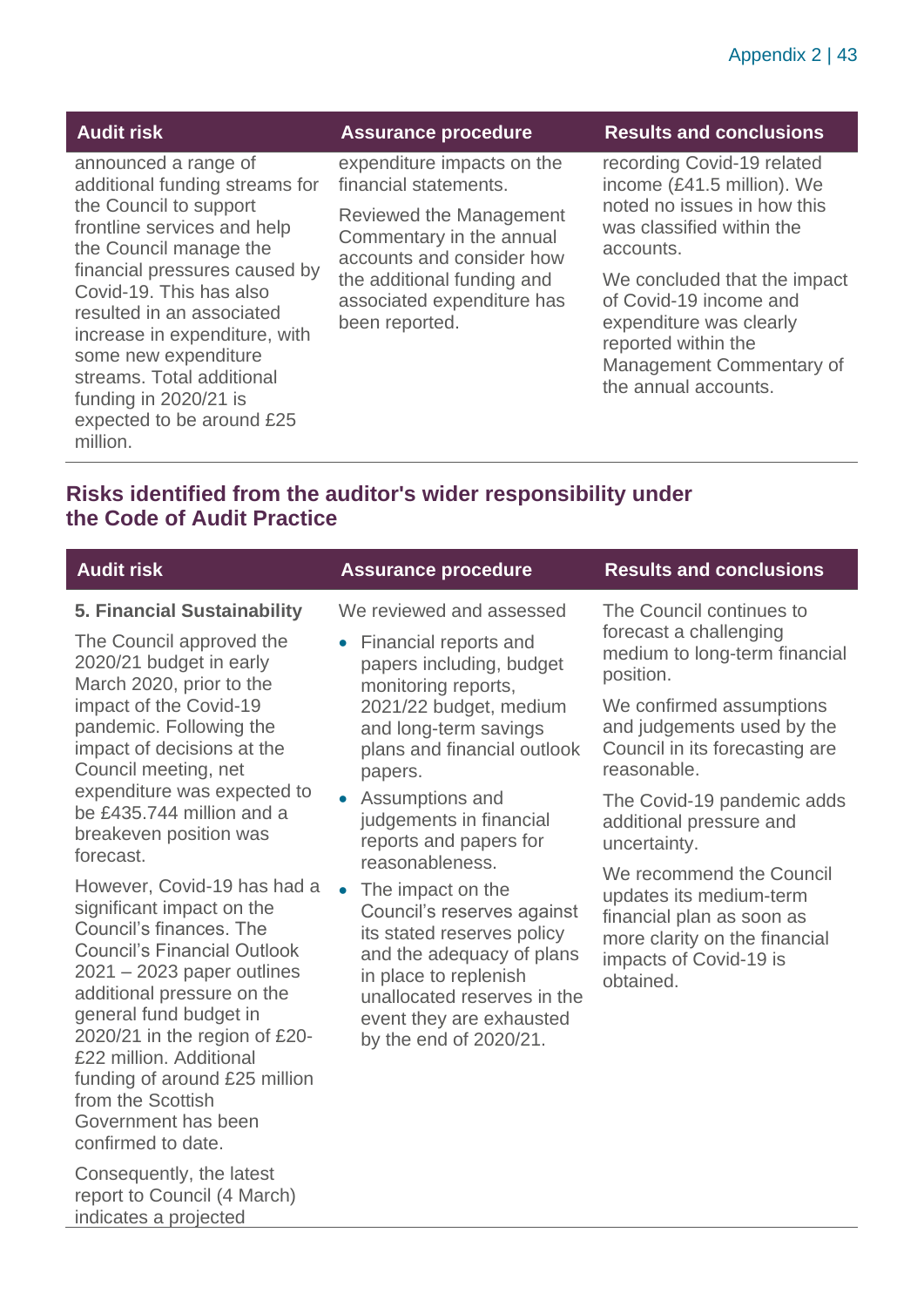**Audit risk Assurance procedure Results and conclusions**

underspend on the core budget, with a level of Covid-19 related funding streams now being carried forward into 2021/22.

#### **6. Budget monitoring**

A recommendation was made in our [2019/20 Annual Audit](https://www.audit-scotland.gov.uk/uploads/docs/report/2020/aar_1920_renfrewshire.pdf)  [Report](https://www.audit-scotland.gov.uk/uploads/docs/report/2020/aar_1920_renfrewshire.pdf) around budget monitoring arrangements. A number of improvements had been made over the year, but transparency could be further improved through the timely publication of an amended budget to reflect decisions made by members during budget approval.

In addition to our work, internal audit work also identified issues with operational budget monitoring arrangements. Their work concluded a fundamental review of budget monitoring documentation was required in a small number of services.

Followed up of prior year recommendation and review of updates to budget monitoring arrangements.

Discussed with internal audit around progress against their recommendations.

In the 2021/22 estimates, budget motions were all to be funded from carried forward reserves, and Council Tax did not increase, meaning no substantive changes to the published Approved Revenue **Estimates** 

The Council has advised that a second report, if appropriate, will be considered for the 2022/23 **Estimates**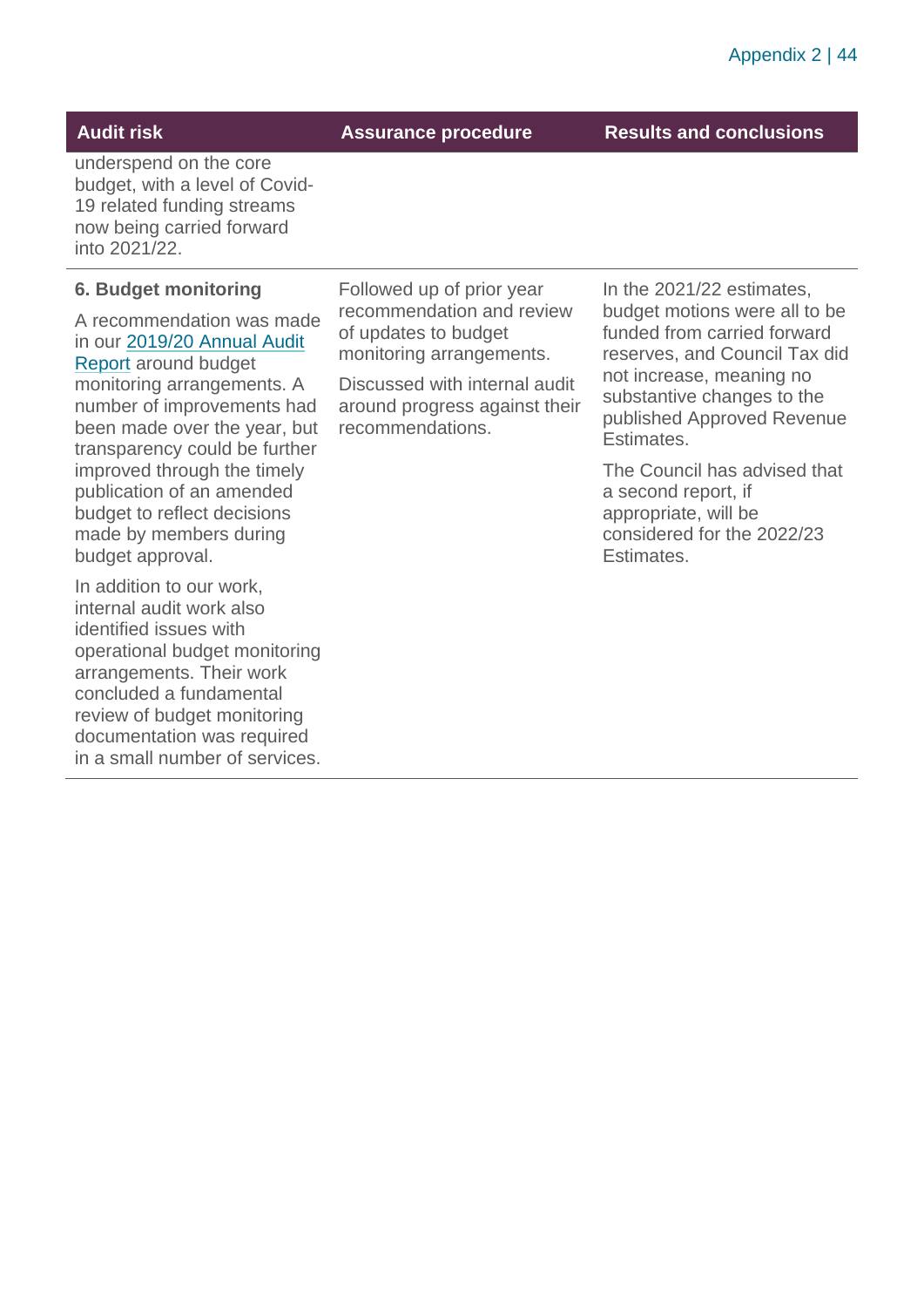### <span id="page-44-0"></span>**Appendix 3**

Summary of national performance reports 2020/21

April [Affordable housing](https://www.audit-scotland.gov.uk/report/affordable-housing)

**June** [Highlands and Islands Enterprise: Management of Cairngorm mountain and](https://www.audit-scotland.gov.uk/report/highlands-and-islands-enterprise-management-of-cairngorm-mountain-and-funicular-railway)  [funicular railway](https://www.audit-scotland.gov.uk/report/highlands-and-islands-enterprise-management-of-cairngorm-mountain-and-funicular-railway)

[Local government in Scotland Overview 2020](https://www.audit-scotland.gov.uk/report/local-government-in-scotland-overview-2020)

July [The National Fraud Initiative in Scotland 2018/19](https://www.audit-scotland.gov.uk/report/the-national-fraud-initiative-in-scotland-201819)

**January** [Digital progress in local government](https://www.audit-scotland.gov.uk/report/digital-progress-in-local-government) [Local government in Scotland: Financial overview 2019/20](https://www.audit-scotland.gov.uk/report/local-government-in-scotland-financial-overview-201920)

February [NHS in Scotland 2020](https://www.audit-scotland.gov.uk/report/nhs-in-scotland-2020)

March [Improving outcomes for young people through school education](https://www.audit-scotland.gov.uk/report/improving-outcomes-for-young-people-through-school-education)